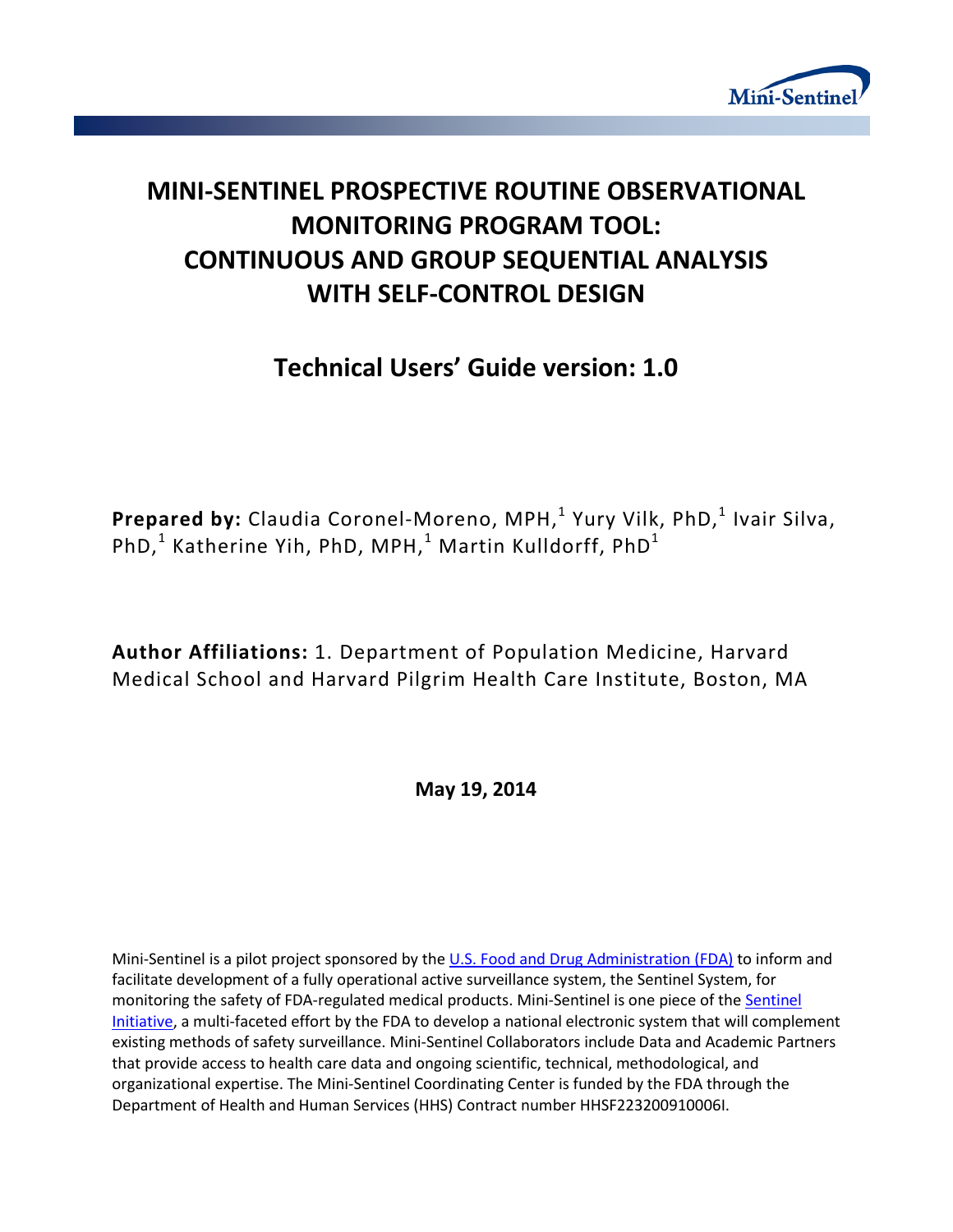

# Mini-Sentinel Prospective Routine Observational Monitoring Program Tool: **Continuous and Group Sequential Analysis with Self-Control Design**

# **Technical Users' Guide version: 1.0**

#### **Table of Contents**

| 1.          |                |  |
|-------------|----------------|--|
| н.          |                |  |
| Α.          |                |  |
| В.          |                |  |
| C.          |                |  |
| Ш.          |                |  |
| А.          |                |  |
| B.          |                |  |
|             | $\mathbf{1}$   |  |
|             | 2.             |  |
| $C_{1}$     |                |  |
| IV.         |                |  |
| А.          |                |  |
| B.          |                |  |
|             | 1.             |  |
|             | 2.             |  |
| $C_{\cdot}$ |                |  |
| D.          |                |  |
|             | 1.             |  |
|             | 2.             |  |
|             | 3 <sub>r</sub> |  |
| Ε.          |                |  |
| F.          |                |  |
| V.          |                |  |
| А.          |                |  |
|             | 1.             |  |
|             | 2.             |  |
|             | 3.             |  |
|             | 4.             |  |
|             | 5.             |  |
|             | 6.             |  |
|             | 7.             |  |
|             | 8.             |  |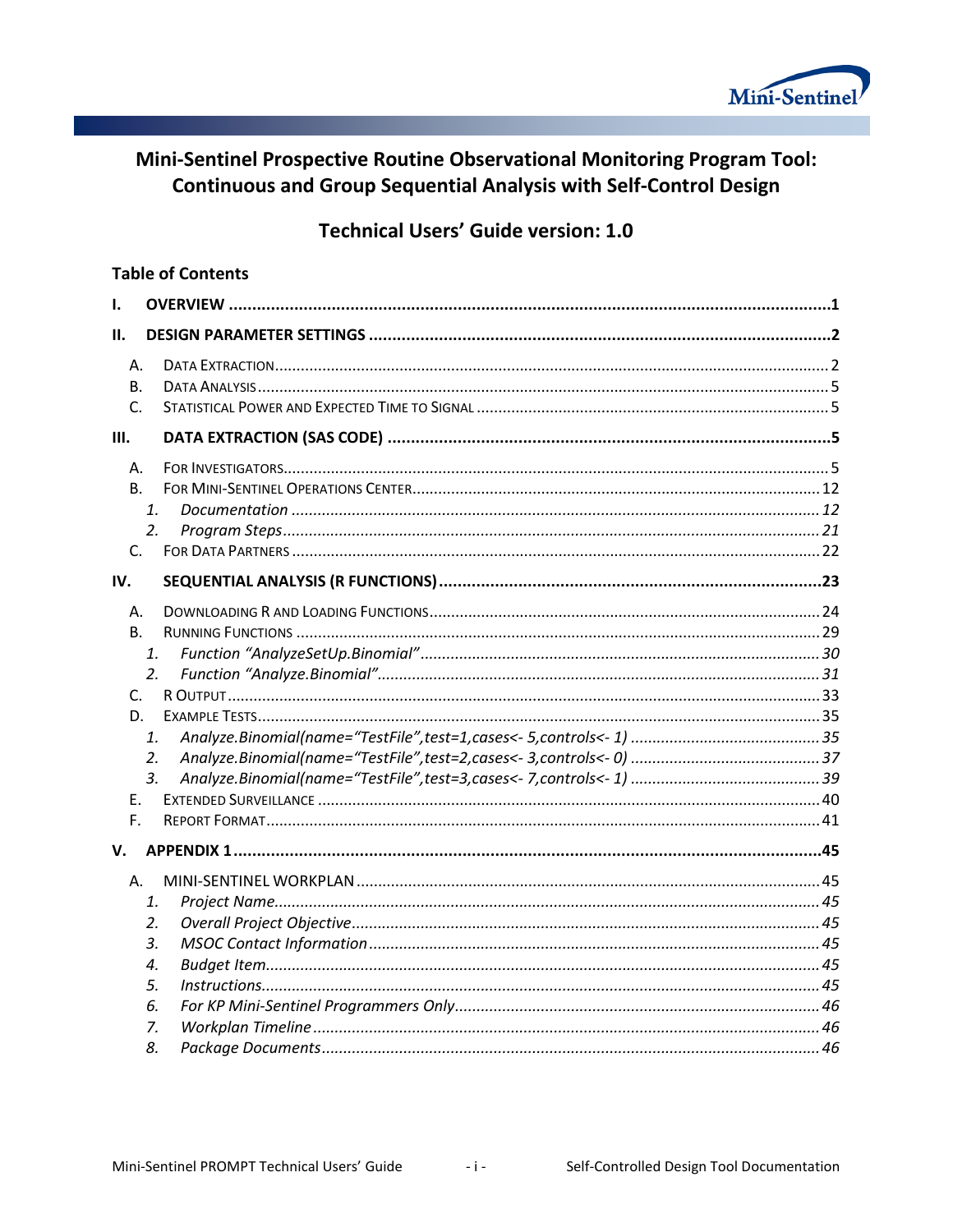

# **I. OVERVIEW**

When a new vaccine or pharmaceutical drug enters the market, there are always questions about its safety profile. Post-marketing drug and vaccine safety surveillance is important in order to detect serious adverse events that are too rare to be detected during Phase III clinical trials. Such surveillance has traditionally been based on spontaneous adverse event reporting systems, but electronic health records from health insurance plans are increasingly being used instead.

If there is a major safety problem, prompt detection is critical. Electronic health data can now be accessed on a quarterly, monthly, or even weekly basis to prospectively monitor the safety of a newly approved drug or vaccine, using gradually accumulating data. This repeated monitoring requires use of sequential statistical analysis, which adjusts for the multiple testing inherent in the many looks at the data.

Self-control methods are a powerful and often used design for drug and vaccine safety studies when looking for acute adverse events that occur soon after initial exposure. Through the self-control design, all non-time varying confounders are automatically adjusted for, including gender, insurance coverage, education, income, geography, etc. The method uses a pre-defined risk window, such as 1-21 days after initial exposure, and a pre-defined control window of the same or different length. Depending on the drug/vaccine-event pair under study, the control window may be either before exposure or after the risk window. Technically, it is also possible to have a control window immediately after the initial exposure if an increased risk is implausible during that period, and a risk window after the control window, but this would not be a common study design. In the current version, the ratio of the risk to control window must be the same for all patients. Future versions of the system will allow for different ratios for different patients.

The self-control method does not adjust for time-varying confounders unless explicitly modified to do so. Hence, it should be used with caution for very young children, whose baseline risk of certain health outcomes can change quickly within small increments of age, such as at 3 versus 5 weeks of age. It is then important to adjust for age using an offset term. The self-control design should also be used with caution if there is seasonality in both drug/vaccine initiation and the outcome under study, in which case seasonality must be adjusted for. If season influences only one of these two, i.e. either the drug/vaccine exposure or the outcome, the method will still be unbiased, and no adjustment is needed. Another potential source of bias is if there is something that triggers both the exposure and the outcome. For example, patients are often given the Pneumoccocal Polysaccharide Vaccine (PPSV) vaccine just before an organ transplant, and organ transplants may cause adverse events. Hence, in a self-control analysis, there may be more adverse events just after PPSV vaccination even though the vaccine is just an innocent by-stander. If occurrence of the outcome influences or could influence whether the drug/vaccine is given to the patient, it is important to use a control window after the risk window rather than a pre-exposure control window in order to avoid bias by indication or contra-indication.

This manual describes how self-control sequential analysis can be conducted within the Mini-Sentinel PROMPT project, utilizing SAS code and R functions that we have developed. The SAS code is written exclusively for the sequential self-control design while the R functions are written both for the selfcontrol design as well as for the propensity score matched concurrent controls.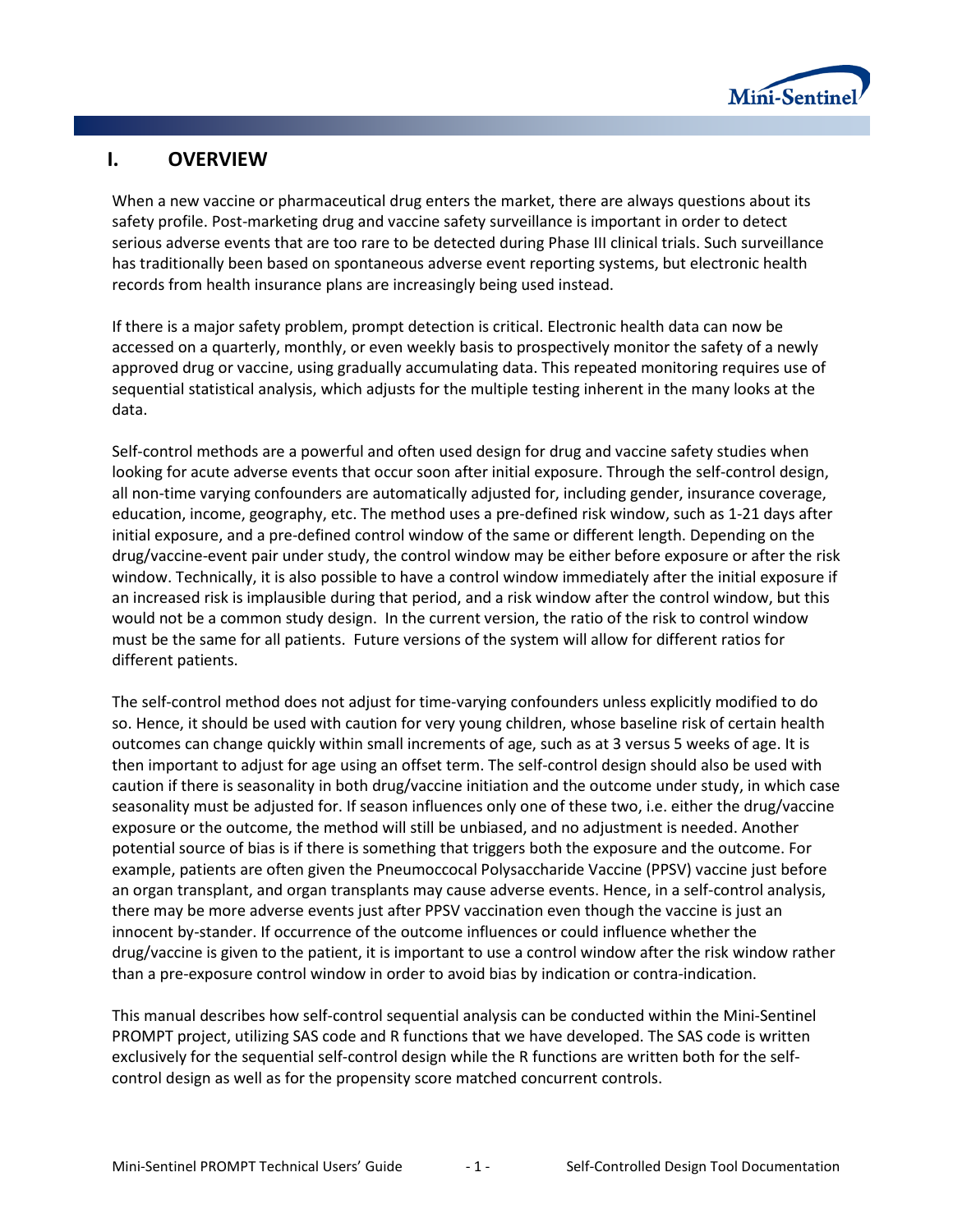

This is not a guide or tutorial on the use of sequential analysis, nor does it provide details about specific sequential statistical analysis or self-control designs, for which we refer the reader to the papers listed in the reference section. After this introduction, the manual is divided into four parts: (i) study design parameter definitions, (ii) SAS code for data extraction, (iii) R functions for sequential analysis, and (iv) the template for reporting the sequential analysis results. Detailed step-by-step guidance and multiple sample screen shots are provided.

# **II. DESIGN PARAMETER SETTINGS**

For both the extraction of data (in SAS) and the analysis of data (in R), the user must make some decisions in advance. For data extraction, these include inclusion/exclusion criteria, age groups, exposure definition, health outcome definition, risk and control intervals, etc. The data extraction SAS program is parameterized such that the user specifies these criteria in look-up and mapping tables rather than in the program itself. For convenience, the investigators may create, populate, and/or revise these tables in Access, but they must be imported into SAS in order for the extraction program to call them. For data analysis, parameters such as alpha level and maximum length of surveillance must be specified. These are entered directly into the R function.

### **A. DATA EXTRACTION**

We present the items to be specified and look-up tables by means of four example studies. These are 1) lisinopril and angioedema, 2) clindamycin and acute myocardial infarction (AMI), 3) MMRV vaccine and seizures, with a 1-6 day post-vaccination control interval (or "window"), and 4) MMRV vaccine and seizures, with a 15-28 day post-vaccination control interval. To extract appropriate data for analysis using this self-controlled design, a number of features must be specified, based on clinical and/or epidemiologic judgment. These are listed and illustrated via the four example studies in the table below.

|                                                                                                                                | <b>LISINOPRIL</b> | <b>CLINDAMYCIN</b> | MMRV-1    | MMRV-2                                                           | <b>NOTES</b>                                                                                          |
|--------------------------------------------------------------------------------------------------------------------------------|-------------------|--------------------|-----------|------------------------------------------------------------------|-------------------------------------------------------------------------------------------------------|
| Minimum period<br>of continuous<br>enrollment with<br>pharmacy and<br>medical benefits<br>required prior to<br>dispensing date | 183 days          | 183 days           | 183 days  | All fields same<br>as for MMRV-1<br>except for<br>control window | An apparent gap<br>in enrollment<br>can be specified<br>such that the<br>gap is bridged<br>(ignored). |
| Age range at<br>exposure                                                                                                       | $\geq$ 18 yrs.    | $\geq$ 45 yrs.     | 12-23 mo. |                                                                  |                                                                                                       |

#### **Table 1. Specified Features for Self-Controlled Design**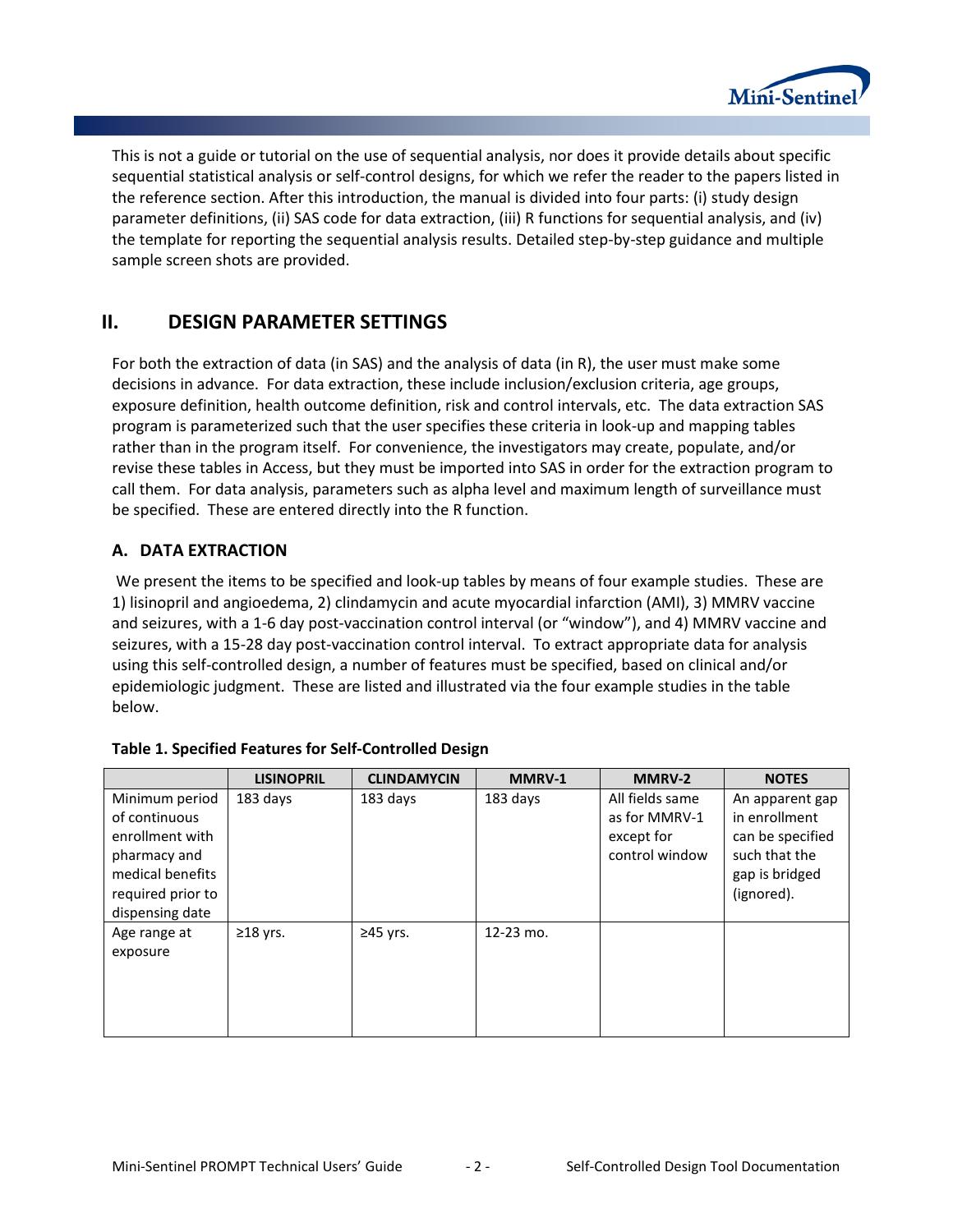

|                       | <b>LISINOPRIL</b> | <b>CLINDAMYCIN</b> | MMRV-1          | MMRV-2          | <b>NOTES</b>      |
|-----------------------|-------------------|--------------------|-----------------|-----------------|-------------------|
| Exposure              | ACEi's, ARBs,     | Antibiotics        |                 |                 | Specify if        |
| exclusions            | direct renin      |                    |                 |                 | patients with     |
|                       | inhibitors        |                    |                 |                 | certain           |
|                       |                   |                    |                 |                 | exposures on      |
|                       |                   |                    |                 |                 | the same day as   |
|                       |                   |                    |                 |                 | or in the x days  |
|                       |                   |                    |                 |                 | prior to the      |
|                       |                   |                    |                 |                 | exposure of       |
|                       |                   |                    |                 |                 | interest are to   |
|                       |                   |                    |                 |                 | be excluded.      |
| Exposure look-        | $0-183$ days      | $0-183$ days       | $0-183$ days    |                 |                   |
| back period           |                   |                    |                 |                 |                   |
| from dispensing       |                   |                    |                 |                 |                   |
| date*                 |                   |                    |                 |                 |                   |
| Health outcome        | Angioedema        | AMI                | Seizures        |                 |                   |
| (HOI)                 |                   |                    |                 |                 |                   |
| HOI settings          | All               | Inpatient          | Inpatient, ED   | Inpatient, ED   | Possible settings |
|                       |                   |                    | (inpatient has  | (inpatient has  | in which to look  |
|                       |                   |                    | higher priority | higher priority | for potential     |
|                       |                   |                    | within a day)   | within a day    | cases include     |
|                       |                   |                    |                 |                 | inpatient, ED,    |
|                       |                   |                    |                 |                 | and clinic        |
|                       |                   |                    |                 |                 | (outpatient).     |
| <b>HOI</b> exclusions | Prior             | Prior AMI          | Prior seizures  |                 |                   |
|                       | angioedema        |                    |                 |                 |                   |
| HOI exclusion         | All               | IP                 | All             |                 | For MMRV,         |
| settings              |                   |                    |                 |                 | cases of interest |
|                       |                   |                    |                 |                 | are those in      |
|                       |                   |                    |                 |                 | inpatient and ED  |
|                       |                   |                    |                 |                 | settings but only |
|                       |                   |                    |                 |                 | if there were no  |
|                       |                   |                    |                 |                 | cases in the      |
|                       |                   |                    |                 |                 | prior 183 days in |
|                       |                   |                    |                 |                 | any setting,      |
|                       |                   |                    |                 |                 | including clinic. |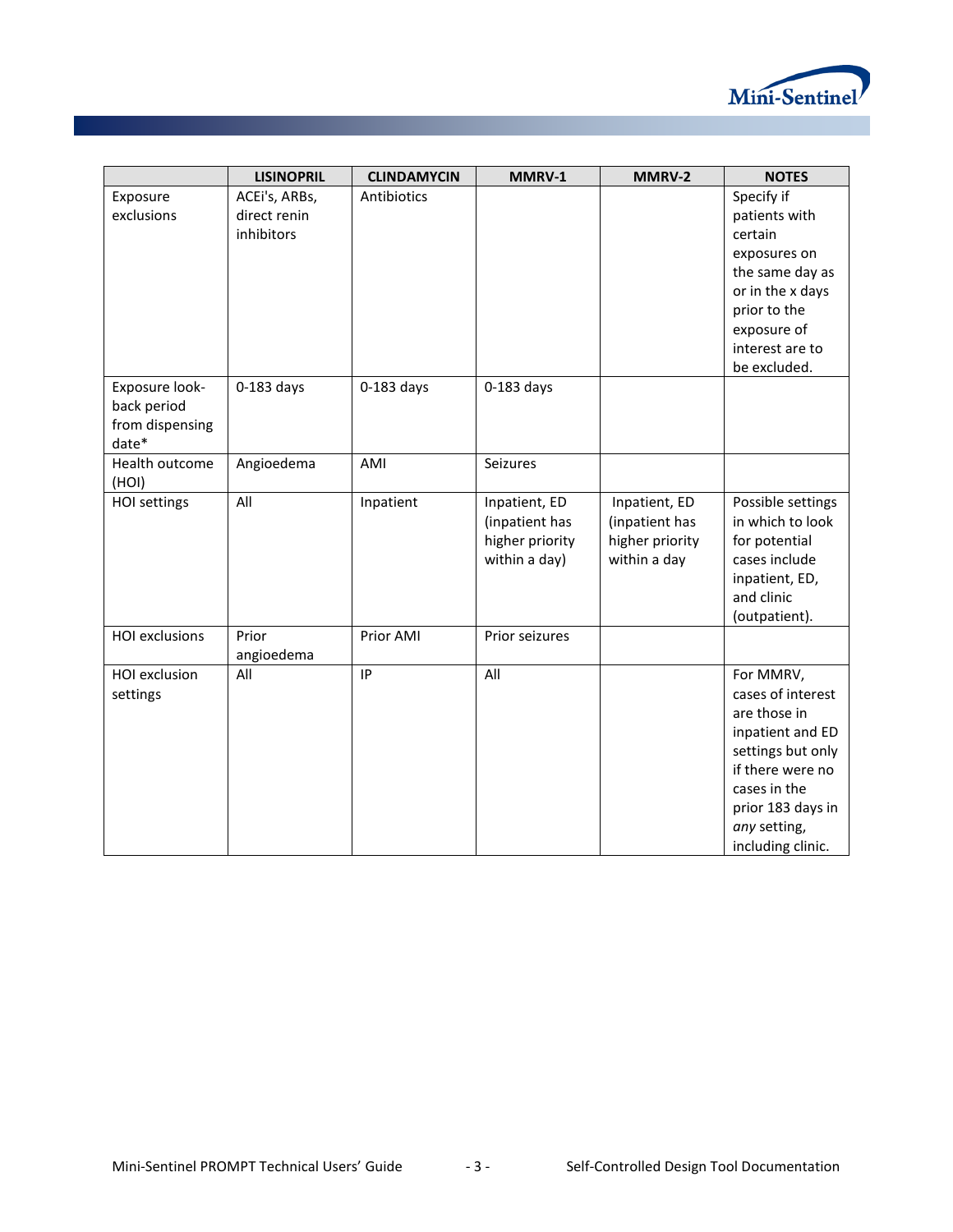

|                                                                   | <b>LISINOPRIL</b>   | <b>CLINDAMYCIN</b> | MMRV-1       | MMRV-2       | <b>NOTES</b>                                                                                                                                             |
|-------------------------------------------------------------------|---------------------|--------------------|--------------|--------------|----------------------------------------------------------------------------------------------------------------------------------------------------------|
| HOI look-back<br>period from<br>diagnosis date**                  | $1-183$ days        | $1-28$ days        | $1-183$ days |              | The case must<br>be the patient's<br>first one to                                                                                                        |
|                                                                   |                     |                    |              |              | occur in this<br>period of time in<br>order to count.                                                                                                    |
| <b>Risk window</b>                                                | $1-28$ days         | $1-14$ days        | $7-10$ days  |              | This is the post-<br>exposure (Day 0)<br>period during<br>which an<br>increased risk of<br>the HOI is<br>considered<br>possible and will<br>be examined. |
| Comparison<br>window                                              | $-35$ to $-8$       | 15 to 28           | 1 to 6 days  | 15 to 28     | This is the<br>period, either<br>pre- or post-<br>exposure (Day<br>0), during which<br>the risk is<br>considered to be<br>at baseline.                   |
| <b>Maximum</b><br>period to collect<br>to include both<br>windows | $-35$ to $+28$ days | 1 to 28 days       | 1 to 28 days | 1 to 28 days |                                                                                                                                                          |

\* Include only those with no dispensing of any drug in the drug look-up table (for the QUERY\_GRP in question) during the 0-183 days prior to the dispensing date. Individuals who initiated both the drug of interest and an excluded drug on the dispensing date (Day 0) are to be excluded.

\*\* Two considerations go into this look-back period. One is clinical—for example, a single episode of illness might lead to multiple visits, so we specify that we want to count cases only if they represent the first occurrence of the condition in a certain number of days. The lisinopril-angioedema and MMRVseizures studies are examples of this, where we set the look-back period to 6 months (183 days), because we didn't want to include repeat visits for the same episode of illness. The other consideration is method-related—with the self-control design, the only informative patients are ones that have the outcome of interest in either the risk or control interval; patients who have a case of the outcome in the risk interval and another case in the control interval would not be used. Therefore, we specify that the case must be the first in the maximum span between risk and control intervals, as in the clindamycin-AMI study, in which we specified a look-back period of 28 days.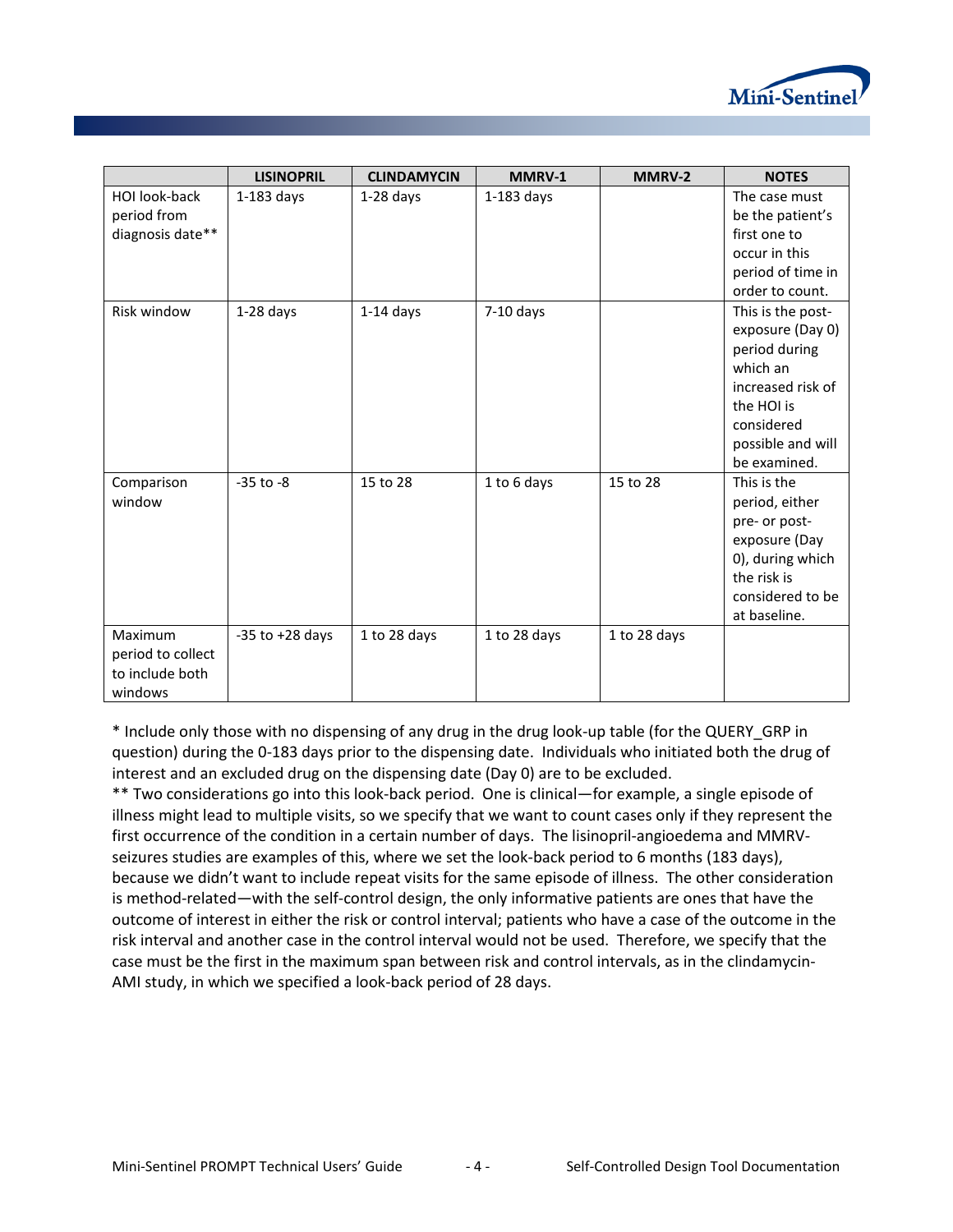

# **B. DATA ANALYSIS**

Before analyzing the data, the user must specify several parameters:

| Table 2. Several Parameters to Consider Before Data Analysis |  |  |  |  |
|--------------------------------------------------------------|--|--|--|--|
|--------------------------------------------------------------|--|--|--|--|

| <b>PARAMETER</b> | <b>EXPLANATION</b>                                                                                                                                                                                            | <b>CONSIDERATION</b>                                                                                                                                                                                                    |
|------------------|---------------------------------------------------------------------------------------------------------------------------------------------------------------------------------------------------------------|-------------------------------------------------------------------------------------------------------------------------------------------------------------------------------------------------------------------------|
| alpha            | Desired alpha level overall                                                                                                                                                                                   | 0.05 is the default, if no other value<br>is chosen                                                                                                                                                                     |
| M                | Minimum number of cases in risk +<br>control intervals to signal                                                                                                                                              | 1 is the default, which means that<br>the system will signal as soon as<br>there are enough events in the risk<br>interval to reject the null<br>hypothesis. (It does not mean that it<br>will signal after one event.) |
| N                | Cumulative number of cases in risk +<br>control intervals at which<br>surveillance is to stop even if $H_0$ has<br>not been rejected (sometimes called<br>the "upper limit on the length of<br>surveillance") | No default; should be selected to<br>ensure that there is enough<br>statistical power to detect the<br>lowest risk of concern for public<br>health                                                                      |

#### **C. STATISTICAL POWER AND EXPECTED TIME TO SIGNAL**

Outside of this project, R code has been developed to estimate: a) the statistical power to detect a range of relative risks; b) for different maximum lengths of surveillance; as well as c) the expected time to signal when the null hypothesis is rejected. The statistical power can also be looked up in reference tables available in the manuscripts by Kulldorff et al<sup>[1](#page-6-0)[2](#page-6-1)</sup>

# **III. DATA EXTRACTION (SAS CODE)**

### **A. FOR INVESTIGATORS**

l

To implement the criteria and features of data to be extracted that were presented in Section B.1., one must first assign and define some codes, as in the following look-up table, LKP\_FOR\_ALL\_CODES. **Note about terminology**: In the look-up and mapping tables, the word "query" is related to the exposure of interest, and the word "event" is related to the health outcome of interest. Also, please note that "exposure" and "dispensing" are used somewhat interchangeably, and "health outcome," "outcome," and "HOI" are also used somewhat interchangeably, in this Section C.1.

<span id="page-6-0"></span><sup>&</sup>lt;sup>1</sup> Kulldorff, M., Silva, I.R. (2012). Continuous Sequential Analysis with a Delayed Start. Manuscript submitted for publication.

<span id="page-6-1"></span> $2$  Silva, I.R., Kulldorff M. (2012). Continuous versus Group Sequential Analysis for Vaccine and Drug Safety Surveillance. Unpublished manuscript.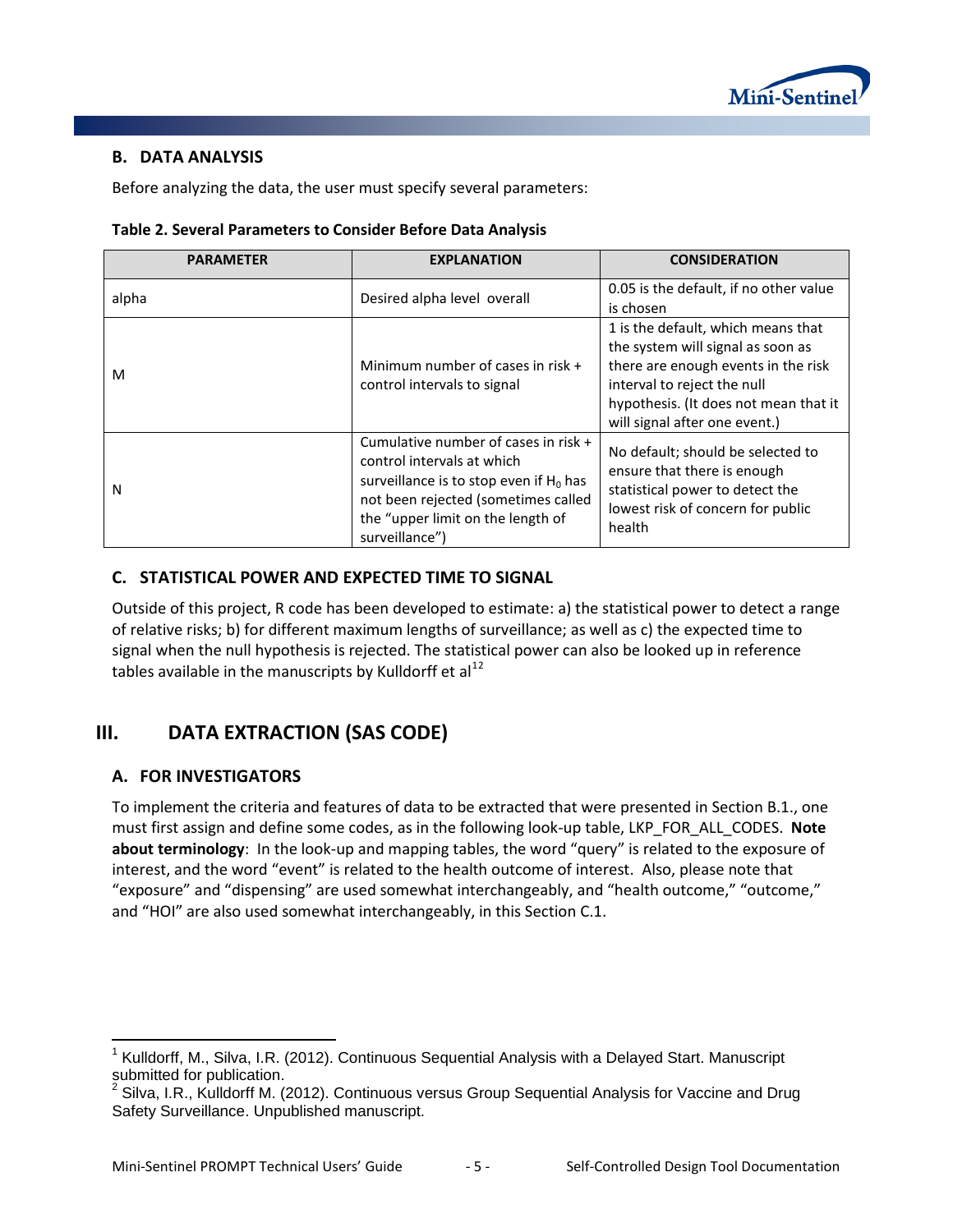

#### **Table 3. LKP\_FOR\_ALL\_CODES**

| COLUMN_NAME CODE_VALUE CODE_VALUE_C |                         |    | <b>CODE_DESC</b>                      |
|-------------------------------------|-------------------------|----|---------------------------------------|
| <b>EVENT GRP</b>                    | $\overline{\mathbf{1}}$ |    | <b>LISINOPRIL</b>                     |
| EVENT_GRP                           | 2                       |    | <b>CLINDAMYCIN</b>                    |
| <b>EVENT GRP</b>                    | 3                       |    | MMRV-1                                |
| <b>EVENT GRP</b>                    | 4                       |    | MMRV-2                                |
| <b>GROUP</b>                        | $\overline{\mathbf{1}}$ |    | <b>LISINOPRIL</b>                     |
| <b>GROUP</b>                        | $\overline{\mathbf{c}}$ |    | <b>CLINDAMYCIN</b>                    |
| <b>GROUP</b>                        | 3                       |    | MMRV-1                                |
| <b>GROUP</b>                        | 4                       |    | MMRV-2                                |
| QUERY_GRP                           | $\overline{1}$          |    | <b>LISINOPRIL</b>                     |
| QUERY GRP                           | $\overline{\mathbf{2}}$ |    | <b>CLINDAMYCIN</b>                    |
| QUERY GRP                           | 3                       |    | <b>MMRV</b>                           |
| <b>SUBGROUP</b>                     | 1                       |    | <b>LISINOPRIL</b>                     |
| <b>SUBGROUP</b>                     | $\overline{2}$          |    | <b>CLINDAMYCIN</b>                    |
| <b>SUBGROUP</b>                     | 3                       |    | <b>MMRV</b>                           |
| <b>SUBGROUP</b>                     | 11                      |    | ACEI'S, ARBS, DIRECT RENIN INHIBITORS |
| <b>SUBGROUP</b>                     | 12                      |    | <b>ANTIBIOTICS</b>                    |
| <b>SUBGROUP</b>                     | 101                     |    | ANGIODEMA                             |
| <b>SUBGROUP</b>                     | 102                     |    | AMI                                   |
| <b>SUBGROUP</b>                     | 103                     |    | <b>SEIZURES</b>                       |
| <b>ENCTYPE</b>                      |                         | IP | INPATIENT HOSPITAL STAYS              |
| <b>ENCTYPE</b>                      |                         | IS | NON-ACUTE INSTITUTIONAL STAYS         |
| <b>ENCTYPE</b>                      |                         | ED | <b>EMERGENCY DEPARTMENT</b>           |
| <b>ENCTYPE</b>                      |                         | AV | AMBULATORY VISIT                      |
| <b>ENCTYPE</b>                      |                         | QA | OTHER AMBULATORY VISIT                |
| <b>PDX</b>                          |                         | P  | PRINCIPAL DIAGNOSIS                   |
| <b>PDX</b>                          |                         |    | NON-PRINCIPAL DIAGNOSIS               |

In the LKP\_FOR\_ALL\_CODES table above, there are three QUERY\_GRPs, corresponding to lisinopril, clindamycin, and MMRV exposures and the conditions that define those, and four EVENT\_GRPs, representing the health outcomes and the conditions that define those; there are four instead of three EVENT GRPs because the MMRV exposure is being studied using two different control intervals. These groups are linked to each other in the GROUPS\_MAPPING table: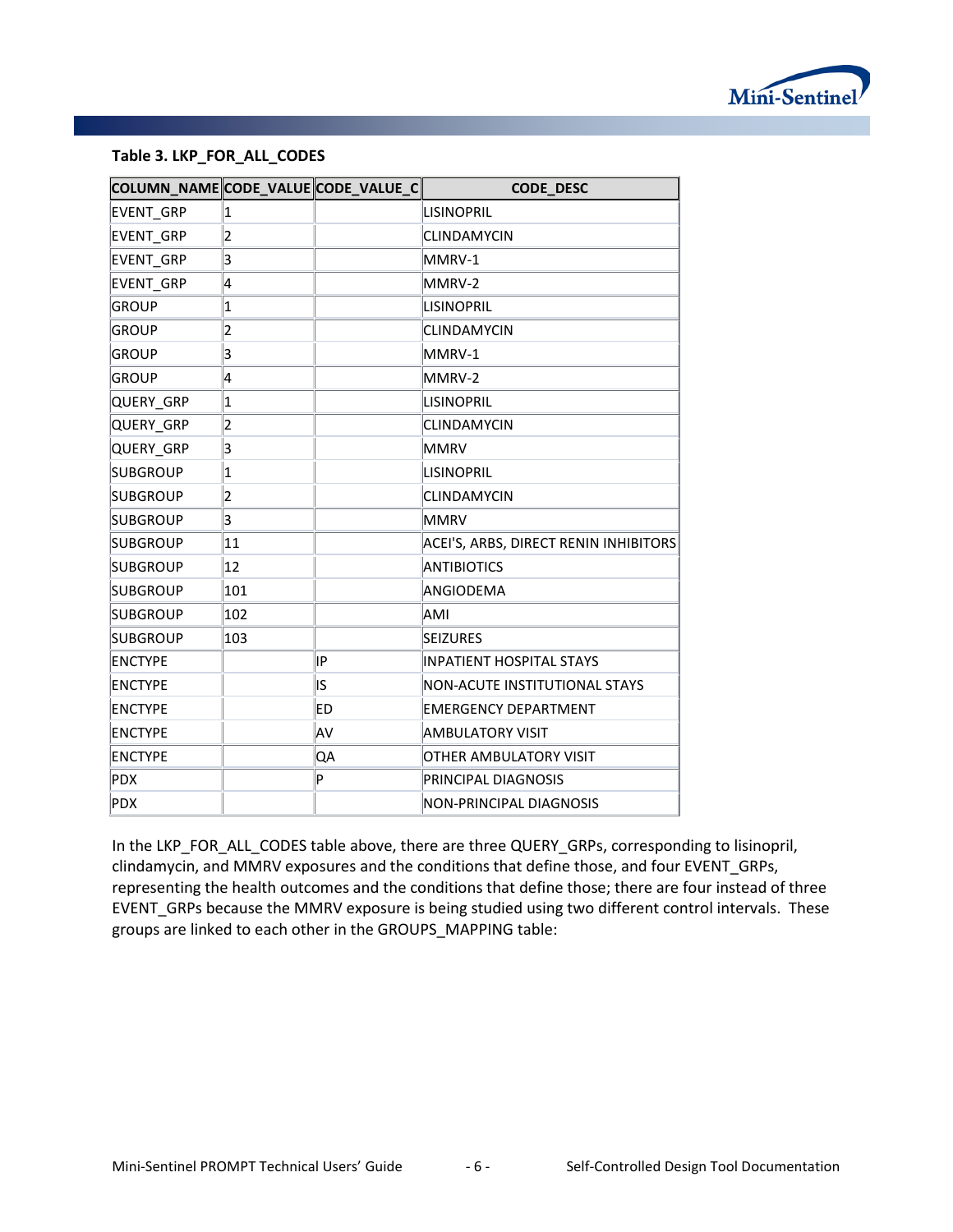

#### **Table 4. GROUPS\_MAPPING**

| GROUP QUERY_GRP EVENT_GRP |  |
|---------------------------|--|
|                           |  |
|                           |  |
|                           |  |
|                           |  |

The minimum enrollment criteria are specified (with other criteria, to be discussed later) in the QUERY table. In these studies, 183 days of continuous enrollment prior to the exposure ("WASHPER") are required for inclusion. If apparent gaps in enrollment are to be bridged (ignored), the macro parameter ENROLGAP should be filled out with the maximum gap to be bridged in terms of days, for example, "14." The default value of ENROLGAP is 45.

#### **Table 5. QUERY**

|  |             |      | QUERY GRP SUBGROUP WASHTYP WASHPER EXCL COMBO MEDS ON SAME DAY |
|--|-------------|------|----------------------------------------------------------------|
|  | <b>MULT</b> | '183 |                                                                |
|  | <b>MULT</b> | 183  |                                                                |
|  | <b>MULT</b> | 183  |                                                                |

The age range is specified in the AGE GROUPS table below, which also specifies and assigns codes to the age groups within the range. The age groups within the ranges are not needed for the self-controlled analysis but are used to characterize cases in the event that a signal appears that warrants further investigation.

#### **Table 6. AGE\_GROUPS**

|   |    |    |     | QUERY_GRP AGE_UNIT AGE_MIN AGE_MAX AGE_GROUP |
|---|----|----|-----|----------------------------------------------|
| 1 |    | 18 | 44  | 14                                           |
| 1 |    | 45 | 54  | 5                                            |
| 1 |    | 55 | 64  | 16                                           |
| 1 |    | 65 | 200 |                                              |
| 2 |    | 45 | 54  | 5                                            |
| 2 |    | 55 | 64  | 6                                            |
| 2 |    | 65 | 74  |                                              |
| 2 |    | 75 | 84  | 18                                           |
| 2 |    | 85 | 200 | 9                                            |
| 3 | ΙM | 12 | 15  |                                              |
| 3 | M  | 16 | 23  | 12                                           |

The NDC codes identifying the exposures of interest (lisinopril, clindamycin, and MMRV) and the kinds of prior exposures for which exposures of interest are to be excluded (referred to as "exposure exclusions" in Section B.1.) are in the QUERY\_CODES table. This table is very long and is shown only schematically below, with just one row per SUBGROUP. The CODEs associated with SUBGROUPs 1, 2, and 3 are the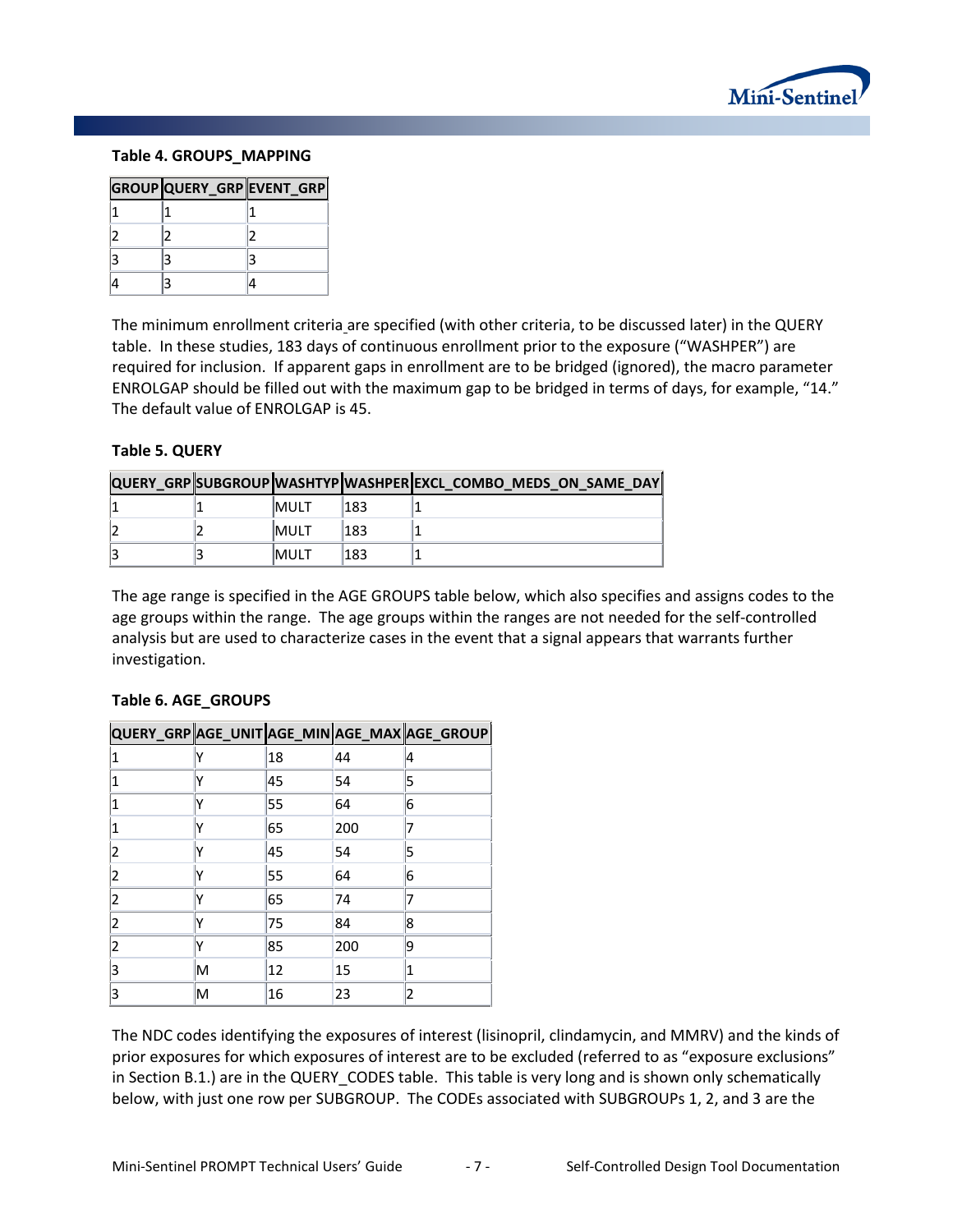

11-digit NDC codes for lisinopril, clindamycin, and MMRV products, respectively. SUBGROUPs 11 and 12 are discussed below the table in the context of other exposures for which an exposure of interest should be excluded.

#### **Table 7. QUERY\_CODES**

| <b>SUBGROUP</b> | <b>CODETYPE</b> | <b>CODE</b>        | <b>QUERY_TBL</b> | <b>INCQUERY_1</b> |
|-----------------|-----------------|--------------------|------------------|-------------------|
|                 | Rx11            | [multiple 11-digit |                  | U                 |
|                 |                 | numeric NDC        |                  |                   |
|                 |                 | codes]             |                  |                   |
|                 | Rx11            | [ditto]            |                  |                   |
|                 | <b>Rx11</b>     | [ditto]            |                  |                   |
| 11              | Rx11            | [ditto]            | O                |                   |
| 12              | <b>Rx11</b>     | [ditto]            | 0                |                   |

The specifications for exposure exclusion criteria appear in multiple tables: the QUERY and QUERY CODES tables discussed above and the INCQUERY table. In the example studies, the minimum enrollment period is the same as the look-back period to check for prior exposures, thus, the QUERY table serves both purposes (if investigators wish to specify distinct minimum enrollment and look-back periods, an additional parameter will be needed for minimum enrollment). The QUERY\_CODES table contains not only the codes for the exposures (QUERY\_GRPs) being studied but also codes for types of exposures meant to lead to the exclusion of an exposure of interest. These two categories of product are distinguished by the QUERY\_TBL and INCQUERY\_1 flags, the first of which is set to 1 for the exposures being studied and the second of which is set to 1 for the exposures leading to exclusion.

There are two kinds of exposure exclusions: one is if the exposure of interest is not incident, the other is if the exposure of interest was preceded by exposure to some other product within a certain period of time. In our example studies, we defined incident exposure as the first dispensing in a 183-day period this is specified by setting WASHPER = 183 in the QUERY table, which leads to exclusion of a dispensing occurring < 183 days after a previous one (for the same SUBGROUP). If exposure to some *other* product within a certain period of time is to lead to exclusion, one first creates a separate SUBGROUP of the product codes in the QUERY\_CODES table. For example, SUBGROUP 11 consists of ACEi's, ARBS, and direct renin inhibitors, all of which are to lead to exclusion from Study (GROUP) 1 if a dispensing of any of them appeared in the 183 days prior to the lisinopril exposure being considered; and SUBGROUP 12 consists of antibiotics, which are to lead to exclusion from Study (GROUP) 2 if a dispensing of any of them appeared in the 183 days prior to the clindamycin exposure being considered. The INCQUERY table links the exposure exclusions (SUBGROUPs) to their respective exposures of interest (QUERY\_GRPs):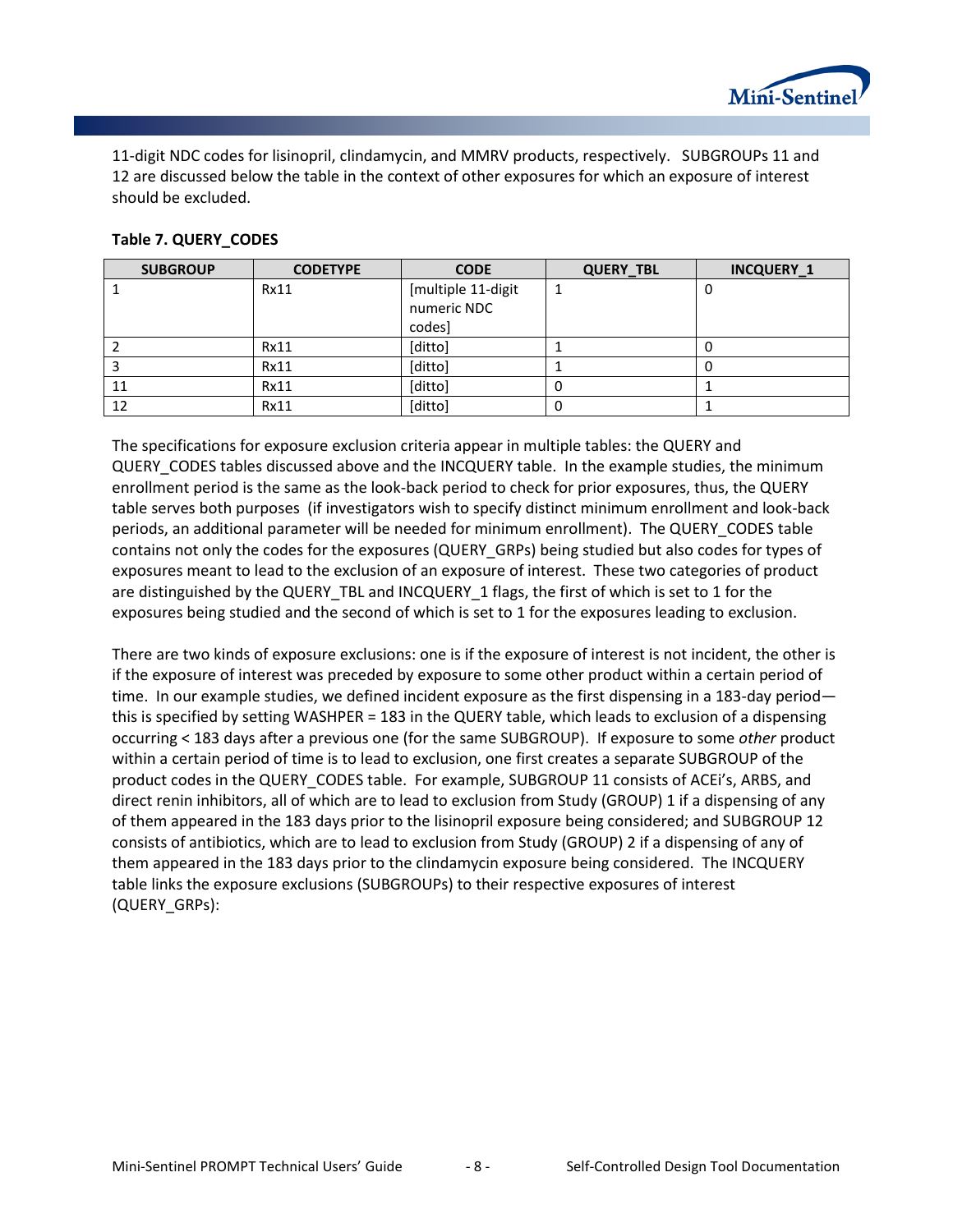

#### **Table 8. INC\_QUERY**

| <b>QUERY_GRP SUBGROUP</b> |  |
|---------------------------|--|
|                           |  |
|                           |  |

Finally, in the QUERY table, which we present again below, the field "EXCL\_ MEDS\_ON\_SAME\_DAY" is for the purpose of indicating whether Day 0 (the day of the exposure of interest) is to be included in the look-back period for exclusion. The value should be set to 1 if receipt of any product in the exclusion list on the same day as the exposure of interest (Day 0) (within the respective QUERY\_GRP) disqualifies a dispensing from inclusion. Setting the value to 1 means that no product in the exposure exclusion list and no other formulation of the drug/vaccine of interest can be given on the same day as the drug/vaccine of interest if that latter exposure is to be included. A limitation of the current data extraction program is that the look-back period to determine whether an exposure of interest is incident cannot differ from the look-back period for the other exposure exclusions.

#### **Table 9. QUERY**

|  |              |     | QUERY GRP SUBGROUP WASHTYP WASHPER EXCL MEDS ON SAME DAY |
|--|--------------|-----|----------------------------------------------------------|
|  | <b>IMULT</b> | 183 |                                                          |
|  | <b>IMULT</b> | 183 |                                                          |
|  | <b>IMULT</b> | 183 |                                                          |

The health outcomes of interest are defined by diagnosis or procedure codes, medical settings, and whether a code or codes were the principal diagnosis. In our examples, all the outcomes of interest are defined by ICD9 diagnosis codes rather than CPT4 procedure codes. The EVENT\_CODES table is populated with those codes for each of the outcomes, namely, angioedema (SUBGROUP 101), AMI (SUBGROUP 102), and seizures (SUBGROUP 103). The EVENT\_TBL\_FLAG is set to 1 for codes corresponding to the health outcome of interest. Settings (AV, ED, IP) can be used with diagnosis or procedure codes to define health outcomes of interest, as explained below the EVENT\_CODES table. However, algorithms of greater complexity (e.g. Dx Code A OR B OR C, AND fever of X degrees; OR Dx Code D AND E) cannot be accommodated by the current program.

#### **Table 10. EVENT\_CODES**

|     |             |        |    | SUBGROUP CODETYPE CODE EVENT_TBL_FLAG INCEVENT_TBL_FLAG |
|-----|-------------|--------|----|---------------------------------------------------------|
| 101 | DX09        | 995.1  | 11 |                                                         |
| 102 | DX09        | 410.00 | 11 |                                                         |
| 102 | DX09        | 410.01 | 11 |                                                         |
| 102 | DX09        | 410.10 | 11 |                                                         |
| 102 | DX09        | 410.11 | 11 |                                                         |
| 102 | DX09        | 410.20 | 11 |                                                         |
| 102 | DX09        | 410.21 | 11 |                                                         |
| 102 | DX09        | 410.30 |    |                                                         |
| 102 | <b>DX09</b> | 410.31 | 11 |                                                         |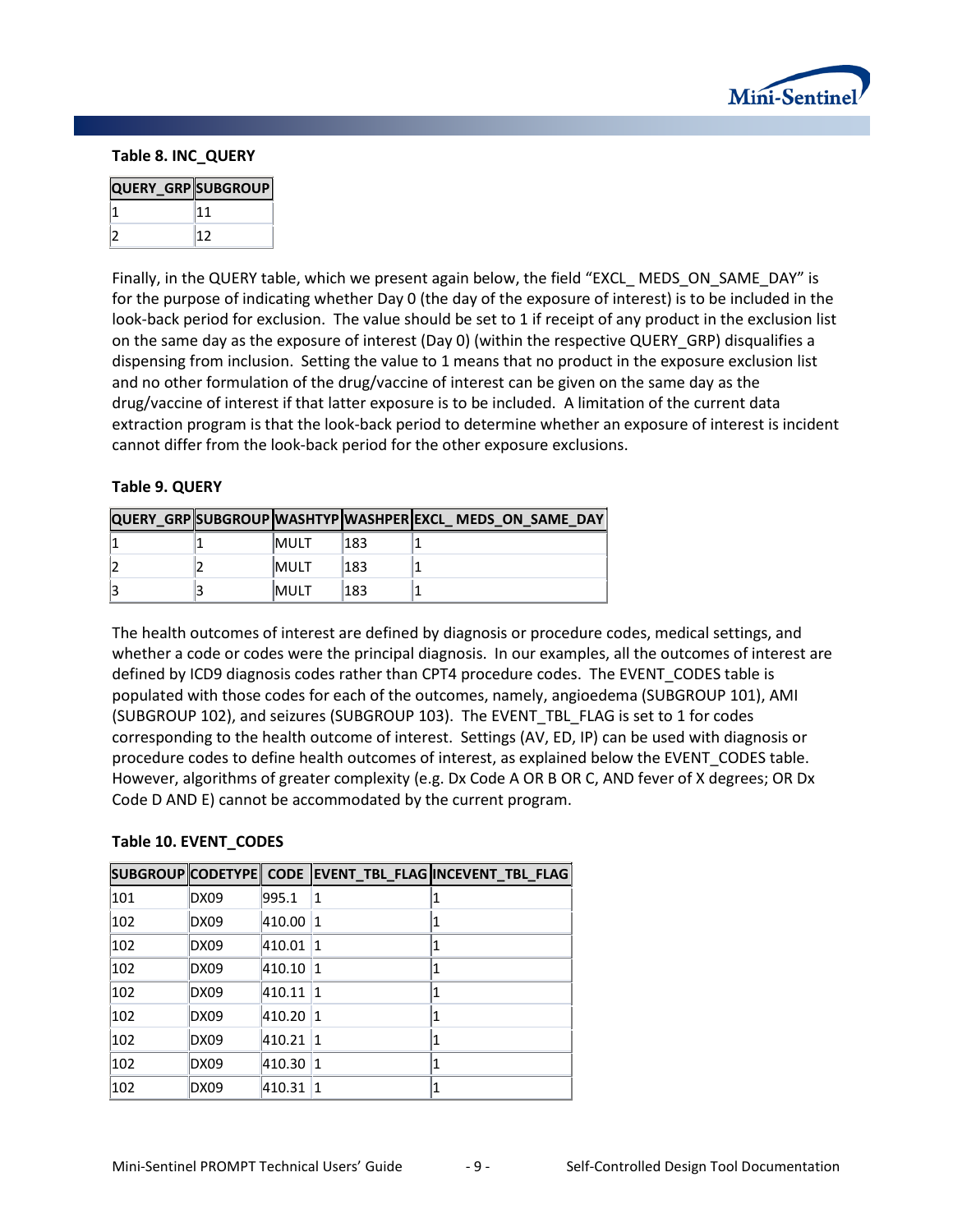

|     |             |          |                         | SUBGROUP CODETYPE CODE EVENT_TBL_FLAG INCEVENT_TBL_FLAG |
|-----|-------------|----------|-------------------------|---------------------------------------------------------|
| 102 | DX09        | 410.40   | 1                       | 1                                                       |
| 102 | DX09        | 410.41   | 1                       | $\mathbf{1}$                                            |
| 102 | <b>DX09</b> | 410.50   | 1                       | $\mathbf 1$                                             |
| 102 | DX09        | 410.51   | 1                       | $\mathbf 1$                                             |
| 102 | DX09        | 410.60   | 1                       | $\overline{1}$                                          |
| 102 | DX09        | 410.61   | 1                       | $\mathbf{1}$                                            |
| 102 | DX09        | 410.70   | 1                       | $\overline{1}$                                          |
| 102 | DX09        | 410.71   | $\mathbf 1$             | $\mathbf{1}$                                            |
| 102 | DX09        | 410.80   | 1                       | $\mathbf 1$                                             |
| 102 | DX09        | 410.81   | 1                       | $\mathbf{1}$                                            |
| 102 | <b>DX09</b> | 410.90   | 1                       | $\mathbf 1$                                             |
| 102 | DX09        | 410.91   | 1                       | $\mathbf 1$                                             |
| 103 | DX09        | 345.0% 1 |                         | $\overline{1}$                                          |
| 103 | DX09        | 345.1% 1 |                         | $\overline{\mathbf{1}}$                                 |
| 103 | DX09        | 345.2    | 1                       | $\mathbf 1$                                             |
| 103 | DX09        | 345.3    | $\overline{\mathbf{1}}$ | $\mathbf{1}$                                            |
| 103 | DX09        | 345.4% 1 |                         | $\mathbf{1}$                                            |
| 103 | DX09        | 345.5% 1 |                         | $\mathbf 1$                                             |
| 103 | DX09        | 345.6% 1 |                         | $\mathbf{1}$                                            |
| 103 | DX09        | 345.7% 1 |                         | $\mathbf 1$                                             |
| 103 | DX09        | 345.8% 1 |                         | $\overline{\mathbf{1}}$                                 |
| 103 | <b>DX09</b> | 345.9% 1 |                         | $\mathbf 1$                                             |
| 103 | <b>DX09</b> | 780.31   | 1                       | $\mathbf 1$                                             |
| 103 | DX09        | 780.32   | 1                       | $\mathbf{1}$                                            |
| 103 | DX09        | 780.39   | 1                       | $\mathbf{1}$                                            |

The EVENT table specifies the medical setting(s) in which to identify the health outcomes of interest (i.e. the setting(s) included in the algorithm), whether there is a requirement that a DX or PX code be a principal diagnosis, and the risk and control intervals relative to the exposure (Day 0).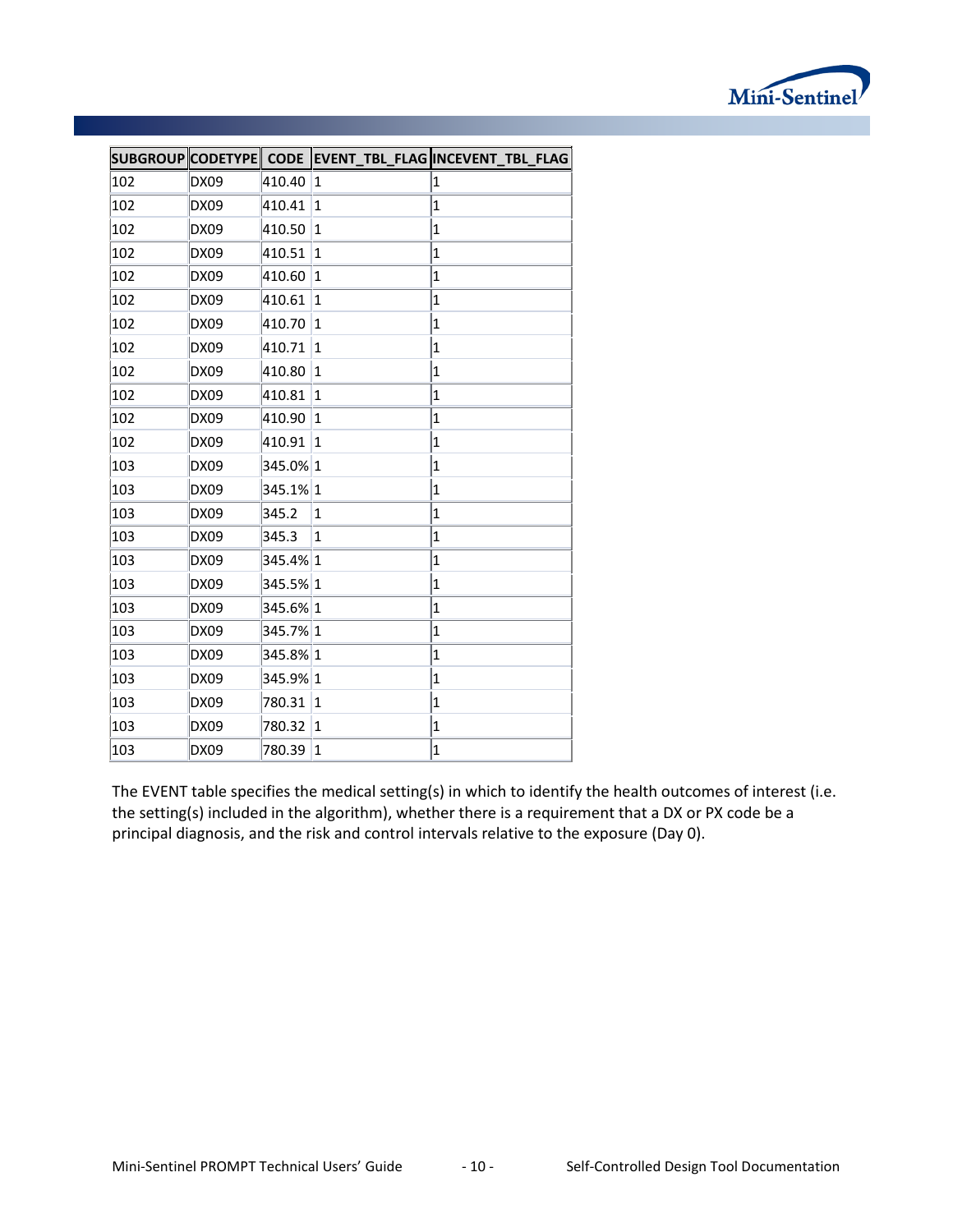

| $T_GR$    | <b>GRO</b> |            |              |         |   |              | EVEN SUB ENC P WAS WAS MIN_DAYS_FR_IND MAX_DAYS_FR_IND MIN_DAYS_FR_IN   MAX_DAYS_FR_IN_<br>  TYP  D  HTY  HPE  EX_FOR_COMP_W  EX_FOR_COMP_WN  DEX_FOR_RISK_W  DEX_FOR_RISK_W |           |           |
|-----------|------------|------------|--------------|---------|---|--------------|------------------------------------------------------------------------------------------------------------------------------------------------------------------------------|-----------|-----------|
| P         | <b>UP</b>  | E.         | $\mathbf{X}$ | P       | R | <b>ND</b>    | D                                                                                                                                                                            | <b>ND</b> | <b>ND</b> |
| 11.       | 101        |            |              | MUL 183 |   | -35          | -8                                                                                                                                                                           |           | 28        |
| $\vert$ 2 | 102        | llP.       |              | MUL 28  |   | 15           | 28                                                                                                                                                                           |           | 14        |
| 3         | 103        | lIP.       |              | MUL 183 |   |              |                                                                                                                                                                              |           | 10        |
| 3         | 103        | <b>IED</b> |              | MUL 183 |   |              |                                                                                                                                                                              |           | 10        |
| 4         | 103        | llP        |              | MUL 183 |   | $ 15\rangle$ | 28                                                                                                                                                                           |           | 10        |
| <b>4</b>  | 103        | <b>IED</b> |              | MUL 183 |   | $ 15\rangle$ | 28                                                                                                                                                                           |           | 10        |

#### **Table 11. EVENT**

The health outcome exclusion criteria are specified in the EVENT\_CODES, EVENT, and INCEVENT tables. As is the case for the exposure of interest, there are two kinds of HOI exclusions: one is if the HOI is not incident, the other is if the HOI was preceded by a certain other kind of outcome within a specified period of time. For excluding non-incident cases, we first set the look-back period. In our example studies, we defined incident HOI as the first of its kind to occur in a 183-day period—this is specified by setting WASHPER = 183 in the EVENT table, which leads to exclusion of an HOI occurring < 183 days after a previous one (for the same SUBGROUP). Where the control interval (also called the comparison window, or COMP\_WND) is prior to exposure, the look-back will go back farther than the minimum enrollment specified in the QUERY table. We also need to specify the setting and principal diagnosis criteria for prior cases. This is done using the ENCTYPE and PDX fields in the INCEVENT table. For example, in the clindamycin-AMI study (EVENT\_GRP 2), we want to look for prior AMI in the inpatient (IP) setting only (and if any such case is found in the 28 days prior to a case being considered, the more recent case is excluded). ENCTYPE is left blank if all three settings are to be used. For example, in the MMRV-seizure studies (EVENT\_GRPs 3 and 4), the seizure outcomes to be used must be in either the ED or inpatient setting, but must not follow, within 183 days, a seizure in *any* setting.

#### **Table 12. INCEVENT**

| EVENT GRP SUBGROUP ENCTYPE PDX |     |    |  |
|--------------------------------|-----|----|--|
|                                | 101 |    |  |
|                                | 102 | ١P |  |
|                                | 103 |    |  |
|                                | 103 |    |  |

The other kind of HOI exclusion that can be specified is if some *other* health outcome occurred within a certain period of time prior to the one of interest. To specify this, one goes to the EVENT\_CODES table and sets EVENT\_TBL-FLG to 0 and INCEVENT\_TBL\_FLAG to 1. In our example studies, we did not have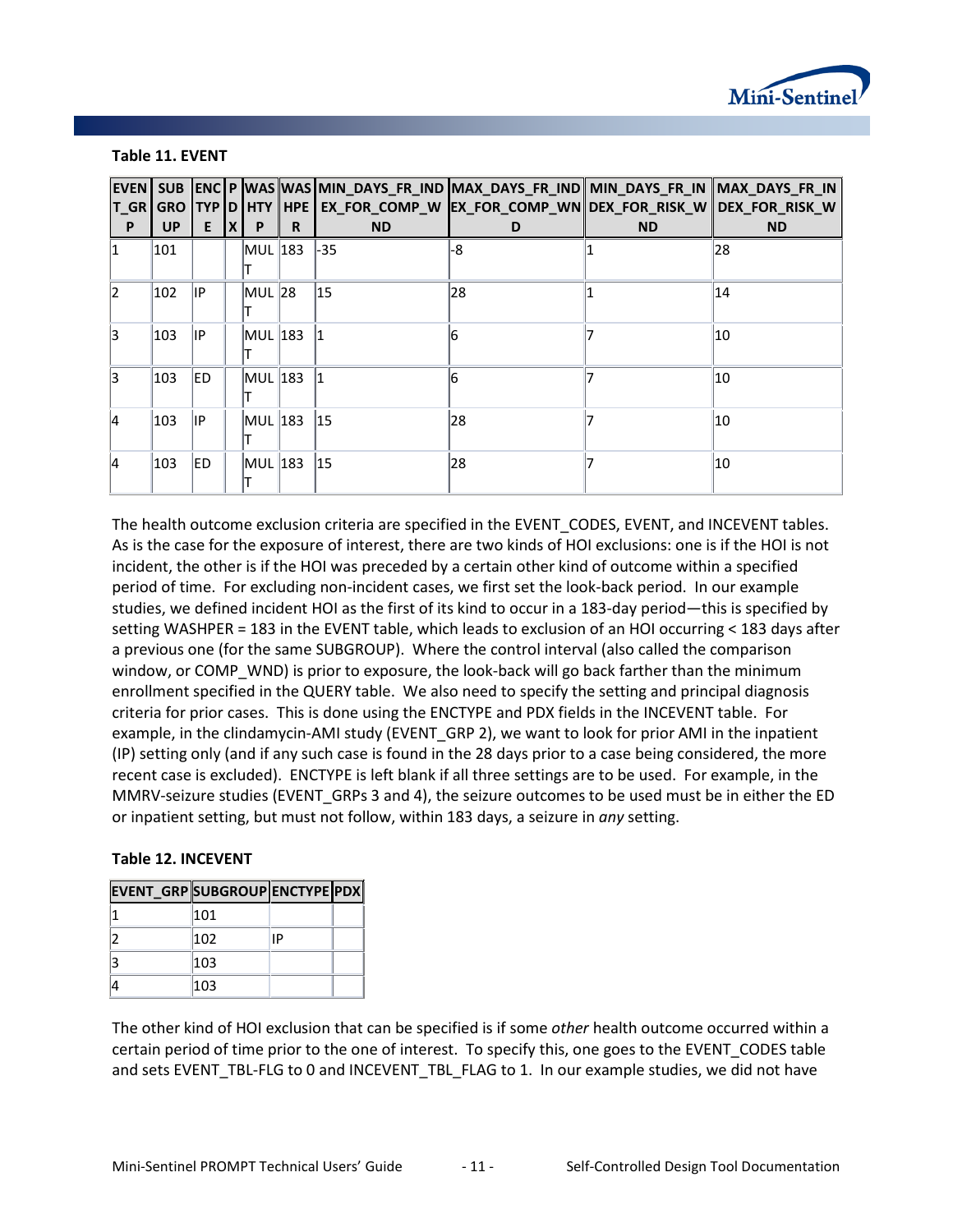

HOI exclusions based on other health outcomes. If we had, we would have added them as SUBGROUPs to the EVENT CODES and INCEVENT tables.

Finally, the exposure period for which data are to be extracted from the M-S distributed dataset must be specified for each data partner in the EXPOSURE\_PERIODS table. Specifying exposure date range does not restrict the follow-up period, only the dispensing, or exposure, period. Because of differences among data partners with respect to date ranges, frequency of data updates, and completeness of data in each update, etc., it will likely be appropriate to select different exposure date ranges for different Data Partners. Also, it might not be possible to pre-specify all date ranges within each Data Partner into the future. For each new data update from a specific Data Partner, a date range immediately following the date range used the last time that Partner's data were extracted and analyzed should be chosen. It is important that there be no overlap in the sequence of exposure periods specified for each data partner, because the analysis method does not allow for refreshment, correction, and re-use of previously analyzed data.In the examples below, HM-HPHC data were obtained monthly, with one additional consecutive month's worth of dispensings collected each time, while chunks of dispensings for AE-OS and KP-NC were 3 months long.

|           |             |           | DPID SITEID EXPOSURE_PERIOD_CD EXPOS_PERIOD_STRT_DT EXPOS_PERIOD_END_DT |            |
|-----------|-------------|-----------|-------------------------------------------------------------------------|------------|
| HМ        | <b>HPHC</b> | $\vert$ 1 | 7/1/2012                                                                | 7/31/2012  |
| <b>HM</b> | <b>HPHC</b> | 2         | 8/1/2012                                                                | 8/31/2012  |
| HМ        | <b>HPHC</b> | $\vert$ 3 | 9/1/2012                                                                | 9/30/2012  |
| HМ        | <b>HPHC</b> | 14        | 10/1/2012                                                               | 10/31/2012 |
| <b>HM</b> | <b>HPHC</b> | 15        | 11/1/2012                                                               | 11/30/2012 |
| <b>HM</b> | <b>HPHC</b> | 16        | 12/1/2012                                                               | 12/31/2012 |
| AE.       | los         |           | 1/1/2012                                                                | 3/31/2012  |
| AE.       | los         | 12        | 4/1/2012                                                                | 6/30/2012  |
| KP        | <b>NC</b>   |           | 1/1/2012                                                                | 3/31/2012  |
| KP        | <b>NC</b>   |           | 4/1/2012                                                                | 6/30/2012  |

#### **Table 13. EXPOSURE\_PERIODS**

If these tables are filled out in Access, they must be imported into SAS.

#### **B. FOR MINI-SENTINEL OPERATIONS CENTER**

#### **1. Documentation**

This documentation exists as a stand-alone document called "Mod\_prg\_410\_Activity\_Documentation.docx."

This document has documentation for two programs in the package for Mini-Sentinel activity 4.10.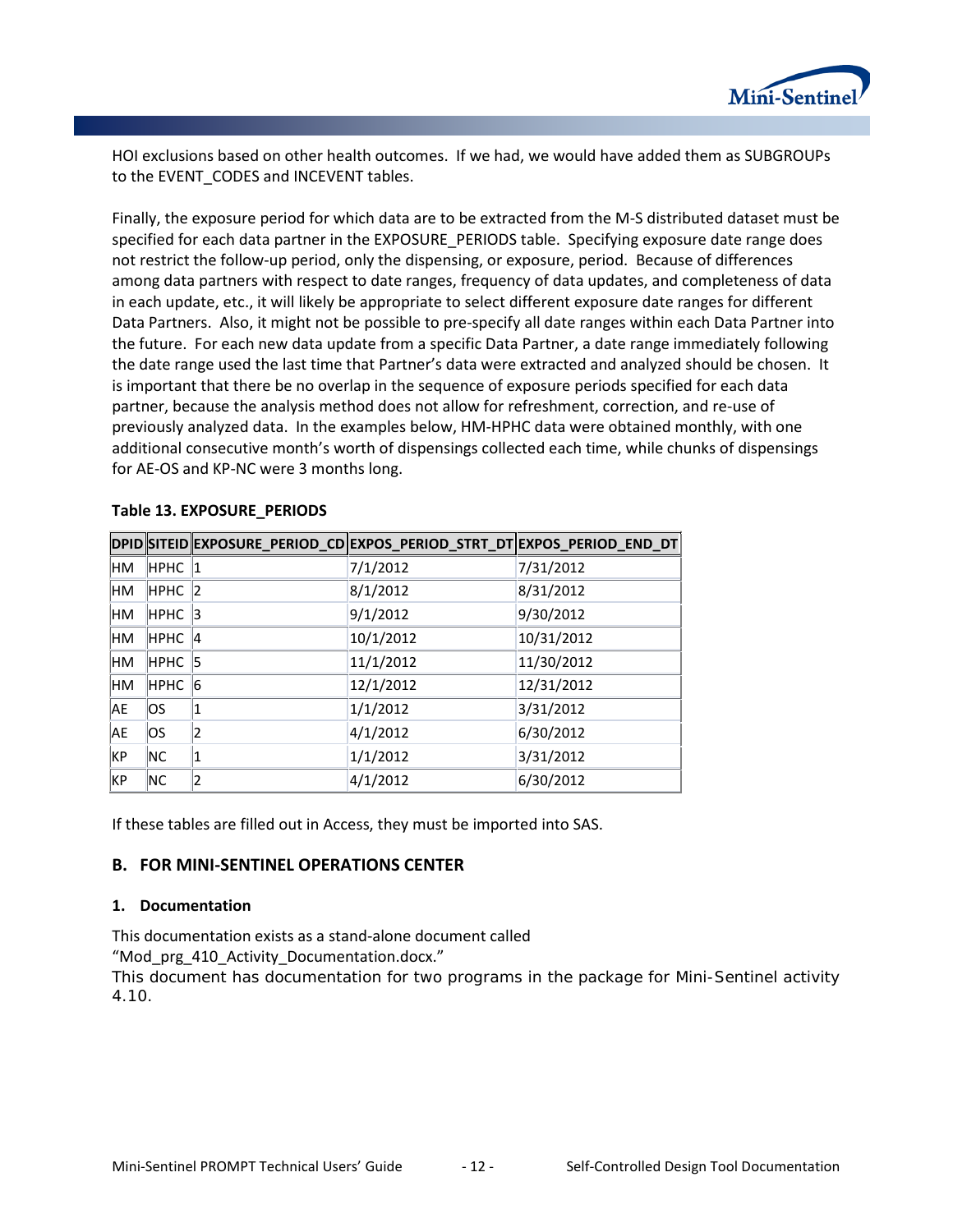

1. **Program run\_mp410\_distrib\_prg.sas. This is a wrapper for running modular program mp410.**

**In the first section of the program one needs to update parameters. The rest of the program has "include" statements for standard MSCDM macros, the main macro mp410.sas and finally the macro call %mp410.**

2. **Macro mp410.sas. This is the main macro which performs the actual data manipulation and calculation for Mini-Sentinel activity 4.10**

/\*\*\*\*\*\*\*\*\*\*\*\*\*\*\*\*\*\*\*\*\*\*\*\*\*\*\*\*\*\*\*\*\*\*\*\*\*\*\*\*\*\*\*\*\*\*\*\*\*\*\*\*\*\*\*\*\*\*\*\*\*\*\*\*\*\*\*\*\*\*\*\*\*\*\*\*\*\*\*\*\*\*\*\* \*\*\*\*\*\*\*\*\*\* \*Program: run\_mp410\_distrib\_prg.sas

\*Project: Mini-Sentinel Activity 4.10 \*Purpose: Wrapper to run all necessary programs and macros;

--------------------------------------------------

\* Input parameters:

Standard MSCDM input parameters including parameters for libraries, directories, site id, etc.

**EXPOSURE\_PERIOD\_CD**: Macro parameter. Should be used in conjunction with the dataset **EXPOSURE\_EPISODES\_FILE**. See below for details. Numeric (1, 2, 3,...). Required.

The dataset **EXPOSURE\_EPISODES\_FILE** is distributed as a part of the package.

In addition, to the column EXPOSURE\_PERIOD\_CD the dataset has two columns:

EXPOS\_PERIOD\_STRT\_DT and EXPOS\_PERIOD\_END\_DT. These dates can be

different for different data partner sites depending on sites data availability and refresh rate. For example, the exposure period can be a month length for one site and a quarter for another. This is possible because the study compares two statistics calculated at same data partner site: the number of adverse outcomes in

risk time window with the number of adverse outcomes in comparison time window. The time periods appropriate to the site should be supplied by

MINI-SENTINEL OPERATIONS CENTER or updated by local site per leading site instructions.

The allowed values are either a single number or a list of numbers separated by spaces. The latter is mostly used on historical data to determine background rates. Examples:

| %LET exposure period cd=1;     |  |
|--------------------------------|--|
| %LET exposure_period_cd=1 2 3; |  |
|                                |  |
|                                |  |
|                                |  |
|                                |  |
|                                |  |
|                                |  |
|                                |  |
|                                |  |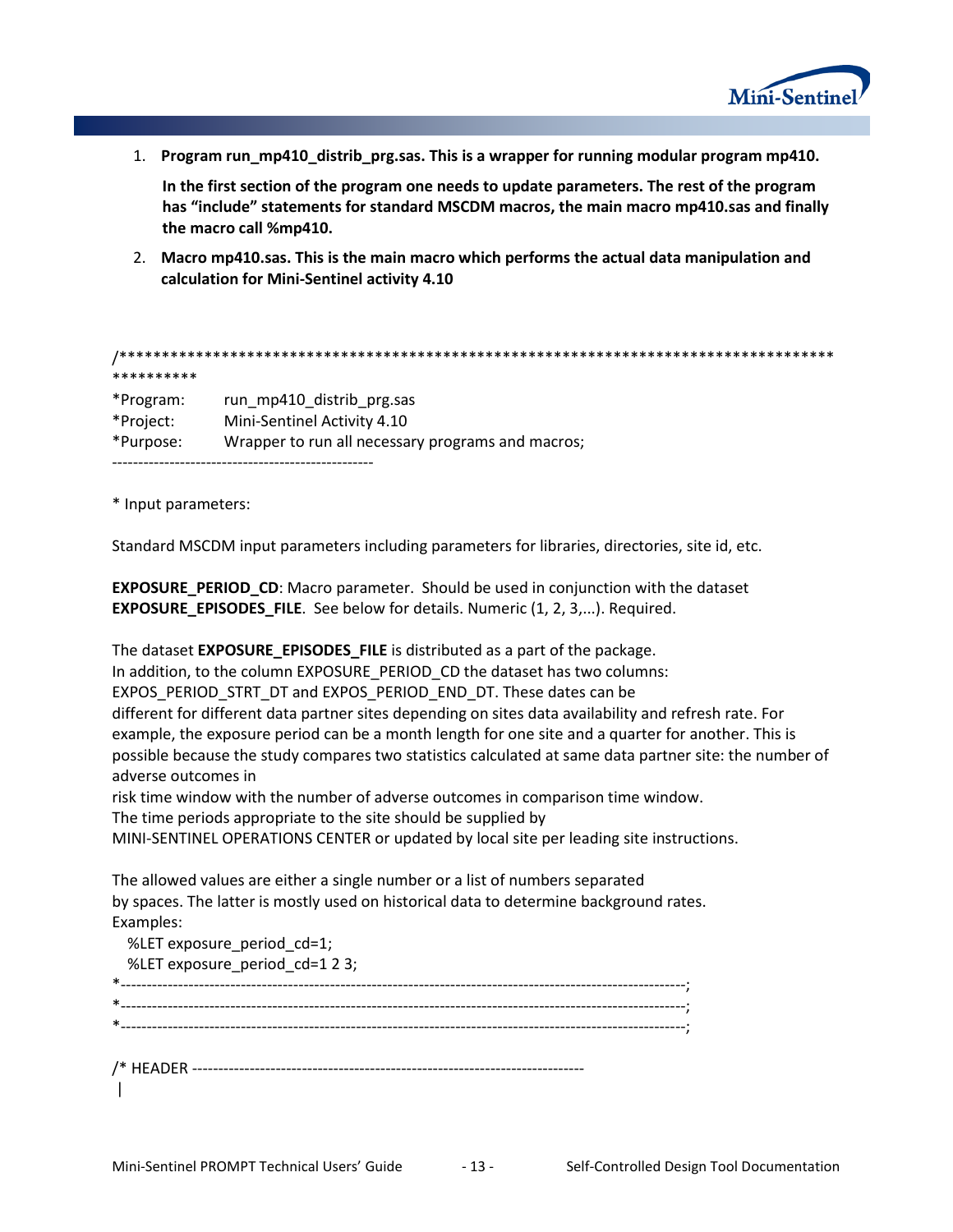

| PROGRAM: mp410          |                                                                          |                                                                                                                                                                                                                                                                                                                                                                                                          |  |  |
|-------------------------|--------------------------------------------------------------------------|----------------------------------------------------------------------------------------------------------------------------------------------------------------------------------------------------------------------------------------------------------------------------------------------------------------------------------------------------------------------------------------------------------|--|--|
|                         | PURPOSE: Create summary tables for drug of interests and adverse events. |                                                                                                                                                                                                                                                                                                                                                                                                          |  |  |
| INPUT:                  | Patients level tables: Tables in MSCDM format                            |                                                                                                                                                                                                                                                                                                                                                                                                          |  |  |
|                         |                                                                          | Parameters, Lookup and Mapping tables used by the program.                                                                                                                                                                                                                                                                                                                                               |  |  |
|                         |                                                                          | The Lookup and Mapping tables are distributed as a part of a package for modular program.                                                                                                                                                                                                                                                                                                                |  |  |
| EXPOSURE_PERIOD_CD:     |                                                                          | Macro parameter.<br>Should be used in conjunction with the dataset EXPOSURE_EPISODES.<br>See below for details.<br>Numeric (1, 2, 3,). Required.                                                                                                                                                                                                                                                         |  |  |
| <b>ENROLGAP:</b>        | Macro parameter.<br>Numeric. Default 45 days.                            | Grace period used to bridge intervals of enrollment.                                                                                                                                                                                                                                                                                                                                                     |  |  |
| rarely necessary.       |                                                                          | The dates QUERYFROM and QUERYTO below should be set very wide.<br>The actual restrictions by dates are set by the mapping tables:<br>EXPOSURE_PERIODS_FILE, QUERYFILE, EVENTFILE (WASHPER).<br>The only case when the above dates will be used is when WASTYP="MIN" which                                                                                                                                |  |  |
|                         |                                                                          |                                                                                                                                                                                                                                                                                                                                                                                                          |  |  |
| TMP:                    |                                                                          | Macro Parameter for temporary library. Default is WORK.<br>It can be changed to the permanent library for troubleshooting.                                                                                                                                                                                                                                                                               |  |  |
| TMP2:                   |                                                                          | Macro Parameter for temporary library. Default is WORK.<br>This parameter should be changed only if your MSCDM tables are in the relational<br>database and you have permission to create temporary tables in the same database. If<br>this is the case, set TMP2 to the library associated with a schema in the database in<br>which you can create tables. This can significantly improve performance. |  |  |
| LKP_FOR_ALL_CODES_FILE: |                                                                          | Macro parameter.<br>Lookup table that has complete set of code for columns<br>used by various mapping tables below.                                                                                                                                                                                                                                                                                      |  |  |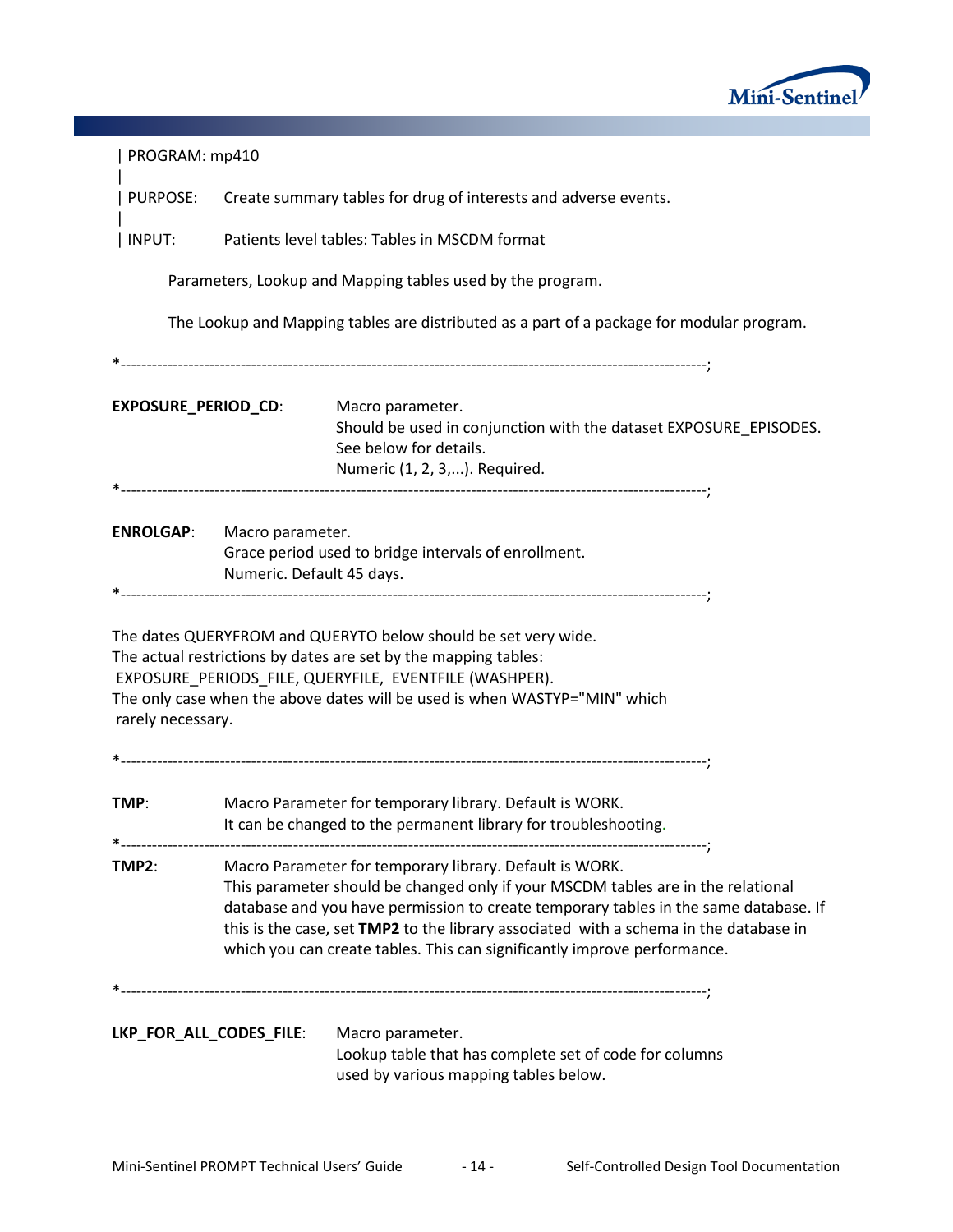

#### COLUMNS:

| <b>COLUMN_NAME:</b>                                      | Name of the code column used in mapping tables defined below.<br>For example, GROUP, QUERY_GRP, etc.                                                                     |
|----------------------------------------------------------|--------------------------------------------------------------------------------------------------------------------------------------------------------------------------|
| <b>CODE_VALUE:</b><br><b>CODE_VALUE_C:</b><br>CODE_DESC: | Value for numeric code.<br>Value for character code.<br>Code description                                                                                                 |
| <b>GROUPS_MAPPING:</b>                                   | Macro parameter.<br>Mapping table between study group code (GROUP) and QUERY_GRP<br>and EVENT_GRP.                                                                       |
|                                                          | <b>COLUMNS:</b>                                                                                                                                                          |
| <b>GROUP:</b>                                            | Code for a study group.<br>A code which identifies both population selection (QUERY) and adverse<br>effects (EVENT) set of conditions.<br>Numeric (1, 2, 3,). Required.  |
| <b>QUERY GRP:</b>                                        | A code which identifies set of conditions for population selection.<br>Usually, defines population who had exposures to a set of drugs.<br>Numeric (1, 2, 3,). Required. |
| <b>EVENT_GRP:</b>                                        | A code which identifies set of conditions for adverse events of interest.<br>Numeric (1, 2, 3,). Required.                                                               |
|                                                          |                                                                                                                                                                          |

**EXPOSURE\_PERIODS\_FILE**: Macro parameter. Mapping table for exposure periods.

The dataset is distributed as a part of the package. In addition, to the column EXPOSURE\_PERIOD\_CD the dataset has two columns: EXPOS\_PERIOD\_STRT\_DT and EXPOS\_PERIOD\_END\_DT. These dates can be different for different data partner sites depending on sites data availability and refresh rate. For example, the exposure period can be a month length for one site and a quarter for another. This is possible because the study compares two statistics calculated at same data partner site: the number of adverse outcomes in risk time window with the number of adverse outcomes in comparison time window. The time periods appropriate to the site should be supplied by MINI-SENTINEL OPERATIONS CENTER or updated by local site per leading site instructions.

COLUMNS:

| EXPOSURE_PERIOD_CD:  |  |
|----------------------|--|
| EXPOS PERIOD END DT: |  |

**Numeric (1, 2, 3,...) SAS** date.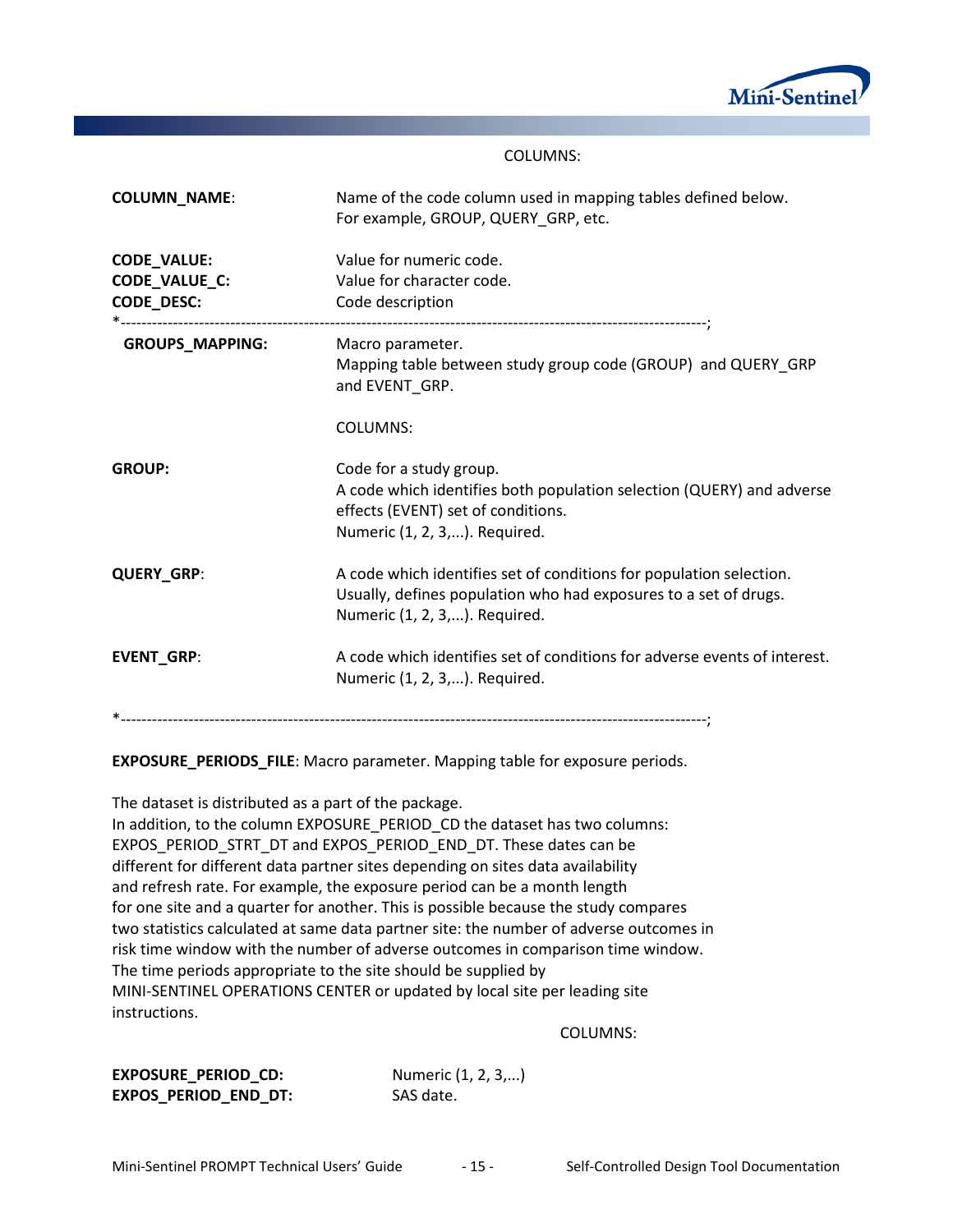

| EXPOS_PERIOD_STRT_DT: | SAS date.                                                                                                                                                                                                                                                                                                                                                                                                         |
|-----------------------|-------------------------------------------------------------------------------------------------------------------------------------------------------------------------------------------------------------------------------------------------------------------------------------------------------------------------------------------------------------------------------------------------------------------|
|                       |                                                                                                                                                                                                                                                                                                                                                                                                                   |
| <b>QUERYFILE:</b>     | Parameter.<br>Mapping table for population selection variables (QUERY).                                                                                                                                                                                                                                                                                                                                           |
|                       | <b>COLUMNS:</b>                                                                                                                                                                                                                                                                                                                                                                                                   |
| <b>QUERY_GRP:</b>     | A code which identifies set of conditions for population selection.<br>Usually, defines population who had exposures to a set of drugs.<br>Numeric (1, 2, 3,). Required.                                                                                                                                                                                                                                          |
| <b>SUBGROUP:</b>      | Identifies group of codes, typically, a set of drugs.<br>Numeric (1, 2, 3,). Required.                                                                                                                                                                                                                                                                                                                            |
| <b>WASHTYP:</b>       | Selects how incidence events will be defined. Character \$3.<br>Possible values the same as in MP3: "MIN", "SING", "MULT".                                                                                                                                                                                                                                                                                        |
| <b>WASHPER:</b>       | Length of event washout period in days. Possible values the same as in MP3                                                                                                                                                                                                                                                                                                                                        |
|                       | <b>EXCL_MEDS_ON_SAME_DAY:</b> When this flag is set to 1 then cases with more than<br>one NDC from the same QUERY_GRP and on the same day are excluded.<br>In other words, the look back period starts from 0 days i.e. look back<br>period [0, WASHPER]. When this flag is set to 0 then the look back<br>period starts with previous day i.e. look back period is [1, WASHPER].<br>Possible values are 0 and 1. |
| <b>INCQUERYFILE:</b>  | Macro parameter.<br>Mapping table with additional parameters for population selection.<br>Identifies conditions for previous incidence of exposure which are used to<br>exclude exposure encounters (define by QUERYFILE). Used in conjunction with<br>WASHTYP and WASHPER from QUERYFILE. Optional.<br><b>COLUMNS:</b>                                                                                           |
|                       |                                                                                                                                                                                                                                                                                                                                                                                                                   |
| <b>QUERY_GRP:</b>     | A code which identifies set of conditions for population selection.<br>Usually, defines population who had exposures to a set of drugs.<br>Numeric (1, 2, 3,). Required.                                                                                                                                                                                                                                          |
| <b>SUBGROUP:</b>      | Identifies group of codes, typically, a set of drugs.<br>Numeric (11, 12, 13,). Required.                                                                                                                                                                                                                                                                                                                         |
|                       |                                                                                                                                                                                                                                                                                                                                                                                                                   |

# **QUERY\_CODES\_FILE:** Macro parameter.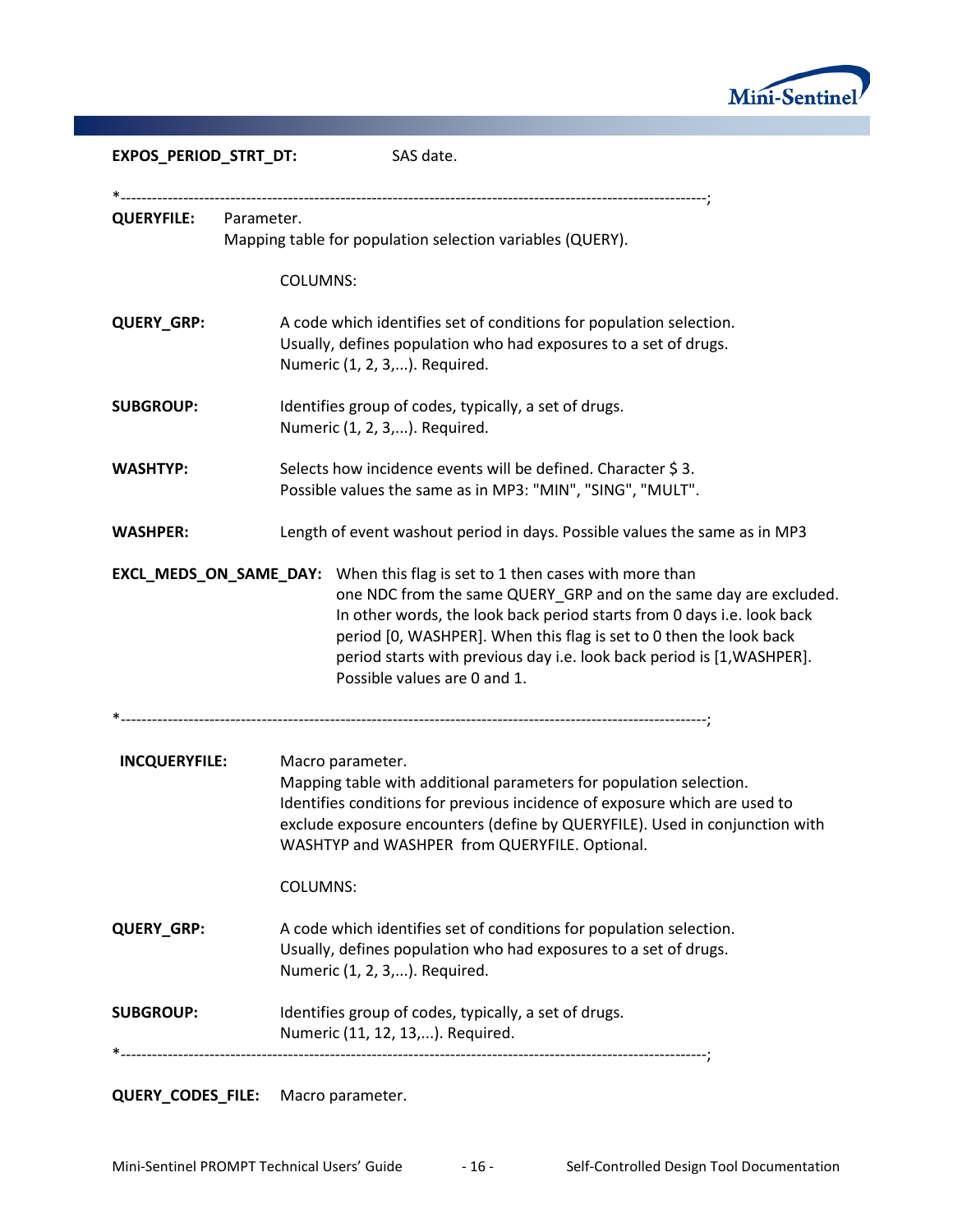

Mapping table between group of codes (SUBGROUP) and actual codes used for population selection (QUERY/INCQUERY).

#### COLUMNS:

| <b>SUBGROUP:</b> | Identifies group of codes, typically, a set of drugs.                    |
|------------------|--------------------------------------------------------------------------|
|                  | Numeric (11, 12, 13,). Required.                                         |
| <b>CODE:</b>     | NDC, diagnosis or procedure code mapped to a subgroup above.             |
|                  | The wild cards in code values are allowed. One can use either UNIX style |
|                  | wild cards $(?,*)$ or SQL style wild cards $(',%)$ .                     |
|                  | The presence or absence of a period in PX or DX code does not affect     |
|                  | the results.                                                             |
| <b>CODETYPE:</b> | Details: type of each code value included in the CODE field above.       |
|                  | Character \$4. Required                                                  |

Valid values are:

- RX11: 11-digit NDC
- RX09: 9-digit NDC
- PX09: ICD-9-CM procedure
- PX10: ICD-10-CM procedure
- PX11: ICD-11-CM procedure
- PXC4: CPT-4 procedure (i.e., HCPCS Level I)
- PXHC: HCPCS procedure (i.e., HCPCS Level II)
- PXH3: HCPCS Level III
- PXC2: CPT Category II
- PXC3: CPT Category III

QUERY\_TBL\_FLAG/INCQUERY\_TBL\_FLAG:Optional fields that identify if SUBGROUP is QUERY and/or INCQUERY table.

They have no affect on the program but can be useful for validation.

\*----------------------------------------------------------------------------------------------------------------;

**EVENTFILE:** Macro parameter. Mapping table for adverse events table by EVENT\_GRP.

> The tables **EVENTFILE** and **INCEVENTFILE** allow NULL values that must be interpreted as any allowed values. For example, ENCTYPEIS NULL in one of these tables means that all five possible values of ENCTYPE are allowed. The JOIN to the table LKP\_FOR\_ALL\_CODES create a table which has explicit set of all possible codes;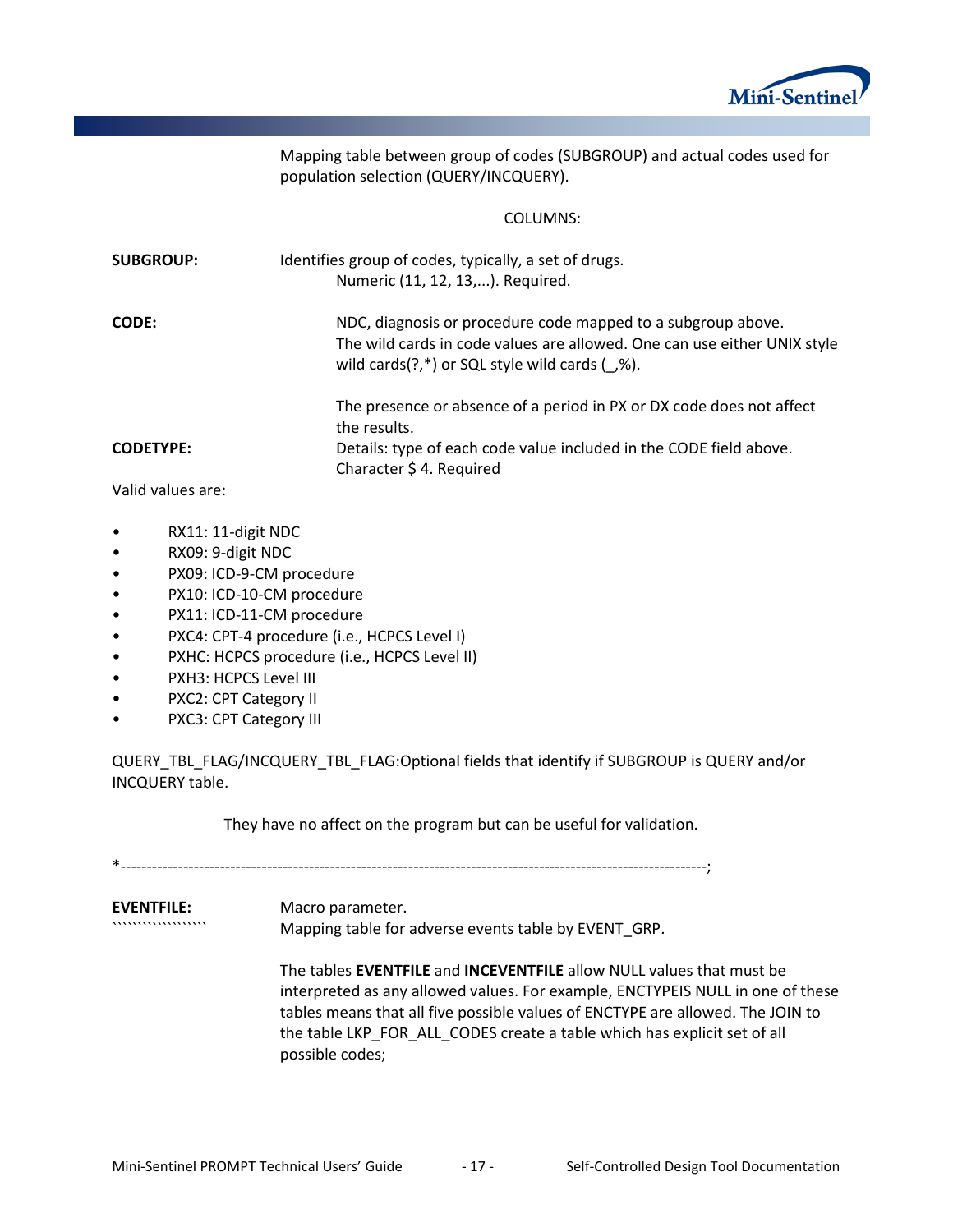

COLUMNS:

| <b>EVENT GRP:</b>                           | A code which identifies set of conditions for adverse events of interest.<br>Numeric (1, 2, 3,). Required.                |
|---------------------------------------------|---------------------------------------------------------------------------------------------------------------------------|
| <b>SUBGROUP:</b>                            | Identifies group of codes, typically, a set of diagnosis.<br>Numeric (101, 102,) Required.                                |
| <b>WASHTYP:</b>                             | Selects how incidence events will be defined. Character \$3.<br>Possible values the same as in MP3: "MIN", "MULT".        |
| <b>WASHPER:</b><br>MP3                      | Length of event washout period in days. Possible values the same as in                                                    |
|                                             | Numeric. Required (0 must be entered if no WASHPER is required).                                                          |
| <b>ENCTYPE:</b><br>PDX:<br>inpatient stays. | Encounter type. The same as in MSCDM data model.<br>Principal diagnosis. As in MSCDM in data model it is defined only for |

**Columns for comparison and risk windows**:

**MAX\_DAYS\_FR\_INDEX\_FOR\_COMP\_WND MAX\_DAYS\_FR\_INDEX\_FOR\_RISK\_WND MIN\_DAYS\_FR\_INDEX\_FOR\_COMP\_WND MIN\_DAYS\_FR\_INDEX\_FOR\_RISK\_WND**

\*----------------------------------------------------------------------------------------------------------------;

#### **INCEVENTFILE:** Macro parameter.

Mapping table with additional parameters for adverse outcomes selection. Identifies conditions for previous outcomes which are used to exclude adverse outcomes (defined by EVENTFILE). Used in conjunction with WASHTYP and WASHPER from EVENTFILE. Optional.

COLUMNS: (Same meaning and data types as in **EVENTFILE**)

**EVENT\_GRP SUBGROUP ENCTYPE PDX**

**EVENT\_CODES\_FILE:** Macro parameter.

Mapping table between group of codes (SUBGROUP) and actual codes used for adverse events (EVENTS/INCEVENTS). Has similar structure as QUERY\_CODES\_FILE. The two tables are separated for convenience.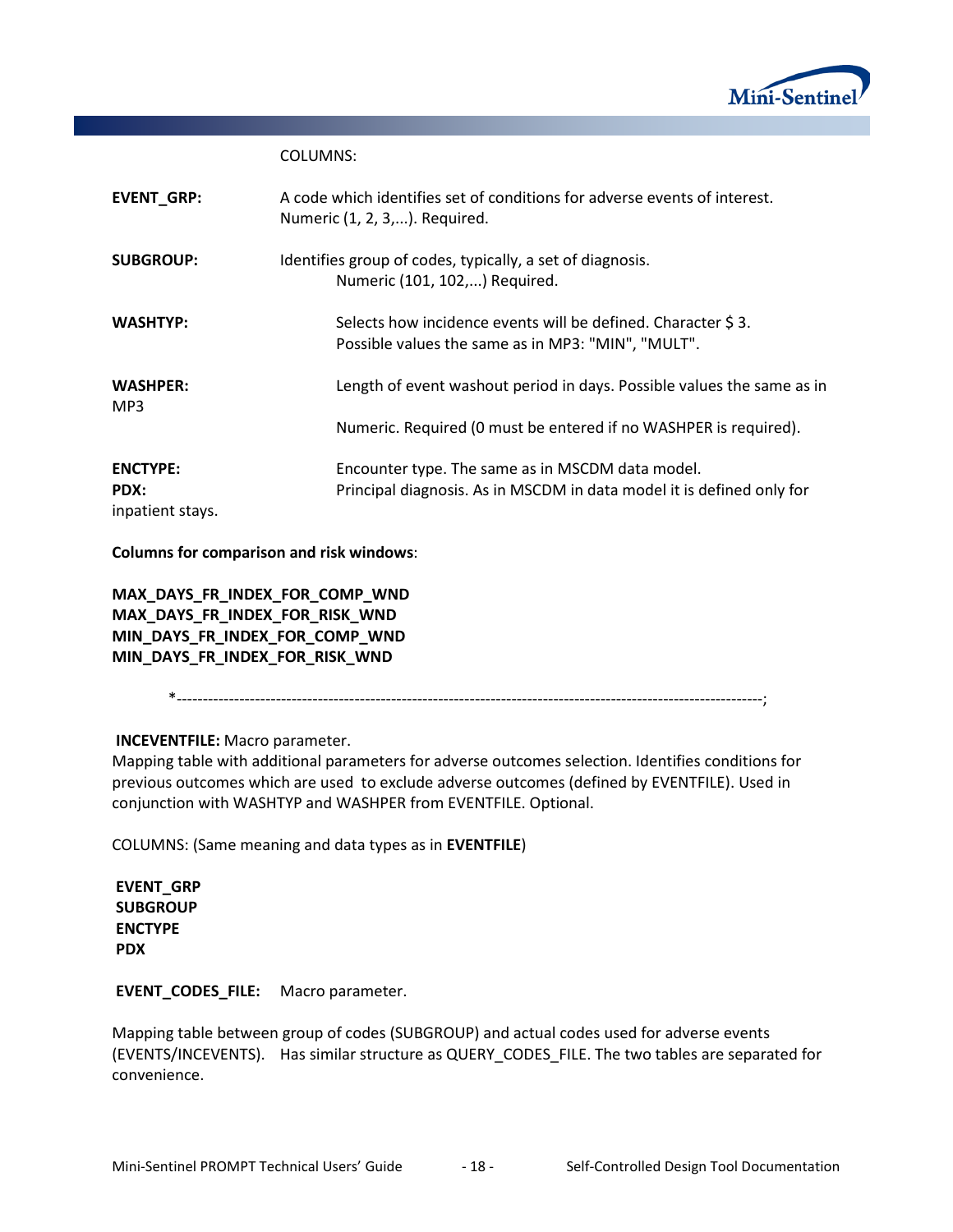

The wild cards in code values are allowed. One can use either UNIX style wild cards(?,\*) or SQL style wild cards  $(\_,\%)$ .

The presence or absence of a period in PX or DX code does not affect the results.

| AGE_GROUPS_FILE:                                                                             | Macro parameter.<br>Mapping table for age groups.                                                                        |  |  |  |  |  |  |
|----------------------------------------------------------------------------------------------|--------------------------------------------------------------------------------------------------------------------------|--|--|--|--|--|--|
| <b>COLUMNS:</b><br><b>QUERY_GRP:</b><br><b>AGE_GROUP:</b><br>AGE_UNIT:                       | See QUERYFILE above<br>Code for age group. Numeric (1, 2, 3,). Required.<br>Unit for measuring age. Character \$1.       |  |  |  |  |  |  |
| Valid values:<br>D: days<br>W: weeks<br>Q: quarters<br>M: months<br>Y: years (default value) |                                                                                                                          |  |  |  |  |  |  |
| AGE_MAX<br>AGE_MIN                                                                           | Minimum age at exposure (index) date. Numeric. Default 0.<br>Maximum age at exposure (index) date. Numeric. Default 200. |  |  |  |  |  |  |
| <b>OUTPUT:</b>                                                                               |                                                                                                                          |  |  |  |  |  |  |
|                                                                                              | All output tables, reports and logs use output prefix below                                                              |  |  |  |  |  |  |
| out tbl prefix: &DPID. &REQUESTID.                                                           | out_rpt_prefix: &out_tbl_prefix._&DateStamp.&TimeStamp.                                                                  |  |  |  |  |  |  |
|                                                                                              | Summary datasets on event_date (relative to exposure_dt) level:                                                          |  |  |  |  |  |  |

#### **SUM\_EVNT:**

Summarization level:

#### **GROUP EXPOSURE\_PERIOD\_CD EXPOS\_PERIOD\_STRT\_DT AGE\_GROUP SEX DAYS\_FROM\_EXPOS\_TO\_EVENT DAYS\_ENR\_AFTER\_EXPOS**

Statistics: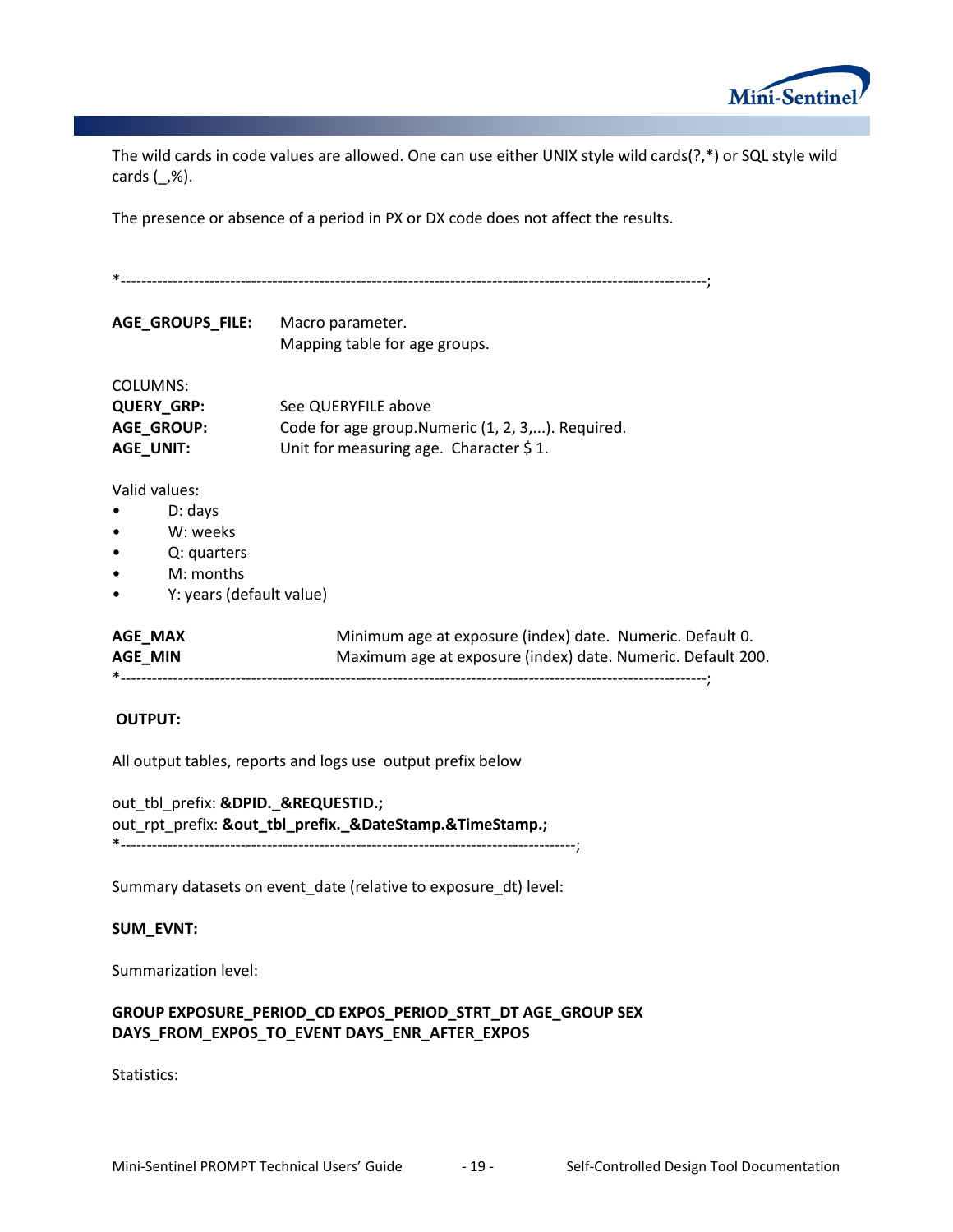

**CNT\_EXP\_EPISODES CNT\_IN\_COMP\_WND CNT\_IN\_RISK\_WND CNT\_CENSORED\_EVENTS** 

\*----------------------------------------------------------------------------------------------------------------;

**SUM\_EXPS\_PERIOD:** Summary datasets for adverse events on exposure period summarization level stratified by gender and age group.

Summarization level: **GROUP EXPOSURE\_PERIOD\_CD EXPOS\_PERIOD\_STRT\_DT AGE\_GROUP SEX** 

Statistics:

**CNT\_EXP\_EPISODES CNT\_IN\_COMP\_WND CNT\_IN\_RISK\_WND CNT\_CENSORED\_EVENTS** 

**MIN\_DAYS\_FROM\_EXPOS\_TO\_EVENT MAX\_DAYS\_FROM\_EXPOS\_TO\_EVENT MIN\_DAYS\_ENR\_AFTER\_EXPOS MAX\_DAYS\_ENR\_AFTER\_EXPOS** 

\*----------------------------------------------------------------------------------------------------------------;

**SUM\_EXPS\_PERIOD\_FIN:** Summary datasets for adverse events on exposure period summarization level without gender and age stratification. This is the dataset that will be used as input by R program.

Summarization level: **DPID\_SITEID GROUP EXPOSURE\_PERIOD\_CD EXPOS\_PERIOD\_STRT\_DT** 

Statistics:

**CNT\_EXP\_EPISODES CNT\_IN\_COMP\_WND CNT\_IN\_RISK\_WND**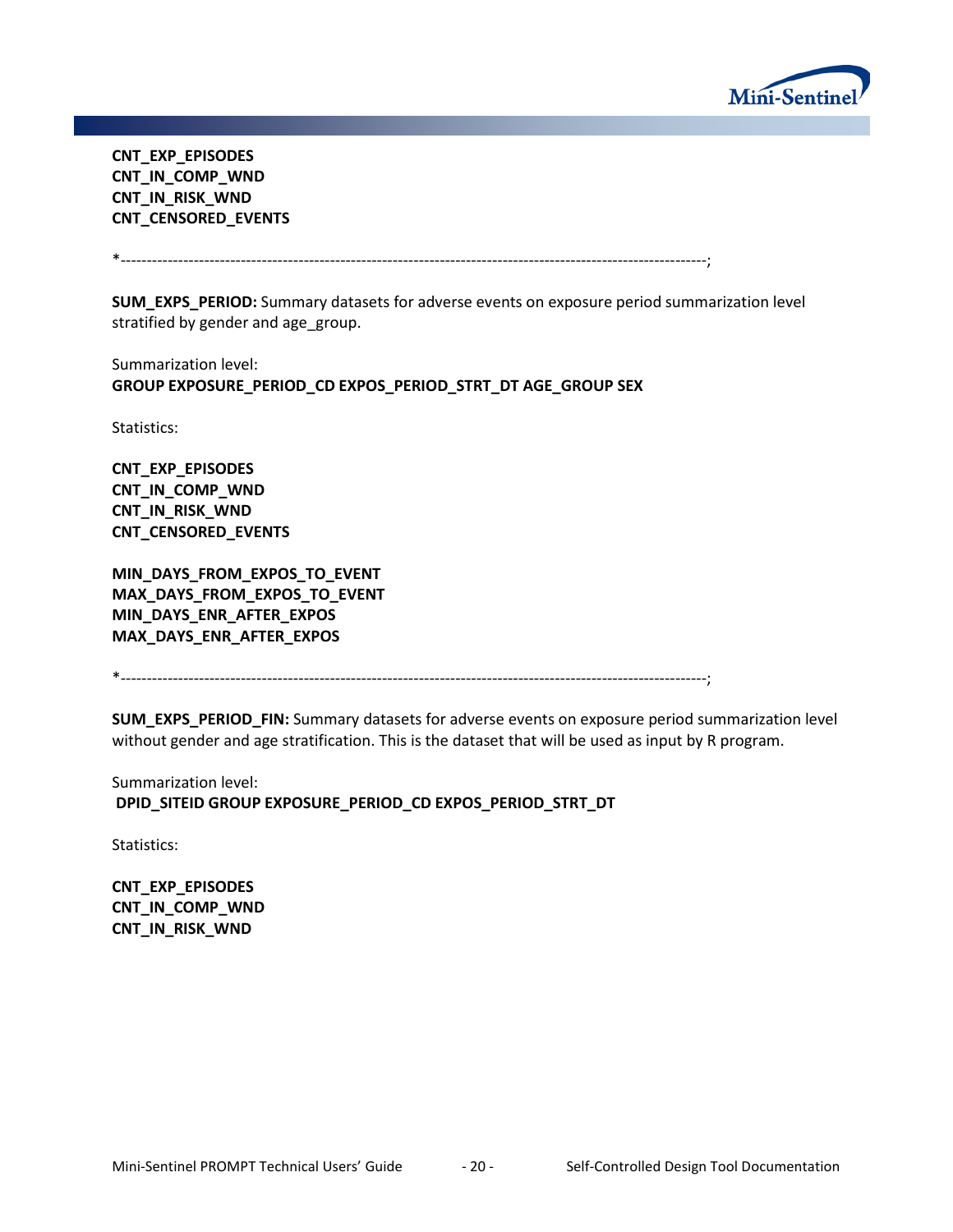

#### **2. Program Steps**

- Import mapping and lookup tables supplied with the package.
- Do some initial processing of mapping and lookup tables.
- These include setting some defaults, joining some of the tables together and creating.
- macro variables for min and max dates which will be used latter in the program.
- Create tables with complete set of all NDC, PX, and DX codes ever used by the MSCDM data warehouse at a given site.
- This will be used latter to create an explicit list of codes of interest without wild cards and
- in the format used by a site (for example, with or without a period in DX or PX codes).
- Extract medical claims from the diagnosis and procedure files.
- Extract drug claims from the outpatient pharmacy file.
- Combine NDC, DX and PX data extracts.
- Summarize RX data for dispenses on the same date.
- Keep one record per combination of MSCDM variables that suppose to be unique per MSCDM data model.
- The last two steps are added in case a site does not completely comply with MSCDM data model.
- Separate extracted encounters into ones that will be used for population selection (query conditions)and the ones that will be used for adverse outcome (events conditions).
- Reset PDX to missing when it is not principal diagnosis because we need to treat missing and secondary diagnosis in the same way.
- Add population selection parameters from the mapping table to the "QUERY/ INQUERY" data extract.
- Apply population selection criteria to find patients with exposure to the drugs
- or other encounters of interest.
- Extract enrollment and demographics information for the population of interest.
- Create enrollment spans which bridge enrollment intervals separated by allowed grace period;
- Add enrollment and demographics data to the table with patients who had exposures;
- Calculate age in units (years, months, etc) defined by parameter AGE\_INTERVAL\_TYPE;
- Exclude patients that do not have age in the required age intervals;
- Find patients that can have outcomes of interest and add parameters for adverse event conditions;
- Find patients who satisfy WASHPER condition for adverse events.
- Combine exposure information and adverse outcome information into a single dataset;
- Match query conditions (QUERY GRP) with the corresponding event conditions (EVEN GRP).
- Add study group code;
- Create flags for events in comparison and risk windows.
- Create variable for number days enrolled after exposure.
- Set CENSORED FLAG=1 when enrollment ends within a comparison or risk window.
- The variable can be used to censor events.
- Create Final datasets.
- Create patient exposure episode level dataset in **DPLocal** library.
- Keep at a datapartner site; **&out\_tbl\_prefix.\_PAT\_EVENT**
- Create summary exposure-event level dataset in **DPLocal** library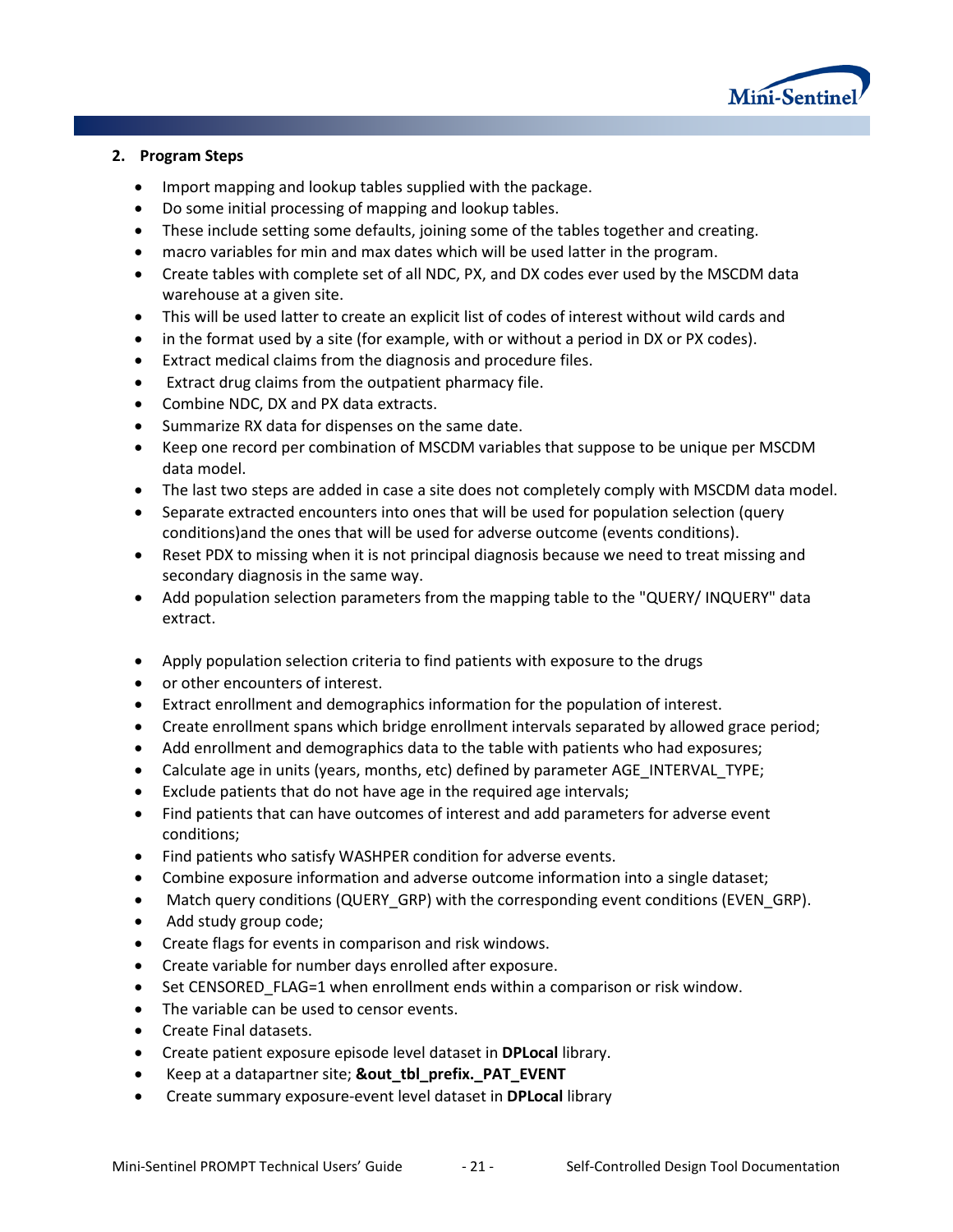

- Keep at datapartner site; **&out\_tbl\_prefix.\_SUM\_EXPS\_EVNT\_LEV**
- Create summary dataset on event level in **MSOC** library;
- To send to MSOC; **MSOC.&out\_tbl\_prefix.\_SUM\_EVNT\_LEV**
- Create summary dataset on exposure period level stratified by gender and age\_group in **MSOC** library
- To send to MSOC; **MSOC.&out\_tbl\_prefix.\_SUM\_EXPS\_PERIOD\_LEV**
- Create final summary dataset on exposure period level in **MSOC** library (no gender and age stratification).
- To send to MSOC; **MSOC.&out\_tbl\_prefix.\_SUM\_EXPS\_PERIOD\_LEV\_FIN**

### **C. FOR DATA PARTNERS**

For the extraction of data, the Data Partners will each receive a zip file which contains the SAS distributed programs and instructions for using them. There are two programs for the extraction of data and the creation of output tables and a log file. The values from the output tables will be used in the Rcode analysis. Below are general instructions for using the program: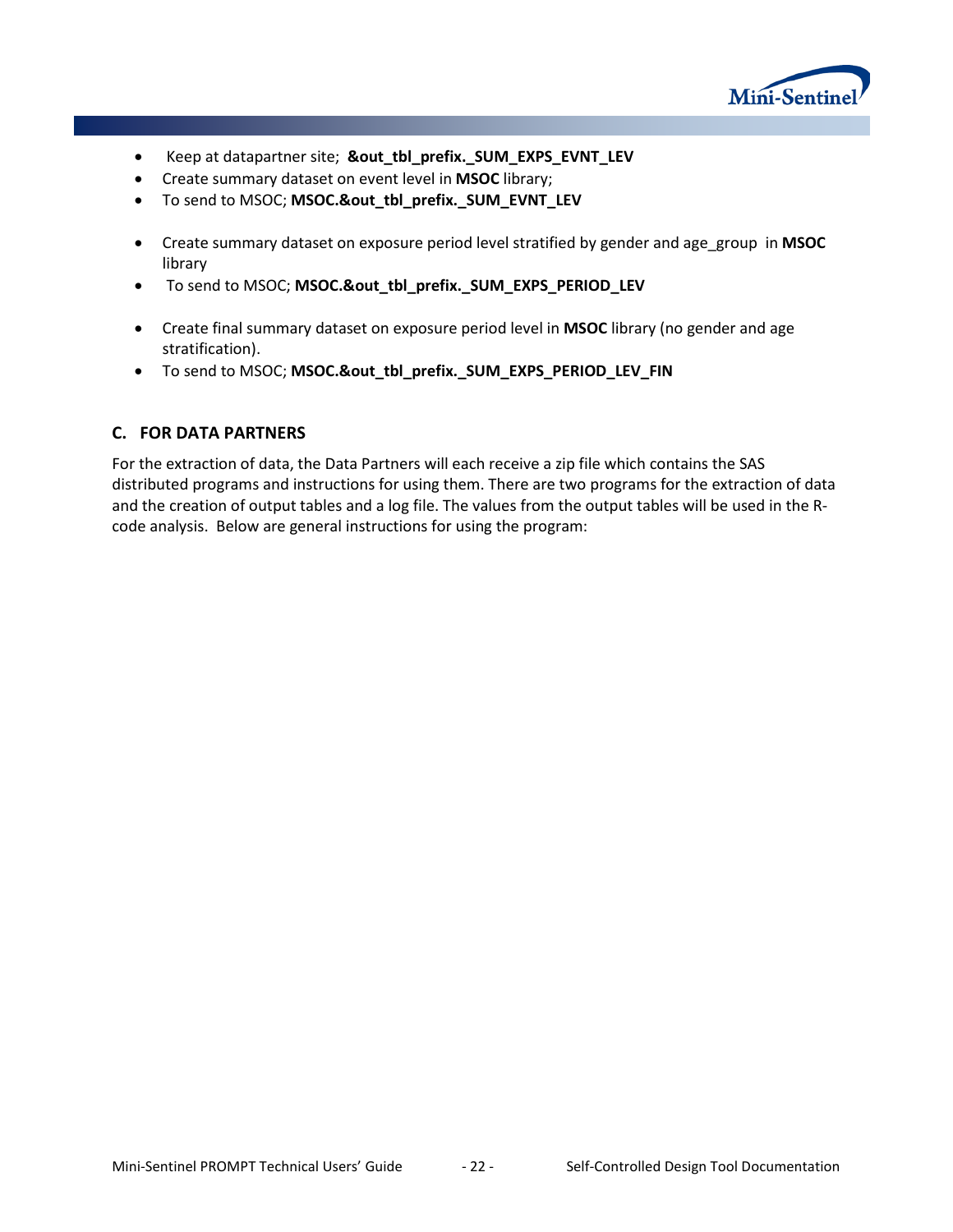

- Download zip file containing SAS program, and mapping and lookup tables. The first program is called **run\_mp410\_distrib\_prg.sas** and will extract data based on the parameters chosen. It contains a macro, **mp4\_10.sas,** that will perform calculations from extracted data to create variables for SAS output tables.
- The file QUERY\_CODES\_FILE is a macro parameter that will organize the codes from lkp for all codes.sas7bdat into groups for selection of the cohort with the HOI and the exposure.
- Join the mapping tables EVENTFILE (HOI, defined) and QUERYFILE (exposure group, defined) as directed by instructions in zip file. A link will be established between HOI and exposure criteria.
- Extract medical claims from MSCDM diagnosis and procedure files.
- Extract drug claims from MSCDM outpatient and pharmacy files.
- Combine NDC, DX and PX data extracts. Check the data for missing fields, and set PDX as "missing" when it appears as a secondary (or any non-principal) diagnosis.
- Using the QUERYFILE and EXPOSURE\_PERIODS\_FILE mapping tables, apply population selection criteria to locate all patients with exposure.
- Utilize the EVENTFILE and INCEVENTFILE mapping tables to define the population of patients exposed, those exposed patients who also were diagnosed with the HOI within the risk or control windows of exposure. The WASHPER condition (length of event washout period in days) from the EVENTFILE mapping table will specify additional conditional parameters for the identified HOIexposure pairs that fall into the risk window. Utilize AGEGROUPS\_FILE to separate out age groups.
- Utilize ENROLGAP macro parameter to bridge enrollment intervals separated by the grace period. Use this information to further specify the cohort created in STEP 8.

Create final datasets: 1 local (remains at Data Partner site), 3 MSCDM:

Local: Patient exposure level, of every HOI in the surveillance period

MSCDM: Summary of exposure-period level

MSCDM: Summary of event level

MSCDM: Summary of combined exposure-event level

Return Log to MSCDM

See Appendix 1 for example of instructions sent to Data Partners.

# **IV. SEQUENTIAL ANALYSIS (R FUNCTIONS)**

Data analysis will use the free and open-source R statistical program. The R code is written to be used both for PROMT module 1 using a self-control sequential design and for PROMPT module 2 using a concurrent propensity score matched design. Based on the binomial maxSPRT, both use exact sequential analysis with a binomial probability model. If each data feed include at most one case or control, the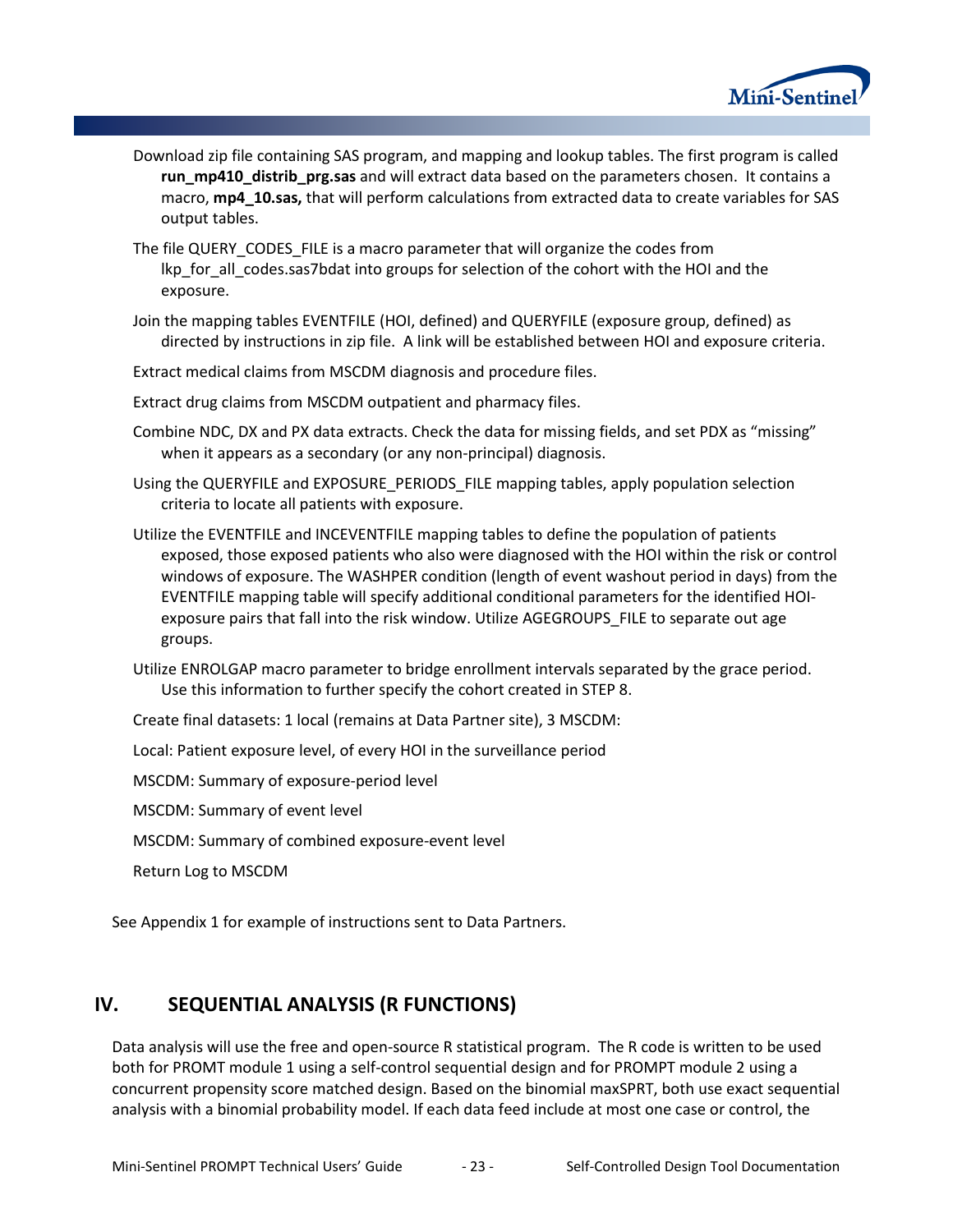

functions perform continuous sequential analysis. If data feeds include more than one case or control, the function performs a group sequential analysis with variable group sizes. If soma data feeds have only one case or control, while others have more than one, the functions perform a hybrid continuous-group sequential analysis.

The R code script named Combined Analyze.Binomial v1.0 was created for self-controlled risk interval continuous and group sequential analysis. No more than the pre-defined parcel of Type I error (alpha) is spent at each sequential test (see the descriptive readme.txt file included with the Combined Analyze.Binomial v1.0 script). The data set to be used will be from the data extraction described previously in this manual and will consist simply of counts of the health outcome of interest in a risk interval after the drug or vaccine exposure and in a control interval, referred to as "cases" and "controls," respectively, in the R code output. To utilize the R-program for sequential analysis, you will open the R program, open the R-script Combined\_Analyze.Binomial\_v1.0, run the R-script Combined\_Analyze.Binomial\_v1.0, enter the parameters of up to two separate functions, and subsequently run the function to analyze your dataset. What follows are step by step instructions to load and run the R code functions for a dataset analysis, as well as explanations of the R code output.

### **A. DOWNLOADING R AND LOADING FUNCTIONS**

The R-program is available for download from the Comprehensive R Archive Network, "CRAN" [\(http://cran.r-project.org\)](http://cran.r-project.org/). Detailed instructions for various operating systems are listed on the CRAN website.

Once you have downloaded the R program, open it, and click on the R Console window.

#### **Figure 1**. R Console Window

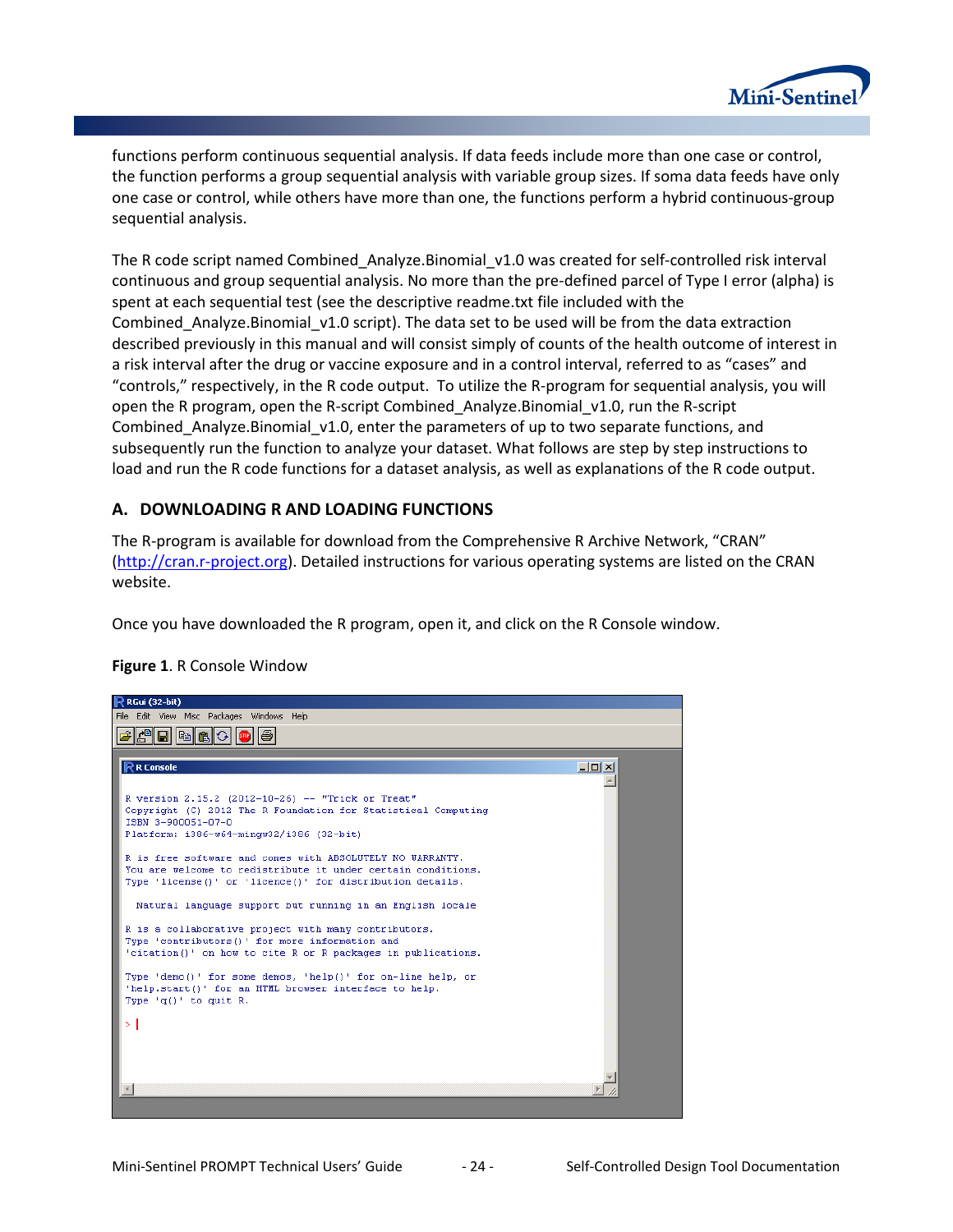

From the Menu Bar, select "File"

# **Figure 2.**

|                |            | <b>RGui (32-bit)</b>              |  |                  |                   |    |
|----------------|------------|-----------------------------------|--|------------------|-------------------|----|
|                |            | File E <mark>dit View Misc</mark> |  | Packages Windows |                   | He |
|                |            | Source R code                     |  |                  | STOP <sup>1</sup> |    |
|                | New script |                                   |  |                  |                   |    |
| Open script    |            |                                   |  |                  |                   |    |
|                |            | Display file(s)                   |  |                  |                   |    |
| Load Workspace |            |                                   |  |                  |                   |    |
|                |            | Save Workspace                    |  |                  |                   |    |

From the drop down of the File Menu, select "Open Script..."

# **Figure 3.**

| <b>RGui (32-bit)</b>                                       |                                                                                         |
|------------------------------------------------------------|-----------------------------------------------------------------------------------------|
| Edit View Misc<br>File                                     | Packages<br>Windows<br>Help                                                             |
| Source R code<br><b>Mourreagh</b>                          | §<br><b>STOP</b>                                                                        |
| Open script                                                |                                                                                         |
| <u>nehiga ulafatni</u><br>Load Workspace<br>Save Workspace | $(2012 - 10 - 26)$ -- "Trick or Treat"<br>12 The R Foundation for Statistical Computing |
| Load History<br>Save History                               | HΟ<br>164-mingw32/i386 (32-bit)                                                         |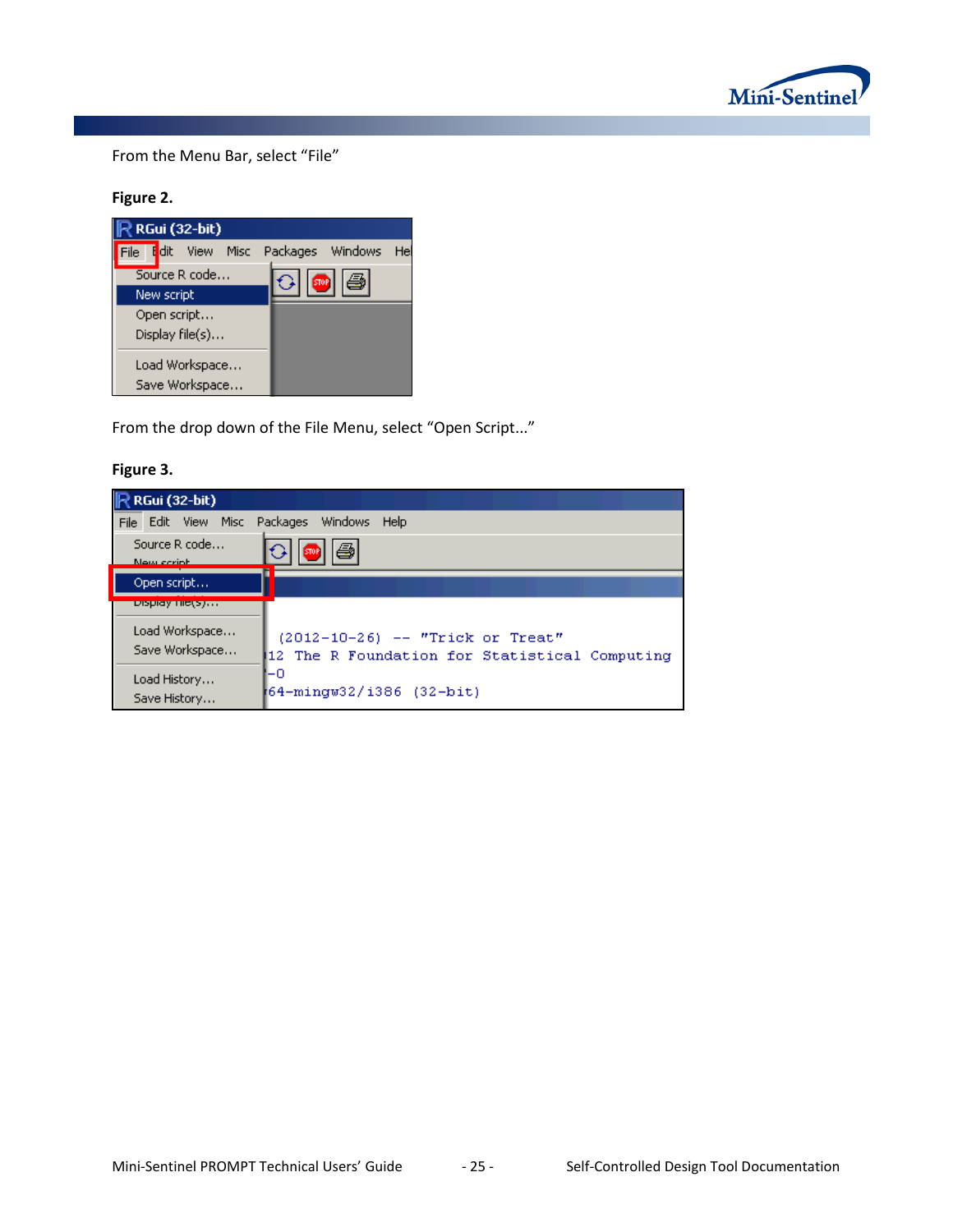

A pop-up window will ask the user to locate the R-script. The R-script is distributed separately from the User Manual and is named Combined\_Analyze.Binomial\_v1.0. The user is responsible for deciding where this script is saved.

### **Figure 4.**

| R RGui (32-bit)                                                        |    |
|------------------------------------------------------------------------|----|
| Edit View Misc Packages Windows<br>File<br>Help                        |    |
| E<br><b>STOP</b><br>ы                                                  |    |
|                                                                        |    |
| Open script                                                            | 2x |
| Look in: <b>B</b> My Documents<br>▔▏⊙ <i> ゆ ⊵</i> ⊞                    |    |
| Add-in Express<br>Downloads<br>My Music<br>My Pictures<br>My SAS Files |    |
| File name:<br>Open                                                     |    |
| Cancel<br>Files of type:<br>$ R$ files $(*R)$                          |    |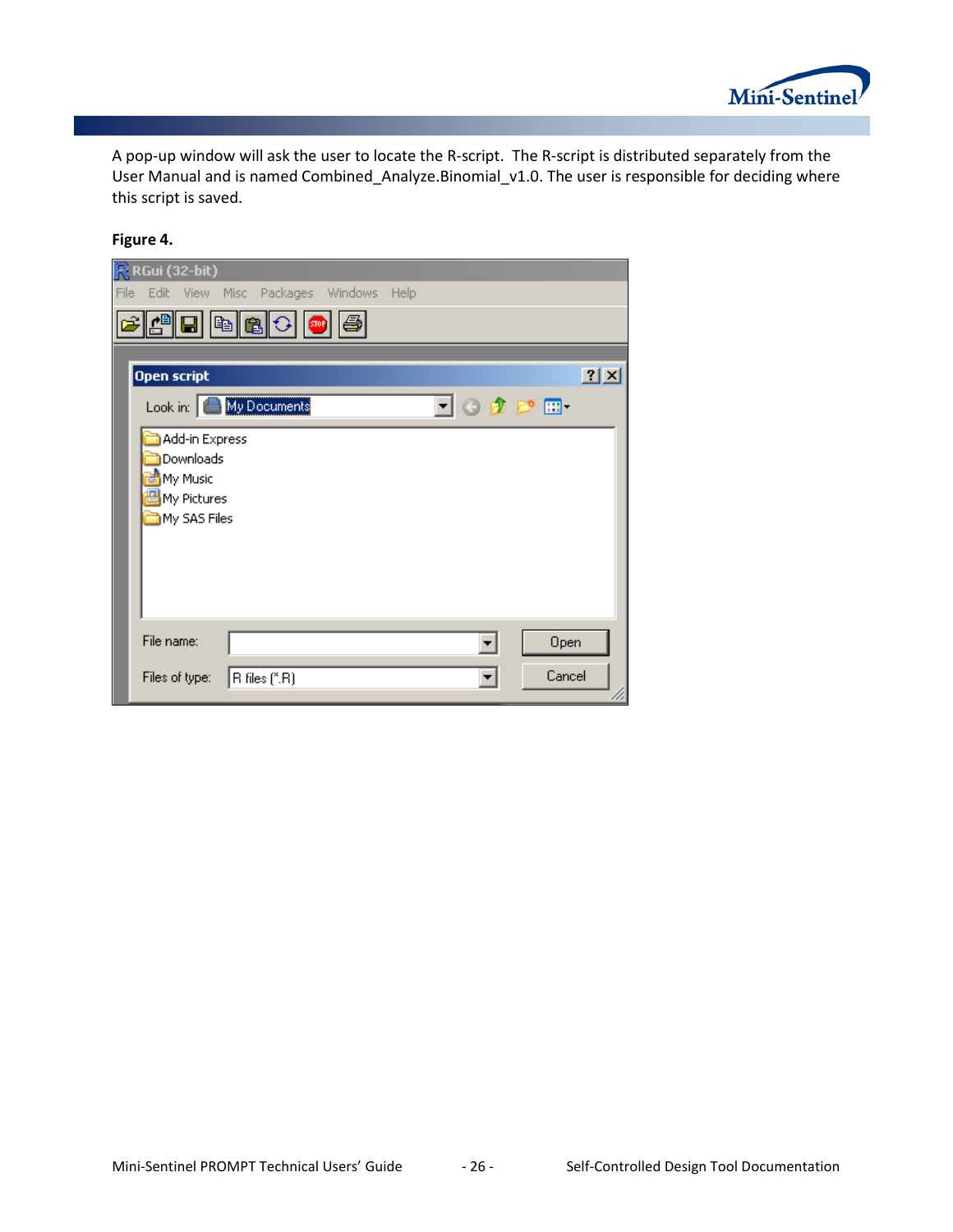

Select "Combined\_Analyze.Binomial\_v1.0" and open this file.

# **Figure 5.**

|      | R RGui (32-bit)          |                                                               |         |      |  |                 |              |
|------|--------------------------|---------------------------------------------------------------|---------|------|--|-----------------|--------------|
| File | Edit<br>– View           | Packages<br>Misc.                                             | Windows | Help |  |                 |              |
|      |                          | \$ \$                                                         |         |      |  |                 |              |
|      | <b>Open script</b>       |                                                               |         |      |  |                 | $?$ $\times$ |
|      | Look in: <b>C</b> R code |                                                               |         |      |  | 「〇ゆび皿           |              |
|      |                          | Code binomial surveillance - Conservative V13.R               |         |      |  | Ready co        |              |
|      |                          | M Code binomial surveillance - Conservative V13.R(2013.06.04) |         |      |  |                 |              |
|      |                          | Code binomial surveillance - Conservative V14.R               |         |      |  | ᄤ॒]WordDoci     |              |
|      |                          | M Code binomial surveillance - Conservative V14.R(2013.6.15)  |         |      |  | <b>WordDoct</b> |              |
|      |                          | 國 Code binomial surveillance - Conservative V14.R(2013.6.19)  |         |      |  | all WordDock    |              |
|      |                          | 國 Code binomial surveillance - Conservative V14.R(2013.06.25) |         |      |  | ≝] WordDoci     |              |
|      |                          | CodoBinomialSurvoillanco_ConcervativeV14.R(2013.6.24)         |         |      |  |                 |              |
|      |                          | i⊠ combined_Analyze.Binomial                                  |         |      |  |                 |              |
|      |                          |                                                               |         |      |  |                 |              |
|      | File name:               | Combined_Analyze.Binomial                                     |         |      |  | Open            |              |
|      | Files of type:           | All files (*.*)                                               |         |      |  | Cancel          |              |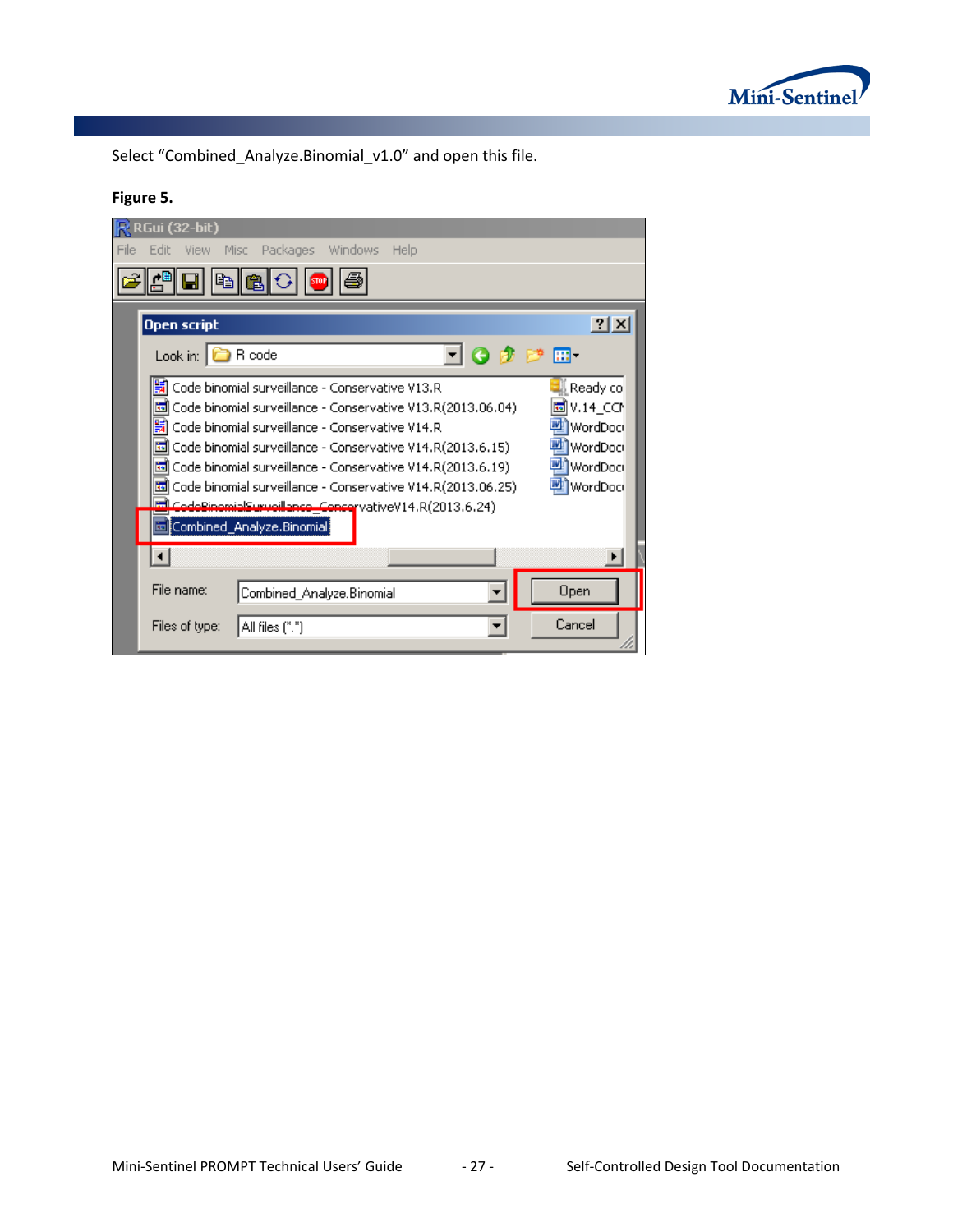

Click on the (newly opened) window of the Combined\_Analyze.Binomial\_v1.0 script, highlight all of the script.

#### **Figure 6.**

| $\mathbb R$ RGui (32-bit)                                                                                                          |        |
|------------------------------------------------------------------------------------------------------------------------------------|--------|
| File Edit Packages Windows Help                                                                                                    |        |
| It⊶t                                                                                                                               |        |
| R R Console<br>$\Box$ ol x                                                                                                         |        |
|                                                                                                                                    |        |
| R version 2.15.2 (2012-10-26) -- "Trick or Treat"                                                                                  |        |
| Copyright (C) 2017                                                                                                                 |        |
| ISBN 3-900051-07-( R J:\4.10 Module 1\R code\Combined_Analyze.Binomial - R Editor                                                  | $\Box$ |
| Platform: i386-w64                                                                                                                 |        |
|                                                                                                                                    |        |
| R is free softwar(# Function to perform the unpredictable binomial MaxSPRT surveillance                                            |        |
| You are welcome td                                                                                                                 |        |
| Type 'license()' (                                                                                                                 |        |
|                                                                                                                                    |        |
| Natural language<br>AnalyzeSetUp.Binomial<- function(name, N,alpha=0.05, z=1, N=1, title=" ")                                      |        |
| R is a collaborat!                                                                                                                 |        |
| Type 'contributor:                                                                                                                 |        |
| 'citation()' on hesafedir<- getwd()                                                                                                |        |
| $if (title == " "   (title <= 0)$                                                                                                  |        |
| Type 'demo()' for name1<- name                                                                                                     |        |
| 'help.start()' for address<- choose.dir(default = "", caption = paste("Select the folder where the                                 |        |
| Type $(q()$ to quit<br>titlecheck<- paste(name,"title.txt",sep="")                                                                 |        |
|                                                                                                                                    |        |
| [Previously saved]<br>address1<- tempdir()                                                                                         |        |
| $\forall$ <- substr(address1,1:4,4) ; i<- 2                                                                                        |        |
| $which is (i \leq n \text{char} (address 1) - 3 \text{ky}) = "Temp" \text{gy} = "TEMP") (y \leq - $ substr(address1, i: (i+3), i+3 |        |
| $address1 \leftarrow substr(address1,1;(i+3),i+3)$                                                                                 |        |
|                                                                                                                                    |        |
| $\left\langle 1\right\rangle$<br>$if (paste (address) == "NA") (address < - address 1)$                                            |        |
| address2<- data.frame(c(0))                                                                                                        |        |
| $address2[1,1]<-address$                                                                                                           |        |
|                                                                                                                                    |        |

Once the script has been highlighted, click the "run "  $\|\cdot\|$  button that appears in the Menu Bar

#### **Figure 7.**

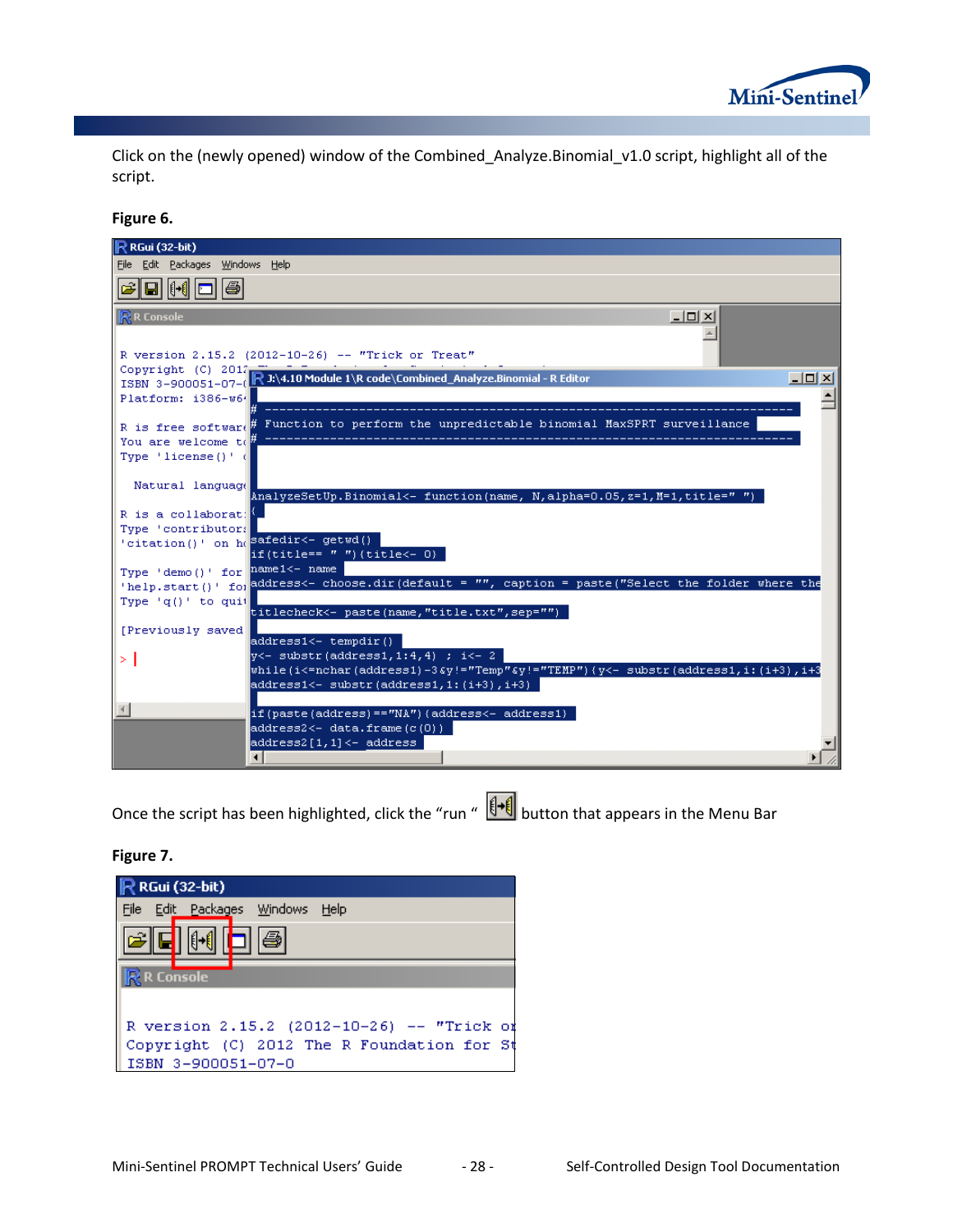

The Combined\_Analyze.Binomial\_v1.0 script will begin to run in R Console window.

#### **Figure 8.**

| $\mathbb R$ RGui (32-bit)                                                                                                                                 |            |  |
|-----------------------------------------------------------------------------------------------------------------------------------------------------------|------------|--|
| File Edit View Misc Packages Windows Help                                                                                                                 |            |  |
| 噜                                                                                                                                                         |            |  |
| $\mathbb R$ R Console                                                                                                                                     | $\Box$ olx |  |
| $+$ if (sa!=2) {                                                                                                                                          |            |  |
|                                                                                                                                                           |            |  |
| + p<- matrix $(0, N, N+2)$ # p[i, j] is the probability of having j-1 cases at time mu\$<br>+ # starting probabilities are all set to zero's<br>$\ddot{}$ |            |  |
| + # Calculating the first row in the p[][] matrix for which there is a chance t\$                                                                         |            |  |
|                                                                                                                                                           | ------S    |  |
| + for (s in 1:absorb[1]) ( $p[1,s]$ =dbinom(s-1,1,ps) )# Probability of having s-1 ca?                                                                    |            |  |
| + p[1,absorb[1]+1]=1-pbinom(absorb[1]-1,1,ps)# probability of rejecting HO at t\$                                                                         |            |  |
|                                                                                                                                                           |            |  |
| $+$ if (N>1) {                                                                                                                                            |            |  |
| $+$ for $(i$ in $2:N$ $($                                                                                                                                 |            |  |
|                                                                                                                                                           |            |  |
| + for (j in 1: (absorb[i])) ( # This loop calculates the p[][] matix, one column a\$                                                                      |            |  |
| + for $(k \in 1: (uc[i-1]+1))$ {                                                                                                                          |            |  |
| + $p[i,j]=p[i,j]+p[i-1,k]$ *dbinom(j-k, 1, ps)# Calculates the standard p[][] cell v\$                                                                    |            |  |
|                                                                                                                                                           |            |  |
|                                                                                                                                                           |            |  |
|                                                                                                                                                           |            |  |
| for $(k \in 1: (uc[i-1]+1))$<br>$+$<br>+ p[i,absorb[i]+1]=p[i,absorb[i]+1]+p[i-1,k]*(1-pbinom(absorb[i]-k,1,ps))# Calc\$                                  |            |  |
|                                                                                                                                                           |            |  |
|                                                                                                                                                           |            |  |
|                                                                                                                                                           |            |  |

Once the script has terminated its run, you will be able to utilize the functions created for surveillance.

All of the functions within the R script Combined\_Analyze.Binomial\_v1.0 are now available to load into the R Console workspace. The user must run the Combined\_Analyze.Binomial\_v1.0 script in the workspace (detailed in Section D.1. Downloading R and Loading Functions) at the beginning of every Rsession.

### **B. RUNNING FUNCTIONS**

The R-script consists of two main functions: **AnalyzeSetUp.Binomial** and **Analyze.Binomial**; these functions run in tandem. The first function, "AnalyzeSetUp.Binomial," establishes the pathway folder and name for the file in which the values and analyses from the extractions will be kept. Each file name should be unique to both analysis parameters *and* a Drug and Health Outcome of Interest (HOI) pair.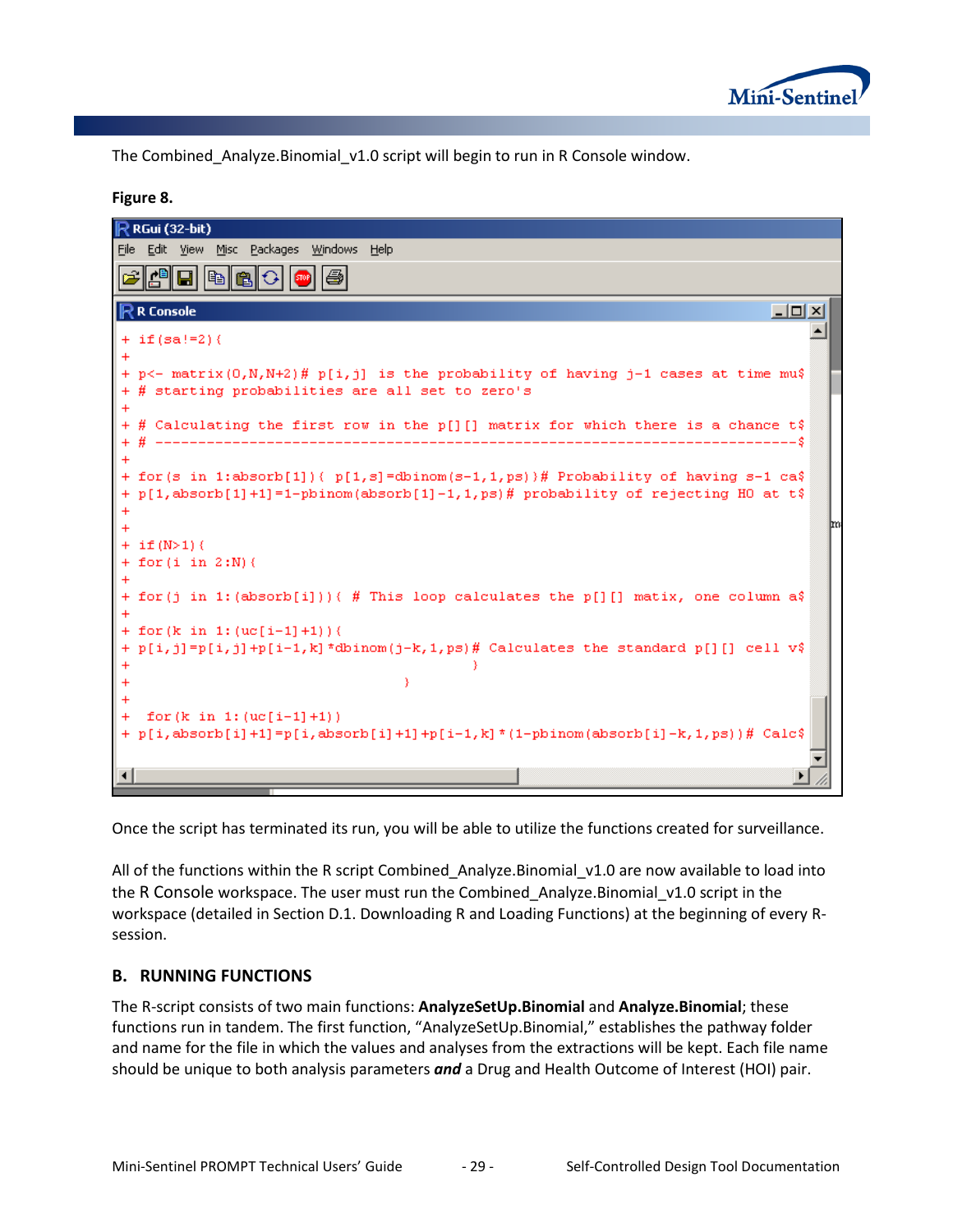

The second function, "Analyze.Binomial," is where the user will call a filename, and values from the SAS extraction table (from Data Partners) will be used as cases and controls for the sequential analysis.

#### **1. Function "AnalyzeSetUp.Binomial"**

Prior to any analysis, the user will specify a location for and name for each cumulative data file and unique parameters for *all* Drug:HOI pairs. The cumulative files will be created with

**AnalyzeSetUp.Binomial** function in the **R Console** window with a (case sensitive) template as follows: **AnalyzeSetUp.Binomial(name= "...",N=#, alpha=#,z=#, M=#,title= " ... "),** where **name** = name of the file that will store cumulative analyses of one Drug : HOI pair.

The other items to be entered into the template include the N, alpha, and M discussed in Section B.2., namely:

**N** = number of cases in risk and control windows combined, at which to stop surveillance without rejecting the null hypothesis

**alpha** = alpha level for the surveillance applied to all tests (optional, default = 0.05)

**M** = minimum number of cases to signal (optional)

**z** = ratio of length of the control window to length of the risk window

Lastly, a title may be chosen:

**title =** title for display across the tables and graphical output produced (optional)

Once the parameters of **AnalyzeSetUp.Binomial** function have been filled and a filename has been chosen, for example:

**name** = "TestFile"  $N = 50$  $alpha = 0.05$  $z = 1$  $M = 3$ **title =** "ExampleRun"

/ AnalyzeSetUp.Binomial(name="TestFile",N=50,alpha=0.05,z=1,M=3,title="ExampleRun")</

the user will run the function by pressing "Enter."

Immediately following this, the user will be asked to specify the location of the file in a pop-up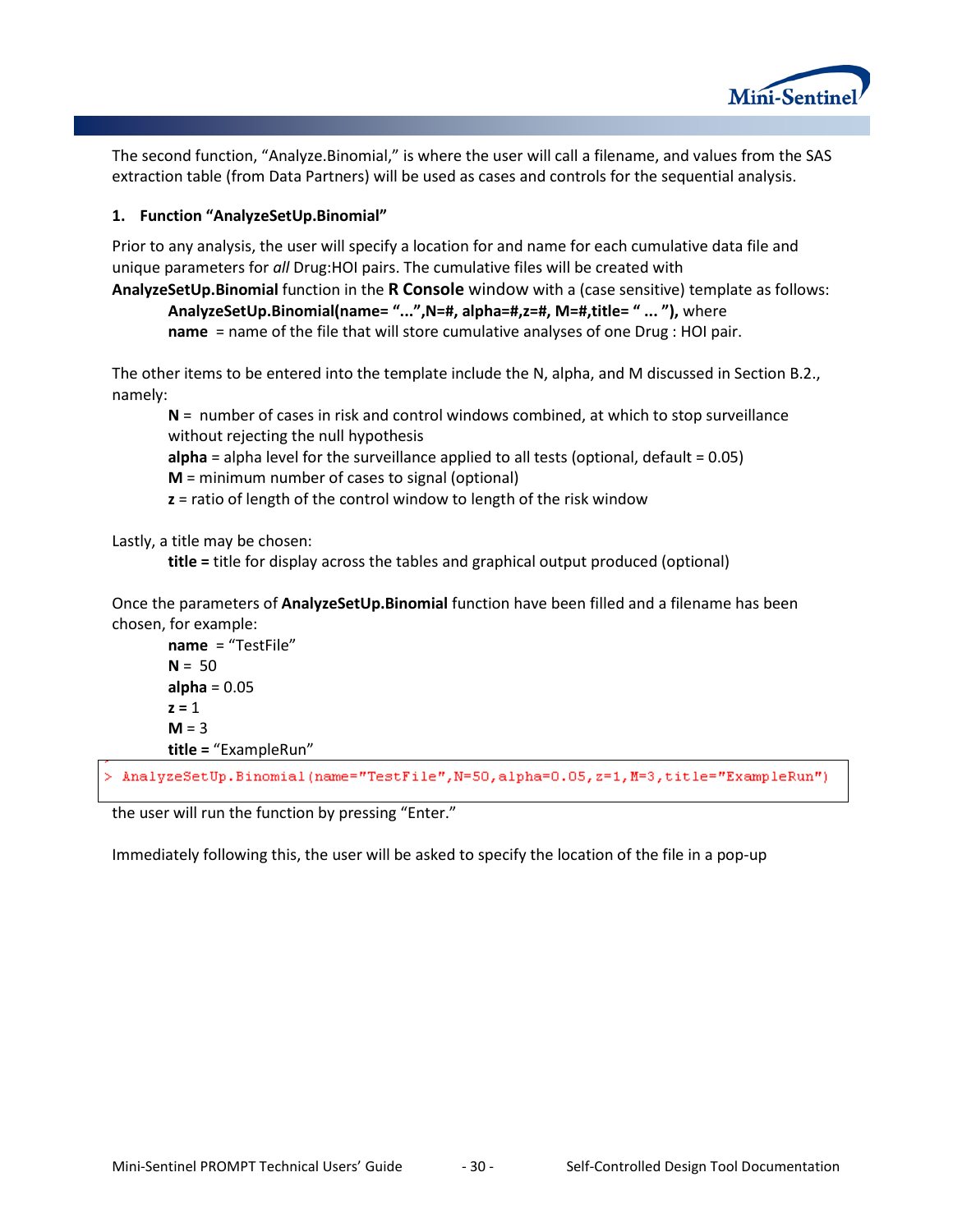

#### **Figure 9.**

| R RGui (32-bit)                                                              |                                                                                                                                                        |
|------------------------------------------------------------------------------|--------------------------------------------------------------------------------------------------------------------------------------------------------|
| File<br>Edit                                                                 | Windows<br>Packages<br>Help<br><b>View</b><br>Misc                                                                                                     |
|                                                                              |                                                                                                                                                        |
| <mark>न्</mark> र R Console                                                  |                                                                                                                                                        |
| +                                                                            | ? X <br><b>Browse For Folder</b>                                                                                                                       |
| $\ddot{}$                                                                    | Select the folder where the file 'TestFœ<br>C:\Documents and Settings\ccoronel\My Documents                                                            |
| ##<br>ifi<br>inp<br>wri<br>set<br>$\ddot{}$<br>3<br>£<br>$\ddot{}$<br>≻<br>≻ | Ø<br>Desktop<br>(inputSetUp),<br>My Documents<br>$\overline{\mathbf{H}}$<br>My Computer<br>$\overline{+}$<br>My Network Places<br>曱<br>Adobe Acrobat X |
| ≻<br>×<br>≻                                                                  |                                                                                                                                                        |
| ≻<br>⋗                                                                       | My Computer<br>Folder:                                                                                                                                 |
| ×<br>×<br>>                                                                  | $\overline{OK}$<br>Make New Folder<br>Cancel                                                                                                           |
| ≻                                                                            | AnalyzeSetUp.Binomial(name="TestFile",N=50,alpha=0.05,z=                                                                                               |

#### **2. Function "Analyze.Binomial"**

The user will next be executing the function **Analyze.Binomial** to analyze the counts of HOI events returned by the Data Partners in the extraction table. Events that occur in the risk window will be called "cases," and events that occur in the control window will be called "controls". An example of output returned from a Data Partner is below.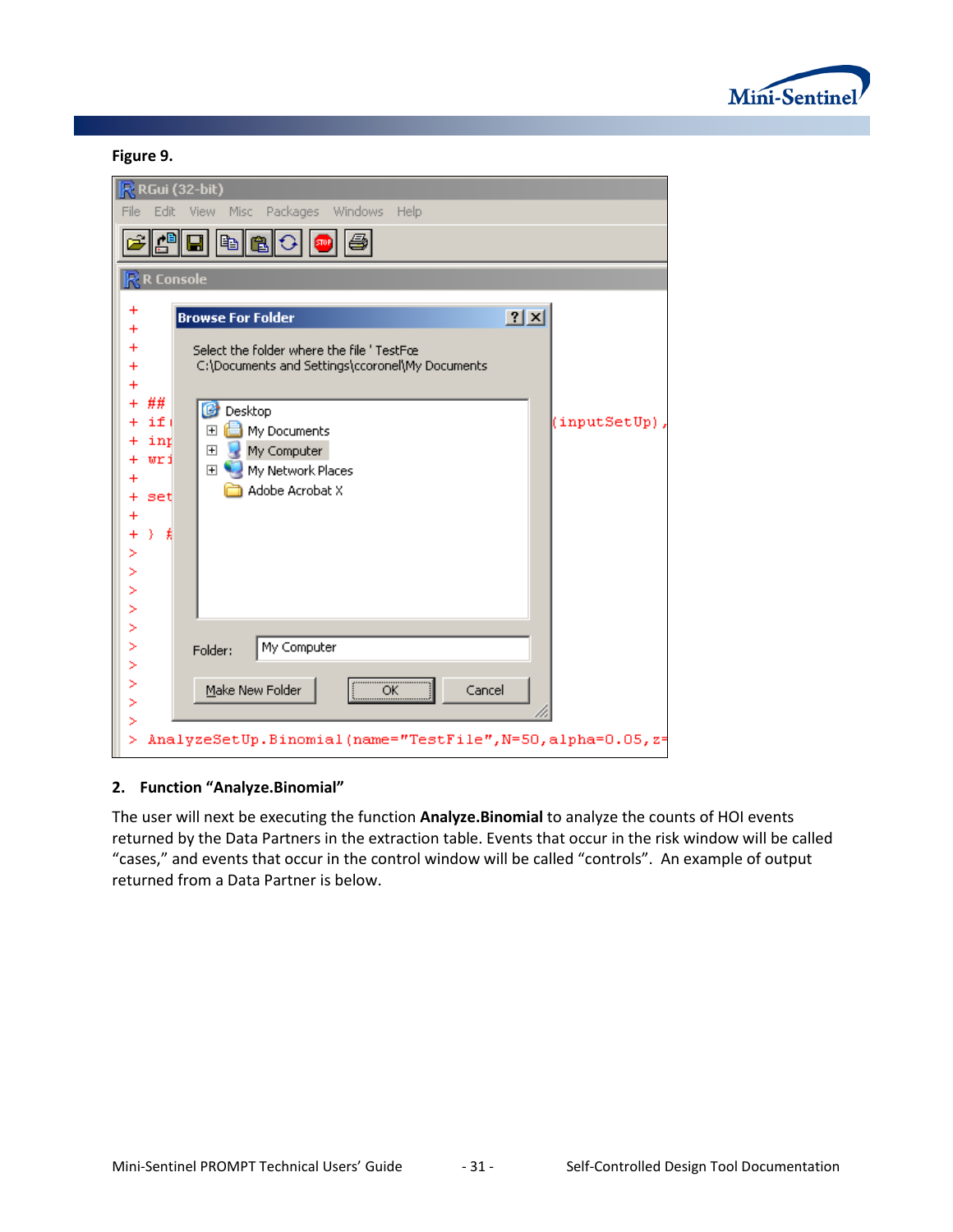

#### **Figure 10.**

l>.

| 5 SAS Universal Viewer<br>E<br>File<br>Help<br>Window<br>Tools        |       |                 |                   |                   |                                                           |                     |                                                         |                                                   |
|-----------------------------------------------------------------------|-------|-----------------|-------------------|-------------------|-----------------------------------------------------------|---------------------|---------------------------------------------------------|---------------------------------------------------|
| Address                                                               |       |                 |                   |                   |                                                           |                     |                                                         |                                                   |
| Library                                                               |       |                 |                   |                   |                                                           |                     |                                                         |                                                   |
| Freeze Hilde Bishow Format Filter A Font Find<br>$View$ $DP$<br>Table |       | <b>Exposure</b> |                   | <b>Start Date</b> | <b>End Date</b><br><b>Exposure Period Exposure Period</b> | <b>Total Events</b> | <b>Events in</b><br><b>Control Window</b><br>"Controls" | <b>Events in</b><br><b>Risk Window</b><br>"Cases" |
|                                                                       | GROUP | GBOL            | <b>POSURE PER</b> | IS PERIDI         | <b>EXPOS PERIO</b>                                        |                     |                                                         |                                                   |
| hmhphc                                                                |       | LISINOPRIL      |                   | 01SEP2012         | 30SEP2012                                                 | 216                 |                                                         | 51                                                |
| 2 hmhphc                                                              |       | 2 CLINDAMYCIN   |                   | 01SEP2012         | 30SEP2012                                                 | 21                  |                                                         |                                                   |
| 3 hmhphc                                                              |       | 3 MMRV-1        |                   | 01SEP2012         | 30SEP2012                                                 |                     | 0                                                       | 0 <sup>1</sup>                                    |
| 4 hmhphc                                                              |       | 4 MMRV-2        |                   | 01SEP2012         | 30SEP2012                                                 |                     |                                                         | 0 <sup>1</sup>                                    |

The analysis will be executed by entering values into the function **Analyze.Binomial** in the **R Console**  window with a (case sensitive) template as follows:

**Analyze.Binomial(name= "...",test=#,cases<- #,controls<- #)**, where

**name** = name of the text file which will store all associated cumulative tests associated with the unique parameters for each Drug:HOI pair

**test** = number of the test, whether it is the  $1^{st}$ ,  $2^{nd}$ ,  $3^{rd}$ , etc

**cases <-** = numeric value from extraction table of the HOI events that occur in the risk window (when entering the number, leave one space after the left-pointing arrow)

**controls <-** = numeric value from extraction table of the HOI events that occur in the control window (again, when entering the number, leave one space after the left-pointing arrow)

As an example, we have chosen the following values to run our analysis:

**name** = "TestFile"  $test = 1$ **cases<-** = 5 **controls<-** = 1 and the **Analyze.Binomial** input for the R Console is as follows: Analyze.Binomial(name="TestFile", test=1, cases<- 5, controls<- 1)

It is important to note that for **Analyze.Binomial,** as time goes on and new data are received for analysis, all values for "test" must be entered in chronological order, in the order the corresponding data were received. If any incorrect values for a test are entered, then it will be necessary to delete the corresponding text file established previously via **AnalysisSetUp.Binomial** and run all tests again. The reason for deleting the file is that the values from all previous tests are stored and used, and the file and any stored analyses and descriptive statistics will no longer be correct. It is strongly suggested that the user keep a separate, detailed log of all data extractions from contributing Data Partners.

After entering the values into the R Console, press the Enter key to run the function **Analyze.Binomial.**  The **Analyze.Binomial** function will run sequential analysis and produce an output of a table and four graphs. This may take several minutes, depending on the number of cases and controls.

In order to run additional sequential tests using the same analysis parameters for an exposure:HOI pair, the user will repeat the steps in Section D.1 (Downloading R and Loading Functions) to define the function Analyze.Binomial and then follow the steps in D.2.b. (Analyze.Binomial), using the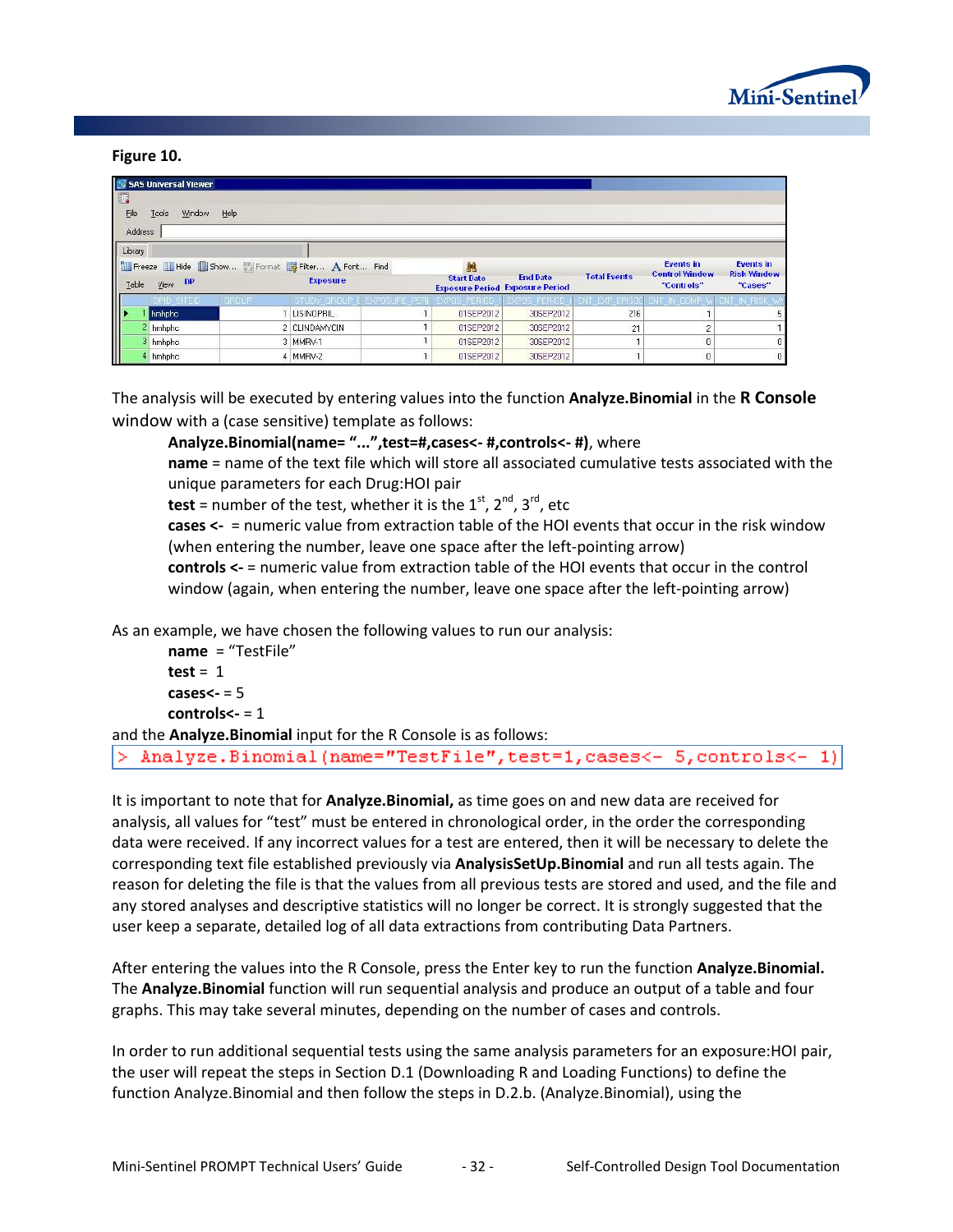

Analyze.Binomial function and referencing the already existing file containing the stored values from previous analyses.

# **C. R OUTPUT**

The output table in the R Console will include for each test: the counts of cases and controls (per test and cumulatively), the expected number of cases under the null hypothesis ("E[Cases]"), the risk ratio ("RR"), log likelihood ratio test statistic ("LLR"), target alpha spent ("target"), actual alpha spent ("actual"), cumulative number of cases needed in the risk window in order to reject the null hypothesis (critical value, "CV"), and whether the null hypothesis was rejected ("H0 rejected").

**Figure 11.**



Graphic output from R showing the numbers of cases observed, expected, and needed to reject the null hypothesis; alpha spending; observed relative risk; and log-likelihood ratio **for the last test run** will appear in a separate window within the R program: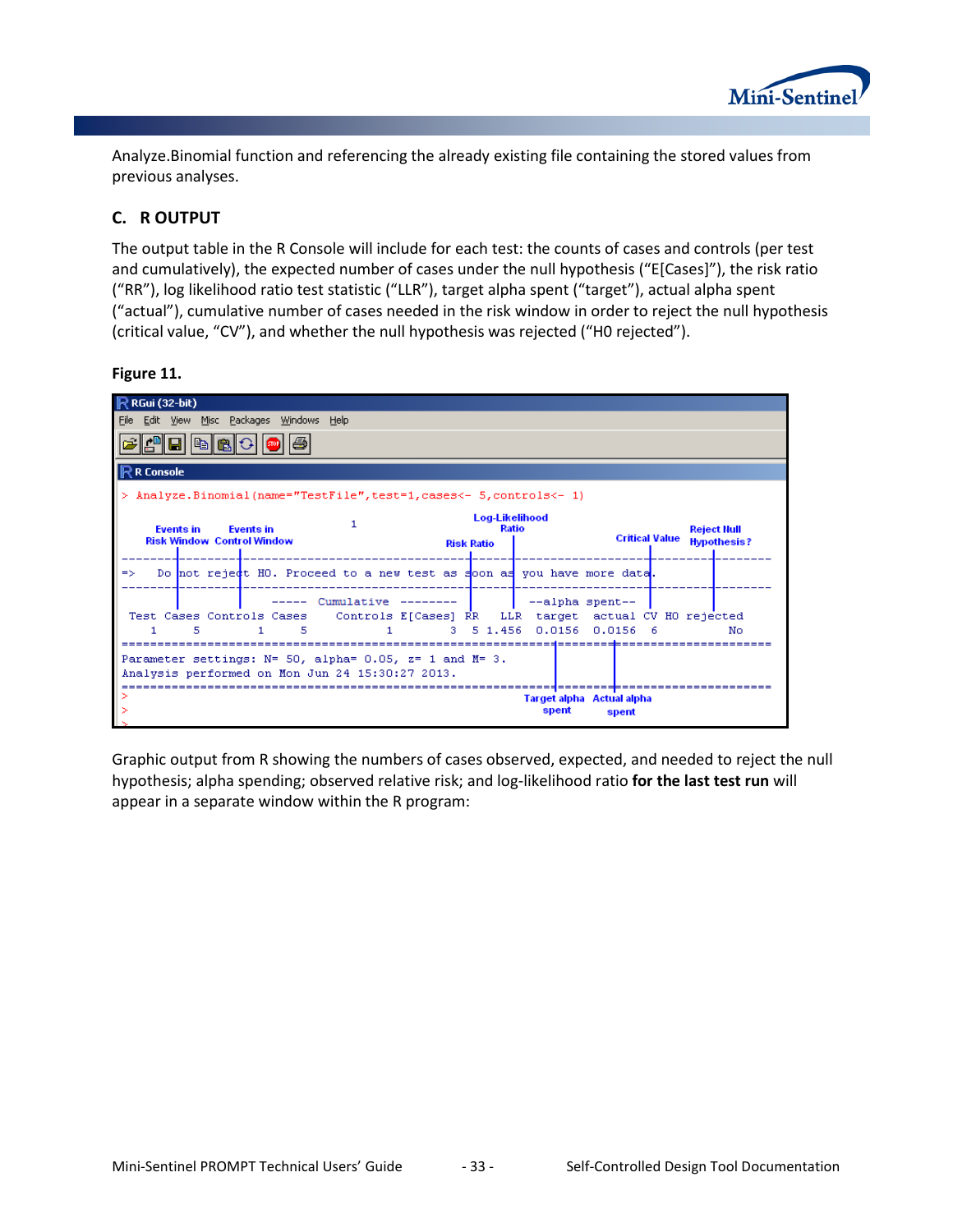



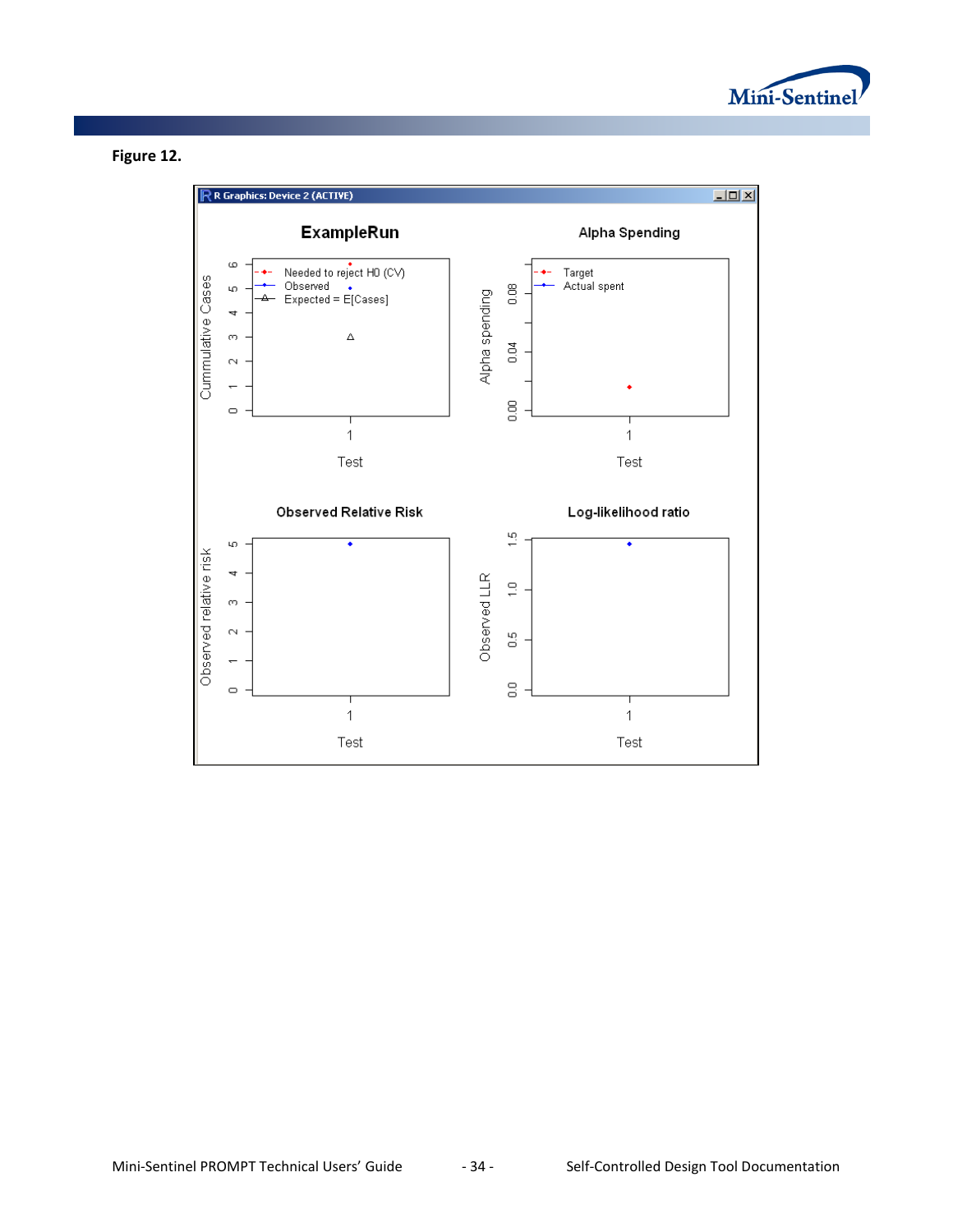

#### **D. EXAMPLE TESTS**

# **1. Analyze.Binomial(name="TestFile",test=1,cases<- 5,controls<- 1)**

Test 1 is explained in figures 13 and 14.

#### **Figure 13.**

| R RGui (32-bit)                                                                                                      |
|----------------------------------------------------------------------------------------------------------------------|
| File Edit View Misc Packages Windows Help                                                                            |
| 6 E E B                                                                                                              |
| $\mathsf{I}\mathsf{R}$ R Console                                                                                     |
| $ >$ Analyze.Binomial(name="TestFile",test=1,cases<- 5,controls<- 1)                                                 |
|                                                                                                                      |
| => Do not reject HO. Proceed to a new test as soon as you have more data.                                            |
| ----- Cumulative -------- - -- -- -- alpha spent--                                                                   |
| Test Cases Controls Cases (Controls E[Cases] RR (LLR target actual CV HO rejected                                    |
| 1 3 5 1.456 0.0156 0.0156 6<br>- 5<br>No.                                                                            |
| Parameter settings: $N = 50$ , alpha= 0.05, $z = 1$ and $M = 3$ .<br>Analysis performed on Mon Jun 24 15:30:27 2013. |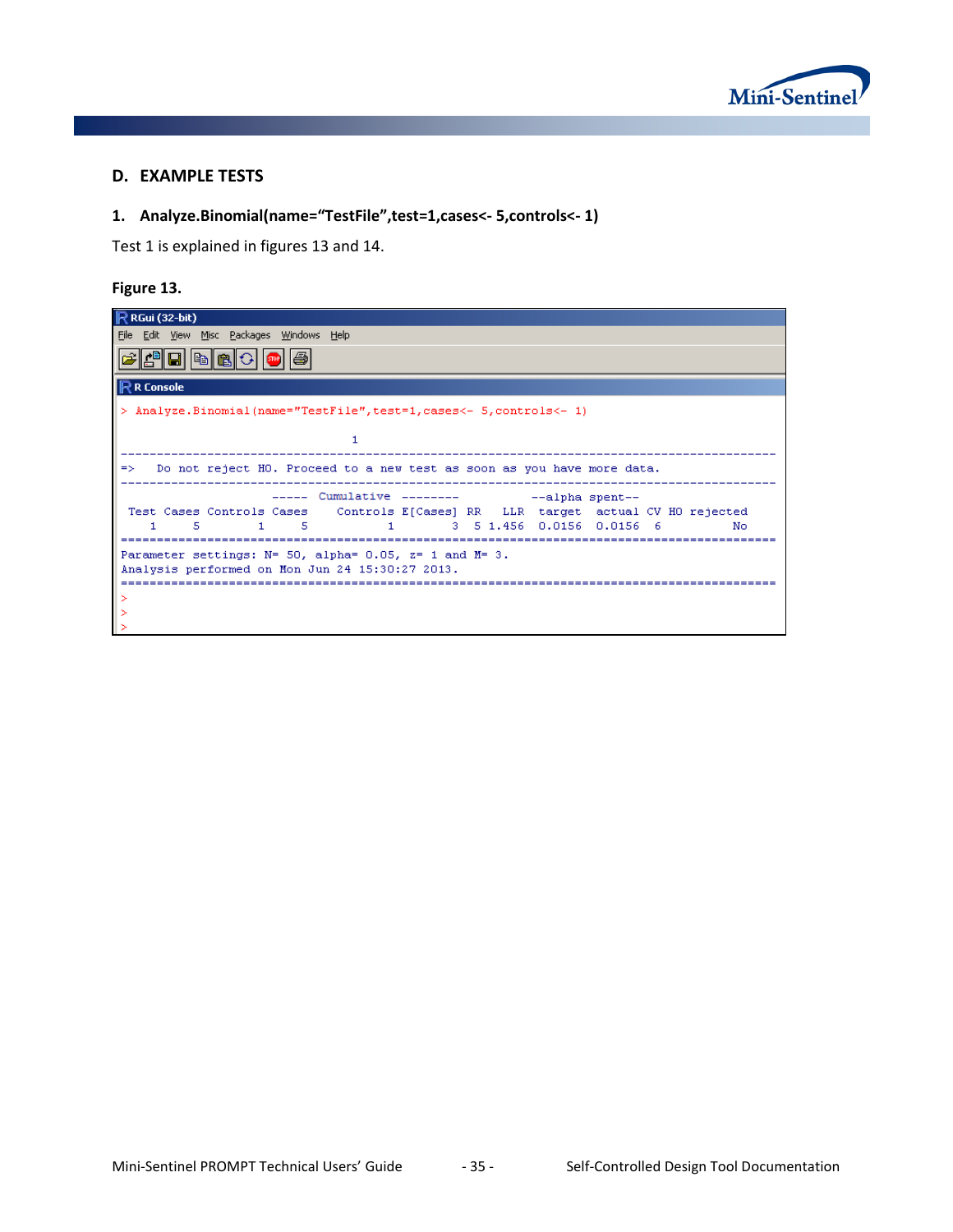

# **Figure 14.**

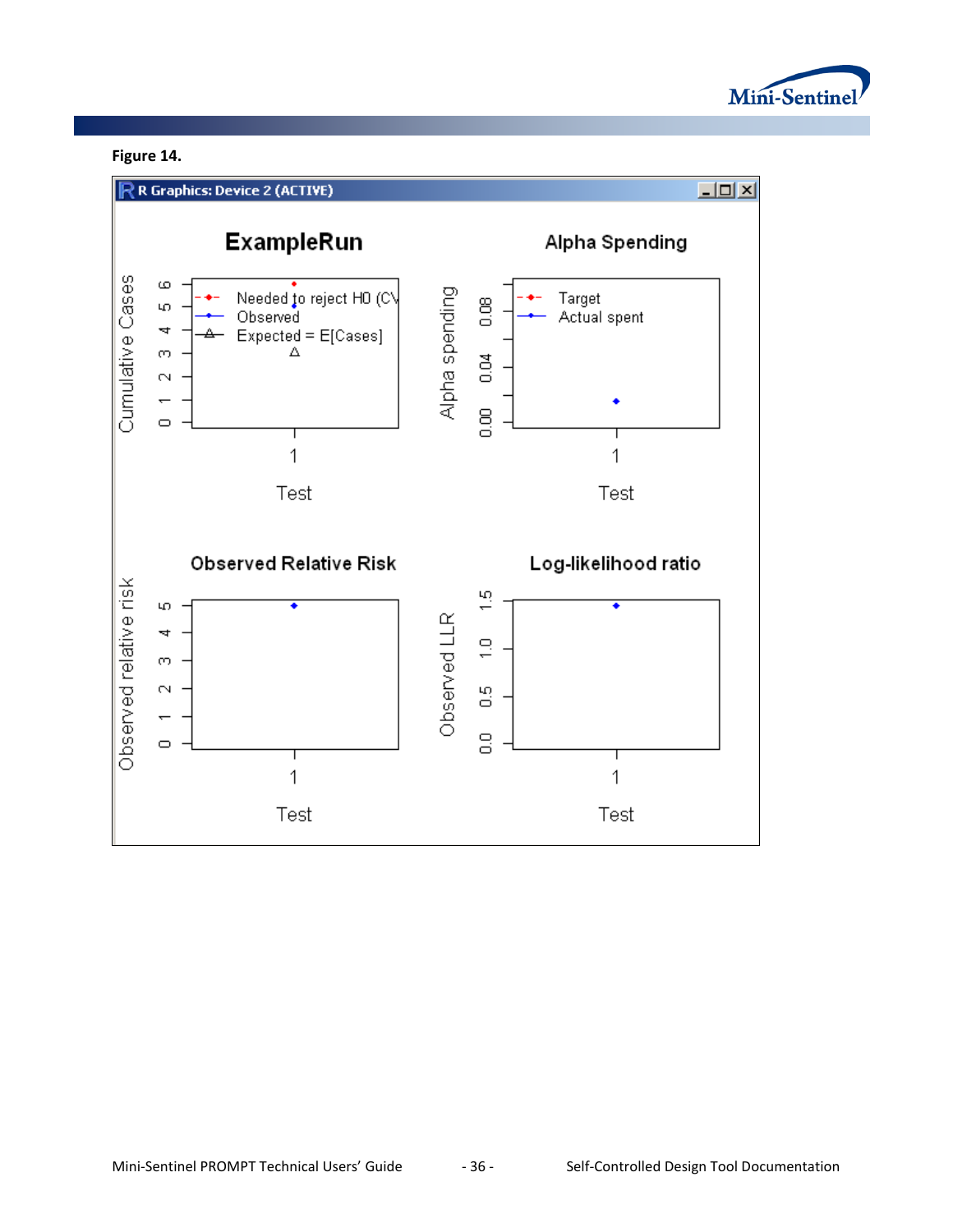

# **2. Analyze.Binomial(name="TestFile",test=2,cases<- 3,controls<- 0)**

Test 2 is explained in figures 15 and 16.

# **Figure 15.**

| $\mathsf R$ RGui (32-bit)                                                                                            |
|----------------------------------------------------------------------------------------------------------------------|
| File Edit View Misc Packages Windows Help                                                                            |
| G 6 8 9 8 9 9                                                                                                        |
| $\mathsf{I}\mathsf{R}$ R Console                                                                                     |
| > Analyze.Binomial(name="TestFile", test=2, cases<- 3, controls<- 0)                                                 |
|                                                                                                                      |
| Do not reject HO. Proceed to a new test as soon as you have more data.<br>$\Rightarrow$                              |
| $---$ Cumulative $-- -- ---$ alpha spent-                                                                            |
| Test Cases Controls Cases Controls E[Cases] RR LLR target actual CV HO rejected                                      |
| 5 1 5 1 3 5 1.456 0.0156 0.0156 6<br>No.<br>1.                                                                       |
| $0 \times 8$<br>1 4.5 8 3.099 0.0156 0.0156 9<br>$\mathfrak{D}$<br>з.<br>Nο                                          |
|                                                                                                                      |
| Parameter settings: $N = 50$ , alpha= 0.05, $z = 1$ and $M = 3$ .<br>Analysis performed on Mon Jun 24 16:50:21 2013. |
|                                                                                                                      |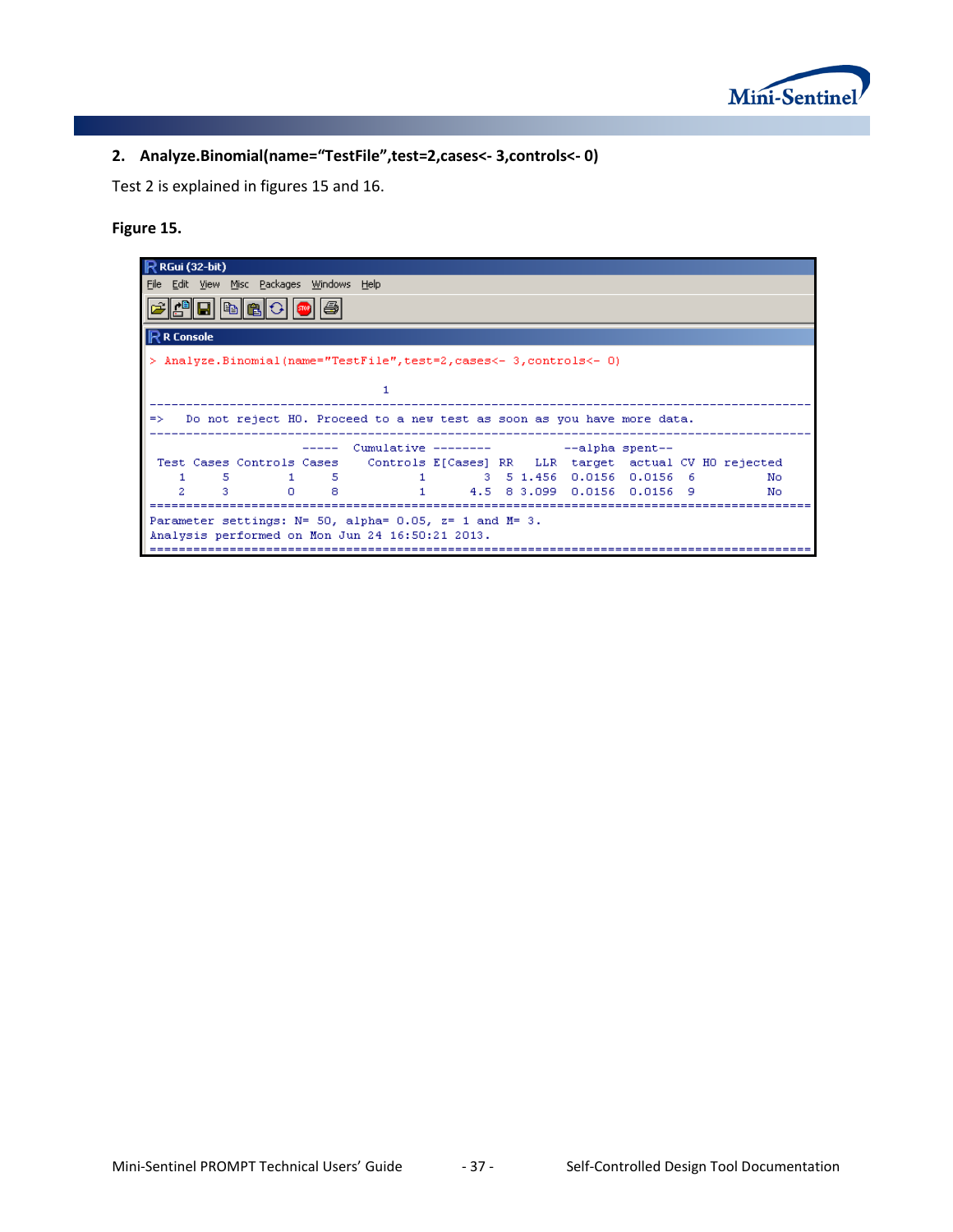

# **Figure 16.**

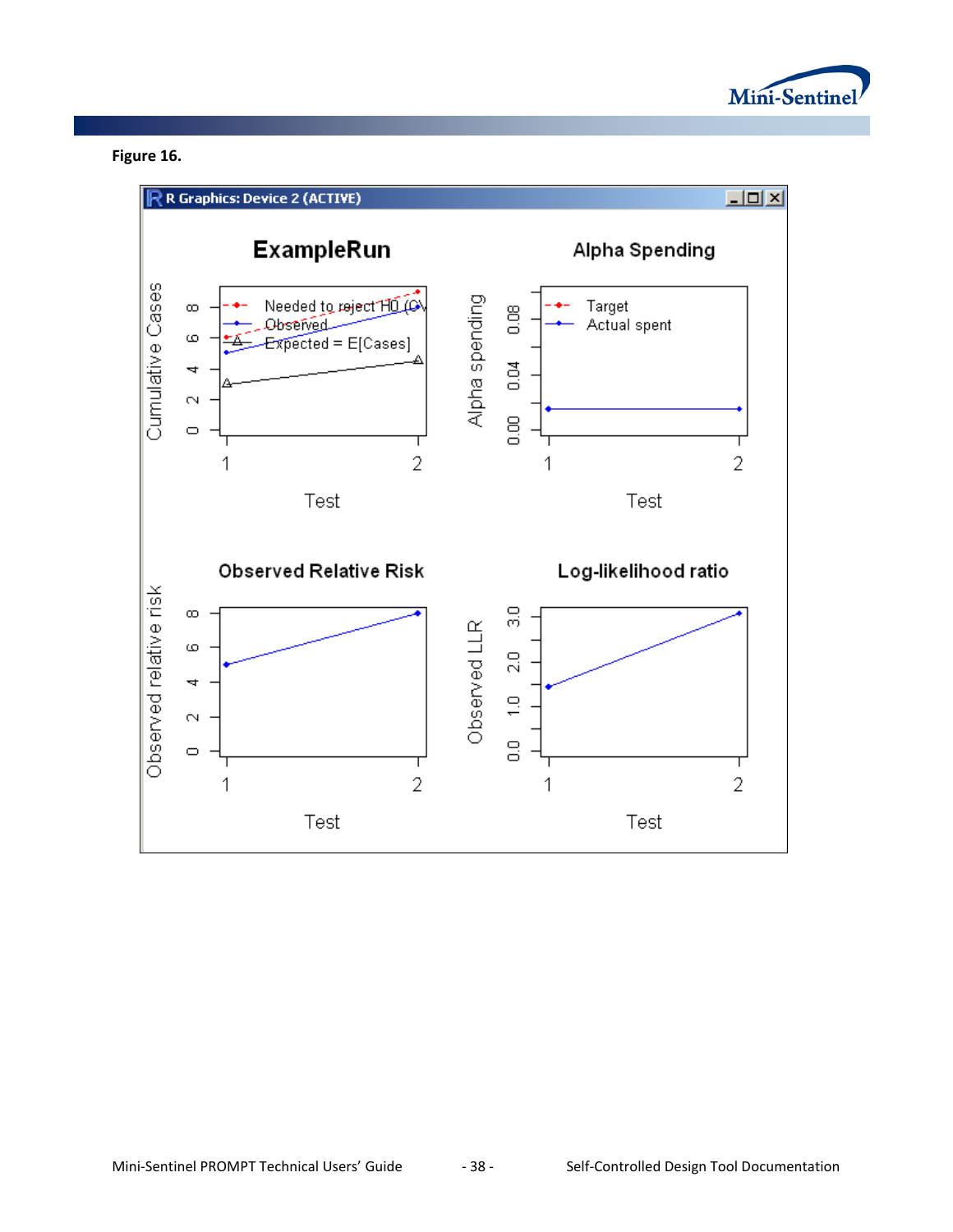

# **3. Analyze.Binomial(name="TestFile",test=3,cases<- 7,controls<- 1)**

Test 3 is explained in figures 17 and 18.

# **Figure 17.**

| R RGui (32-bit)                                                                 |    |  |  |  |  |  |  |  |  |
|---------------------------------------------------------------------------------|----|--|--|--|--|--|--|--|--|
| File Edit View Misc Packages Windows Help                                       |    |  |  |  |  |  |  |  |  |
|                                                                                 |    |  |  |  |  |  |  |  |  |
| $\mathsf{IR}$ R Console $\mathsf{R}$                                            |    |  |  |  |  |  |  |  |  |
| > Analyze.Binomial(name="TestFile", test=3, cases<- 7, controls<- 1)            |    |  |  |  |  |  |  |  |  |
|                                                                                 |    |  |  |  |  |  |  |  |  |
| 1                                                                               |    |  |  |  |  |  |  |  |  |
| Reject HO. No further sequential analyses are needed.<br>$\Rightarrow$          |    |  |  |  |  |  |  |  |  |
| 90% Confidence interval for the actual relative risk=[1.2,10.4]                 |    |  |  |  |  |  |  |  |  |
|                                                                                 |    |  |  |  |  |  |  |  |  |
| ----- Cumulative --------<br>--alpha spent--                                    |    |  |  |  |  |  |  |  |  |
| Test Cases Controls Cases Controls E[Cases] RR LLR target actual CV HO rejected |    |  |  |  |  |  |  |  |  |
| 3 5 1.456 0.0156 0.0156 6<br>5.<br>1.<br>No<br>-5.                              |    |  |  |  |  |  |  |  |  |
| 2<br>- 31<br>$0 \quad 8$<br>1 4.5 8 3.099 0.0156 0.0156 9                       |    |  |  |  |  |  |  |  |  |
|                                                                                 | No |  |  |  |  |  |  |  |  |
| 2 8.5 7.5 5.626 0.0259 0.0202 14<br>з<br>$1 -$<br>15<br>Yes                     |    |  |  |  |  |  |  |  |  |
|                                                                                 |    |  |  |  |  |  |  |  |  |
| Parameter settings: $N = 50$ , alpha= 0.05, $z = 1$ and $M = 3$ .               |    |  |  |  |  |  |  |  |  |
| Analysis performed on Mon Jun 24 16:58:39 2013.                                 |    |  |  |  |  |  |  |  |  |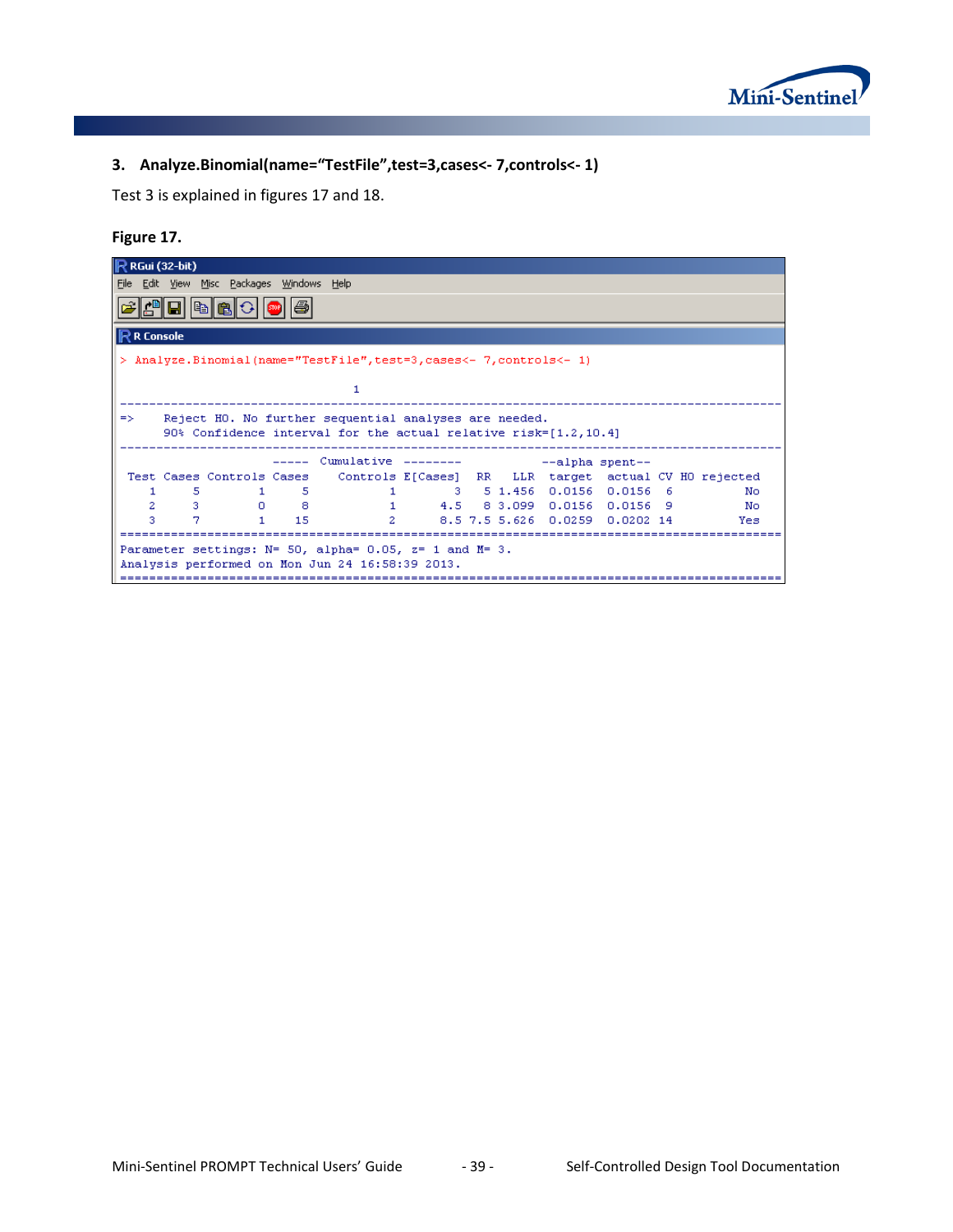

#### **Figure 18.**



#### **E. EXTENDED SURVEILLANCE**

It is possible to continue analyzing the data even after the null hypothesis has been rejected or after the upper limit for surveillance (N) has been reached, even though the sequential analysis has formally ended. One might want to continue after rejection of the null in order to get a more stable estimate of the relative risk, for example. And, if the null hypothesis is not rejected by the time the upper limit (N) is reached, one might want to continue beyond the upper limit in order to gain additional assurance that the product is safe. However, it must be noted that no more alpha is spent, and the decision of whether to reject the null hypothesis or not will not be changed.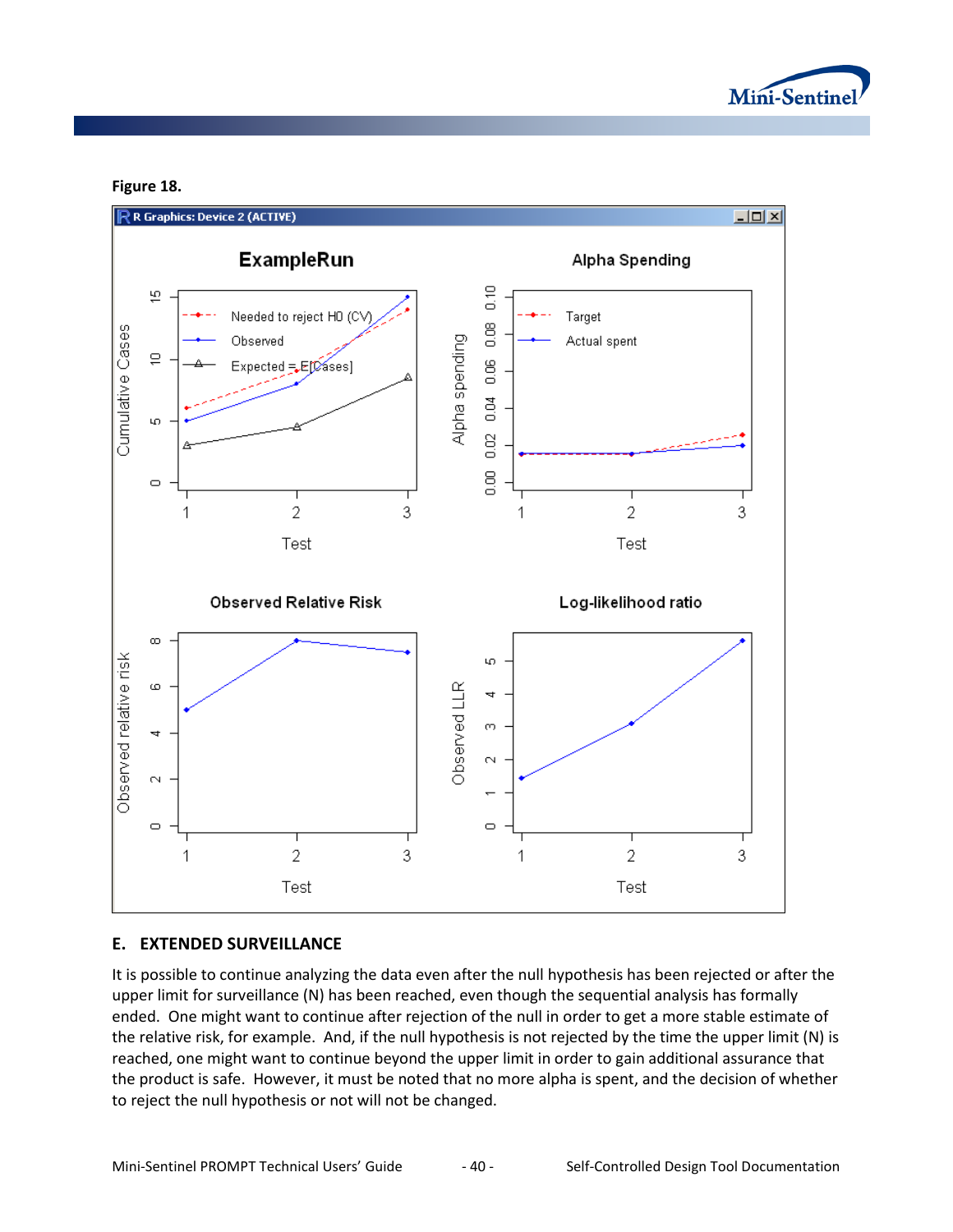

### **F. REPORT FORMAT**

A template for reporting the results of the sequential analyses starts on the next page. Currently, its production is manual, drawing from the outputs of the SAS data extraction programs and the R programs.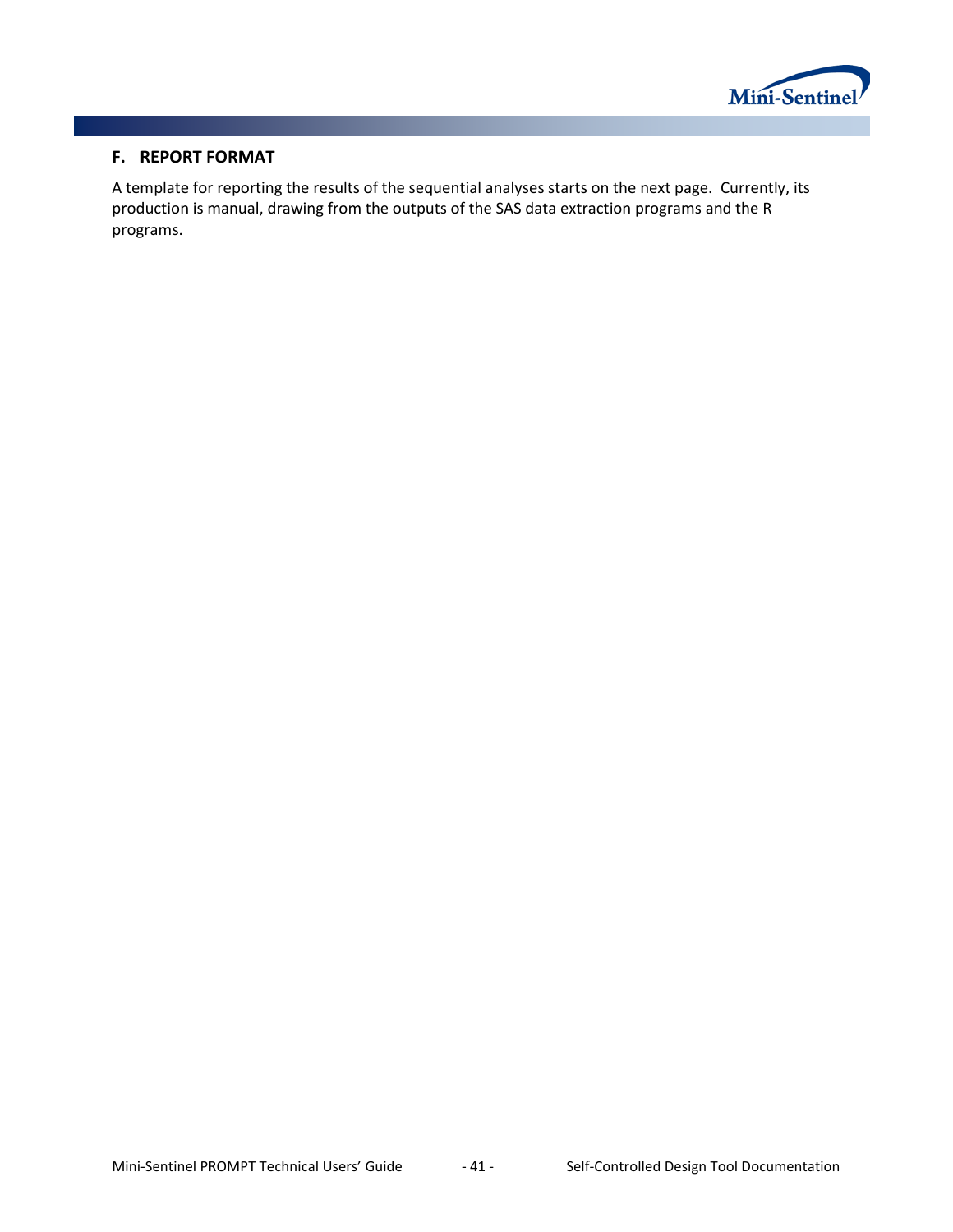

# **Lisinopril-angioedema** Test no. and report date:

Self-controlled group sequential analysis **Self-controlled group sequential analysis** Last exposure date:

# Risk interval: Days 1-28; control interval: Days -35 through -8 (where Day 0 is the first day of exposure) Cumulative exposed:

#### **Sequential analysis history and results**

| <b>Tracking</b><br>New events |           |           |          | Cumulative |           |          |          | Risk estimates |         | Hypothesis-testing statistics and results |          |        |           |                |
|-------------------------------|-----------|-----------|----------|------------|-----------|----------|----------|----------------|---------|-------------------------------------------|----------|--------|-----------|----------------|
| Test                          | Most      | No. of    | No. of   | No. of     | No. of    | No. of   | Expec-   | Relative       | Risk    | Log                                       | Target   | Actual | No. of    | H <sub>0</sub> |
| #                             | recent    | new       | new      | exposed    | events    | events   | ted no.  | risk           | differ- | likeli-                                   | alpha to | alpha  | cases     | rejected       |
|                               | batch(es) | events    | events   | patients   | in risk   | in       | of cases |                | ence    | hood                                      | spend    | spent  | needed    |                |
|                               | included  | in risk   | in       |            | interval  | control  |          |                |         | ratio                                     |          |        | to reject |                |
|                               |           | interval  | control  |            | ("cases") | interval |          |                |         | test                                      |          |        | HO(CV)    |                |
|                               |           | ("cases") | interval |            |           | ("con-   |          |                |         | statistic                                 |          |        |           |                |
|                               |           |           | $("con-$ |            |           | trols")  |          |                |         |                                           |          |        |           |                |
|                               |           |           | trols")  |            |           |          |          |                |         |                                           |          |        |           |                |
| $\mathbf{1}$                  |           |           |          |            |           |          |          |                |         |                                           |          |        |           |                |
| $\overline{2}$                |           |           |          |            |           |          |          |                |         |                                           |          |        |           |                |
| $\overline{3}$                |           |           |          |            |           |          |          |                |         |                                           |          |        |           |                |
| $\overline{4}$                |           |           |          |            |           |          |          |                |         |                                           |          |        |           |                |
| 5                             |           |           |          |            |           |          |          |                |         |                                           |          |        |           |                |
|                               |           |           |          |            |           |          |          |                |         |                                           |          |        |           |                |

Date of last analysis: 5/21/2013

#### **Sequential analysis parameter settings Performance metrics**

| Maximum total no. of events in risk and control intervals (N) | 30   | Relative risk:                                      |
|---------------------------------------------------------------|------|-----------------------------------------------------|
| Alpha level                                                   | 0.05 | Estimated statistical power                         |
| Ratio of risk interval to control interval (z=control:risk)   | 1:1  | Expected total no. of events when H0 rejected       |
| Minimum total no. of events to signal (M)                     |      | Expected total no. of events at end of surveillance |

| Maximum total no. of events in risk and control intervals (N) | 30   | Relative risk:                                      |  | 3.0 <sub>2</sub> | 10 |
|---------------------------------------------------------------|------|-----------------------------------------------------|--|------------------|----|
| Alpha level                                                   | 0.05 | Estimated statistical power                         |  |                  |    |
| Ratio of risk interval to control interval (z=control:risk)   | 1:1  | Expected total no. of events when HO rejected       |  |                  |    |
| Minimum total no. of events to signal (M)                     |      | Expected total no. of events at end of surveillance |  |                  |    |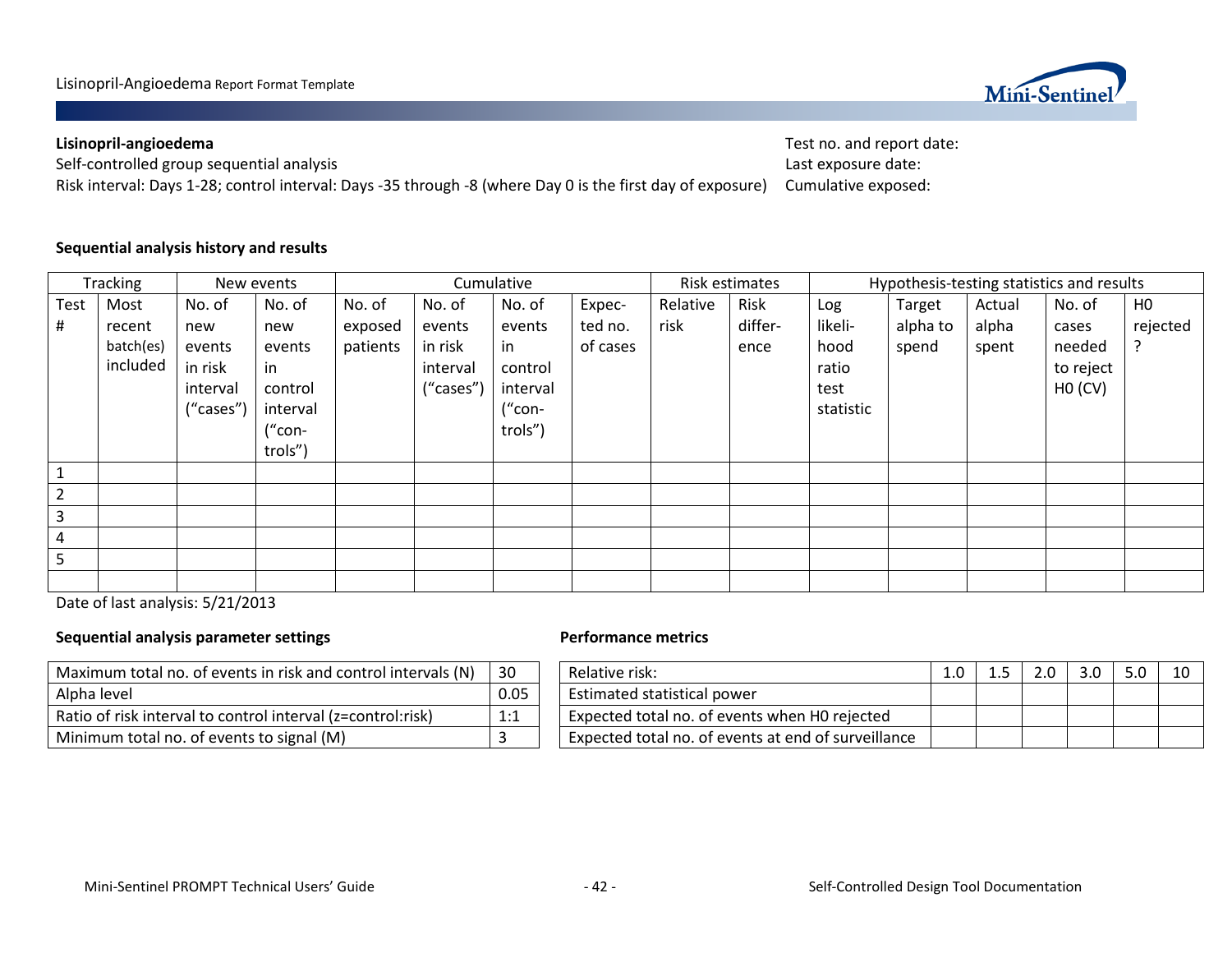

#### **Graphical representation of subset of results and statistics**

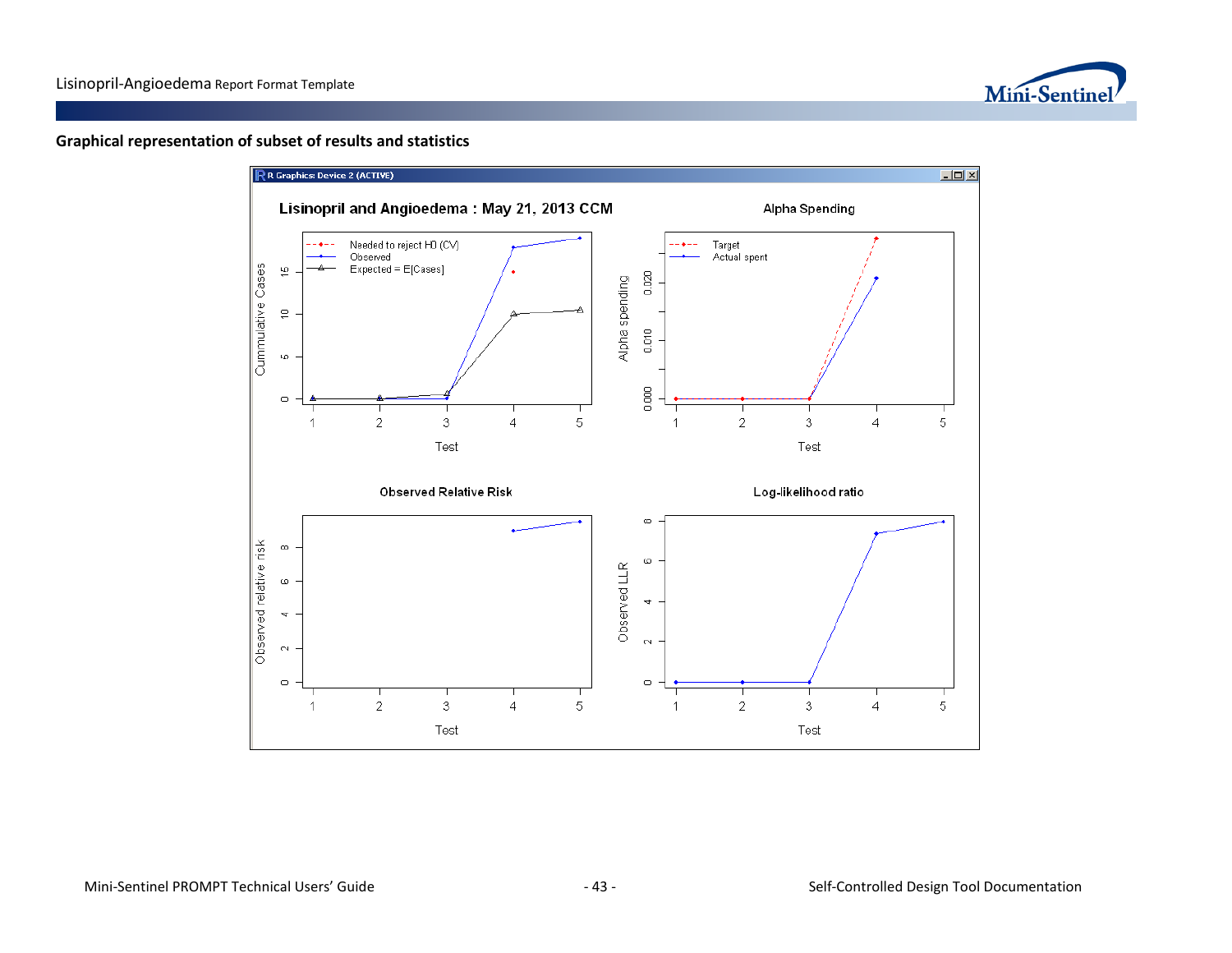

# **Data extraction history**

| Batch<br>#     | Data<br>partner | No. of<br>exposed<br>patients | No. of<br>events in<br>risk interval<br>("cases") | No. of<br>events in<br>control<br>interval<br>("con-<br>trols") | Earliest<br>possible<br>dispensing<br>date in<br>dataset | Latest<br>possible<br>dispensing<br>date in<br>dataset | Date<br>dataset<br>created |
|----------------|-----------------|-------------------------------|---------------------------------------------------|-----------------------------------------------------------------|----------------------------------------------------------|--------------------------------------------------------|----------------------------|
|                |                 |                               |                                                   |                                                                 |                                                          |                                                        |                            |
| $\overline{2}$ |                 |                               |                                                   |                                                                 |                                                          |                                                        |                            |
| 3              |                 |                               |                                                   |                                                                 |                                                          |                                                        |                            |
| $\overline{4}$ |                 |                               |                                                   |                                                                 |                                                          |                                                        |                            |
| 5              |                 |                               |                                                   |                                                                 |                                                          |                                                        |                            |
|                |                 |                               |                                                   |                                                                 |                                                          |                                                        |                            |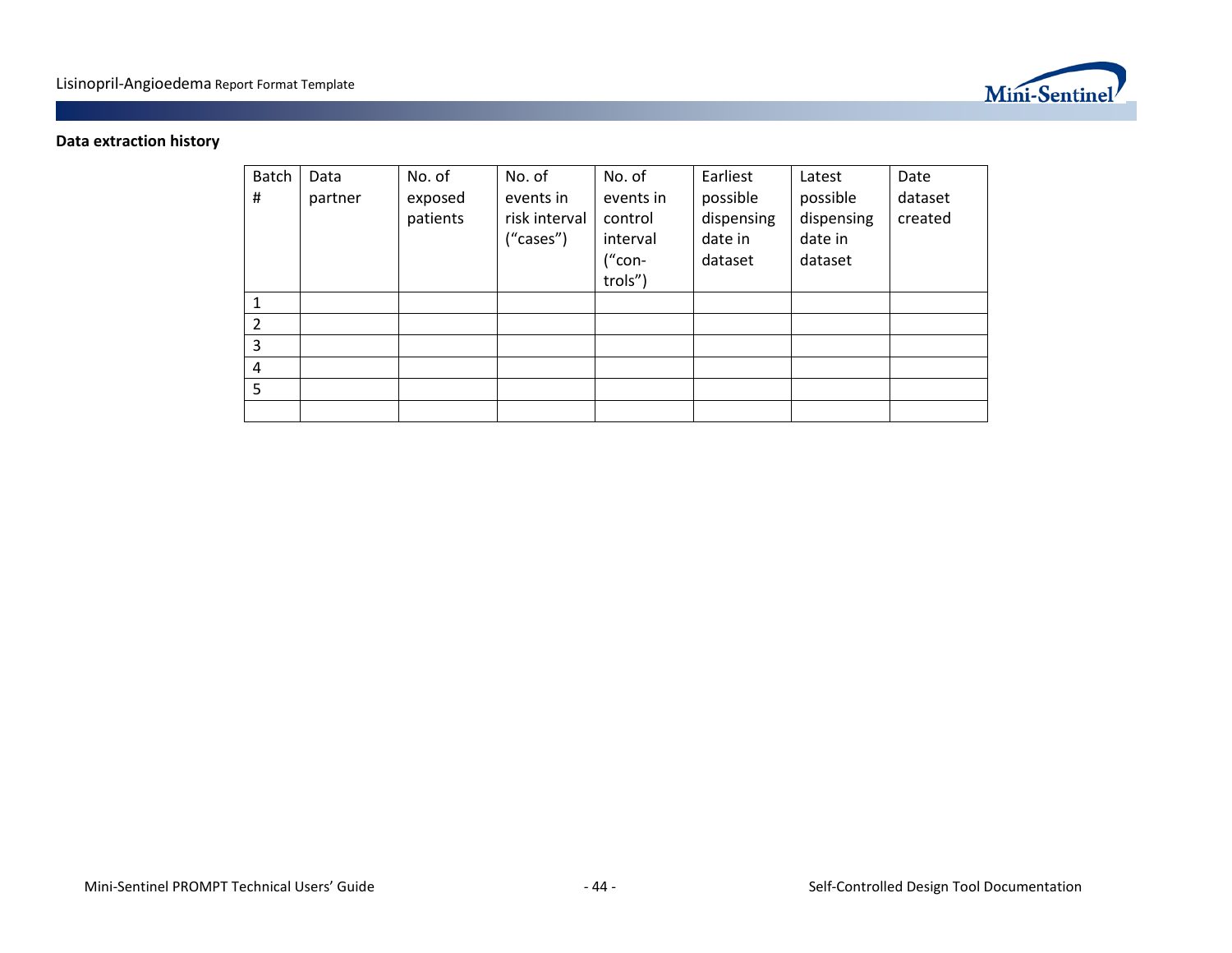

# **V. APPENDIX 1**

### **A. MINI-SENTINEL WORKPLAN**

Date submitted: June 18, 2013

#### **1. Project Name**

Task Order 8: Foundational Elements – Statistical Methods Development **Mini-Sentinel Request ID**: mini\_sentinel\_to08\_scd\_wp1\_b2 (Task Order 8 – Self Control Design Sequential Methods Workplan 1 – Beta 2)

#### **2. Overall Project Objective**

The purpose of Mini-Sentinel Activity 4.10 is to build the capability for active surveillance for medical product safety for FDA through approaches that are flexible enough to be easily adapted for the study of a variety of products and outcomes. This data request creates analytic datasets that will be used to conduct sequential analysis using the R statistical package.

#### **3. MSOC Contact Information**

Name: Jen Popovic Institution: Mini-Sentinel Operations Center, Harvard Pilgrim Health Care Institute Phone #: 617-509-9811 Email: jennifer\_popovic@harvardpilgrim.org

#### **4. Budget Item**

Task Order 8 (Year 3 Foundational Elements)

#### **5. Instructions**

Please follow the instructions in the header section of the main SAS program

(mini\_sentinel\_to08\_scd\_wp1\_b2.sas). The sections in the header that will need user-input are: Edit DPID and Site ID according to the table below,

Edit this section to reflect your name for each Table/File (or View),

Edit this section to reflect locations for the Libraries and Folders for Mini-Sentinel.

#### **\*\*\*For this run, please do NOT alter the value of "%LET exposure\_period\_cd=2;" statement at the very beginning of the header.\*\*\***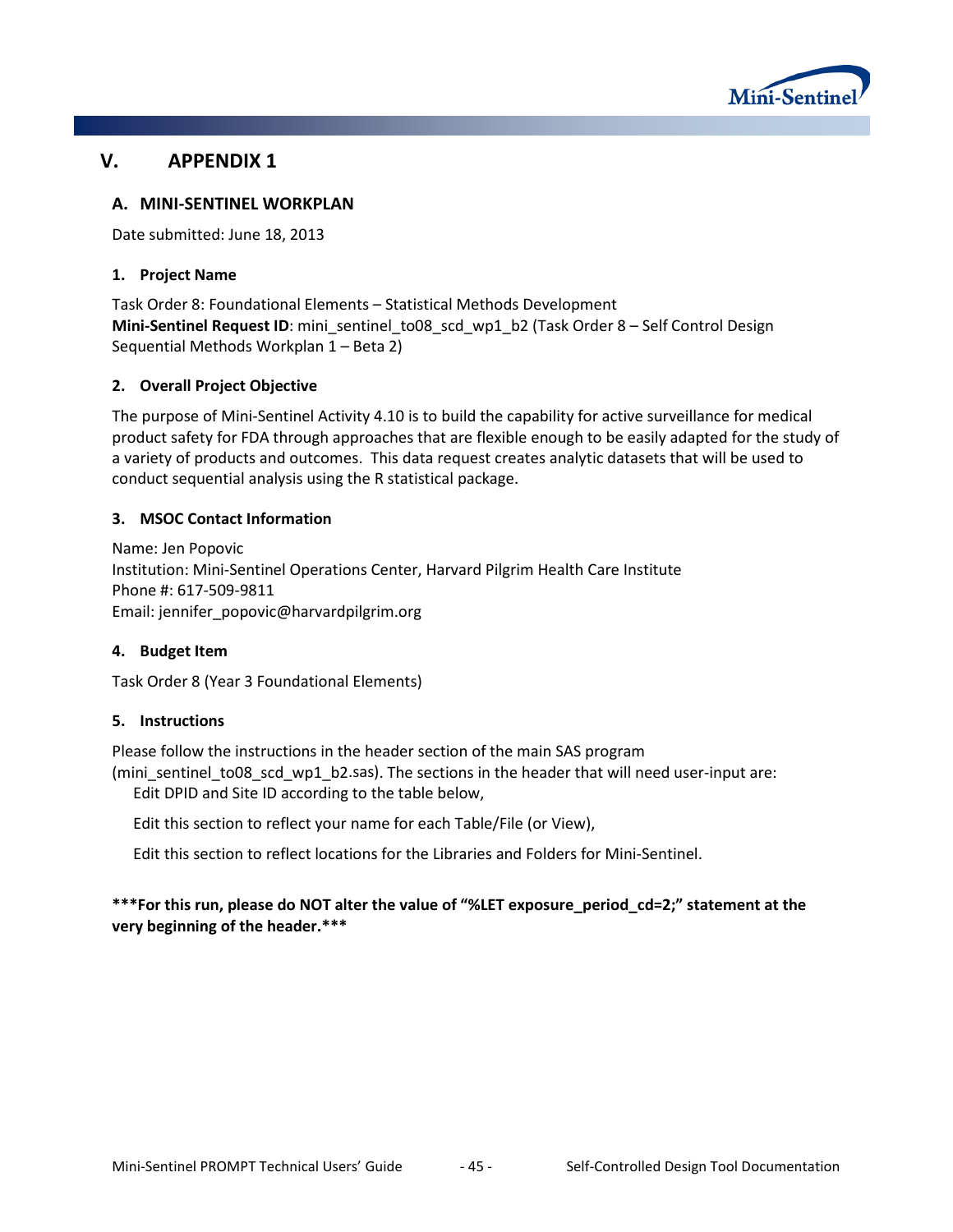

When done please:

- 1. zip/compress the MSOC output folder (file name should be "mini\_sentinel\_to08\_scd\_wp1\_b2.zip")
- 2. upload it to the Mini-Sentinel secure portal (**[https://portal.mini-sentinel.org](https://portal.mini-sentinel.org/)**) in your site's Private section (Private/\*\*DPID+SiteID\*\*/)
- 3. notify the MSOC

#### **6. For KP Mini-Sentinel Programmers Only**

Instead of uploading the results to the Mini-Sentinel secure portal, please place the SAS datasets and log files in a zip file and post them on to the Mini-Sentinel Content Area on the KP Secure File Transfer Web Site [\(https://www.kpchr.org/securefiletransfer/apps/default.aspx\)](https://www.kpchr.org/securefiletransfer/apps/default.aspx).

#### **7. Workplan Timeline**

Please complete by June 25, 2013.

#### **8. Package Documents**

1 main SAS Program (sasprograms subdirectory): mini\_sentinel\_to08\_scd\_wp1\_b2.sas

2 supporting SAS Programs files (inputfiles subdirectory):

mp4\_10.sas

ms\_episoderec.sas

10 lookup files (inputfiles subdirectory):

exposure\_periods.sas7bdat event.sas7bdat incevent.sas7bdat incquery.sas7bdat lkp\_for\_all\_codes.sas7bdat age\_groups.sas7bdat groups\_mapping.sas7bdat event\_codes.sas7bdat query.sas7bdat query\_codes.sas7bdat

This workplan document and technical specification file:

mini\_sentinel\_to08\_scd\_wp1\_b2\_workplan.pdf

Timeframe for Data to be Included

April 1, 2013 – June 30, 2013 MSCDM Files Accessed Demographic Diagnosis Dispensing